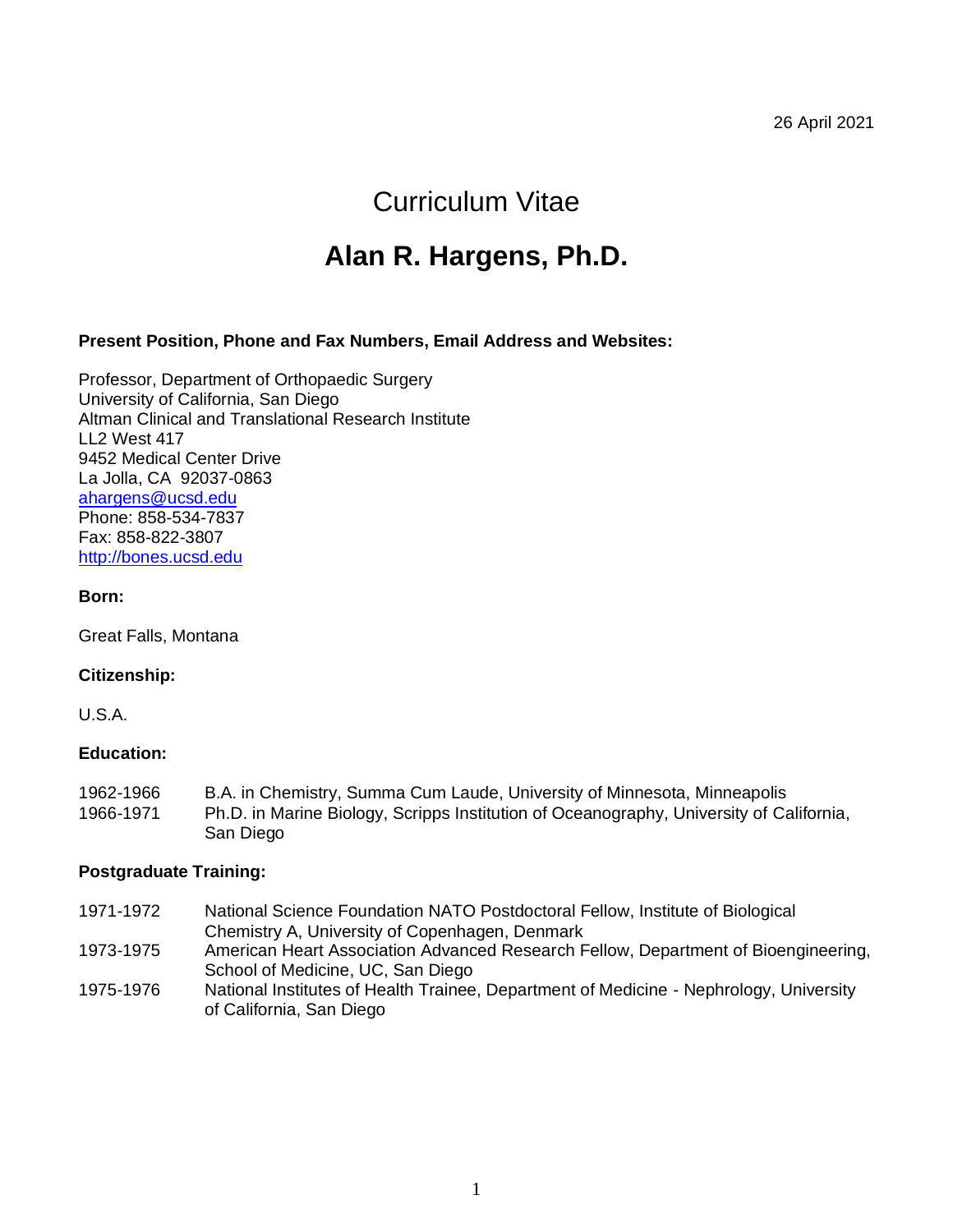### **Positions Held:**

| 1971         | Postgraduate Research Physiologist, Physiological Research Laboratory, Scripps<br>Institution of Oceanography, University of California, San Diego                              |
|--------------|---------------------------------------------------------------------------------------------------------------------------------------------------------------------------------|
| 1972         | Assistant Professor, Department of Zoophysiology, University of Aarhus, Denmark                                                                                                 |
| 1975-1976    | Assistant Research Bioengineer, Department of AMES (Applied Mechanics and<br>Engineering Sciences) - Bioengineering, School of Medicine, University of California,<br>San Diego |
| 1976-1978    | Assistant Research Physiologist, Department of Surgery, School of Medicine, University<br>of California, San Diego                                                              |
| 1978-1979    | Associate Research Physiologist, Department of Surgery, School of Medicine,<br>University of California, San Diego                                                              |
| 1979-1984    | Associate Professor of Surgery, Department of Surgery, School of Medicine, University<br>of California, San Diego                                                               |
| 1978-1987    | Orthopaedic Investigator and Biomedical Engineer, Department of Surgery - V.A.<br>Medical Center, San Diego                                                                     |
| 1984-1988    | Professor of Surgery, Department of Surgery, School of Medicine, University of<br>California, San Diego                                                                         |
| 1987-1988    | Chief, Space Physiology Branch, NASA Ames Research Center, Moffett Field, California                                                                                            |
| 1988-1992    | Lecturer, Department of Aeronautics & Astronautics, Stanford University                                                                                                         |
| 1988-1997    | Space Station Project Scientist, NASA Ames Research Center, Moffett Field, California                                                                                           |
| 1988-1998    | Adjunct Professor, Department of Orthopaedics, School of Medicine, University of<br>California, San Diego                                                                       |
| 1993-2000    | Consulting Professor, Program in Human Biology, Stanford University                                                                                                             |
| 1994-1996    | Chief (Acting), Gravitational Research Branch, NASA Ames Research Center, Moffett<br>Field, California                                                                          |
| 1996-2000    | Senior Research Physiologist, Gravitational Research Branch, NASA Ames Research<br>Center, Moffett Field, California                                                            |
| 1998-present | Professor, Department of Orthopaedic Surgery, School of Medicine, University of<br>California, San Diego                                                                        |

# **Academic and Professional Honors:**

| 1963      | NSF Summer Research Award in Chemistry                                               |
|-----------|--------------------------------------------------------------------------------------|
| 1965      | Phi Beta Kappa                                                                       |
| 1966      | Summa Cum Laude graduate in Chemistry and Mathematics                                |
| 1966-1969 | National Science Foundation Graduate Fellowship                                      |
| 1967      | California State Scholarship                                                         |
| 1971-1972 | National Science Foundation NATO Postdoctoral Fellowship                             |
| 1973      | American Heart Association Research Fellowship                                       |
| 1974-1975 | American Heart Association Advanced Research Fellowship                              |
| 1979-1984 | National Institutes of Health Research Career Development Award                      |
| 1986      | Shinshu University Medal, Matsumoto, Japan                                           |
| 1987      | Elizabeth Winston Lanier Award, American Academy of Orthopaedic Surgeons and         |
|           | Orthopaedic Research Society (Highest Research Award in Orthopaedic Surgery)         |
| 1987      | <b>Outstanding Service Award, Veterans Administration</b>                            |
| 1988      | Fellow, American College of Sports Medicine                                          |
| 1988      | Phi Beta Delta Honor Society for International Scholars (Charter Member of San Diego |
|           | Chapter)                                                                             |
| 1988      | NASA Cosmos Biosatellite Group Achievement Award                                     |
| 1989      | Associate Fellow, Aerospace Medical Association                                      |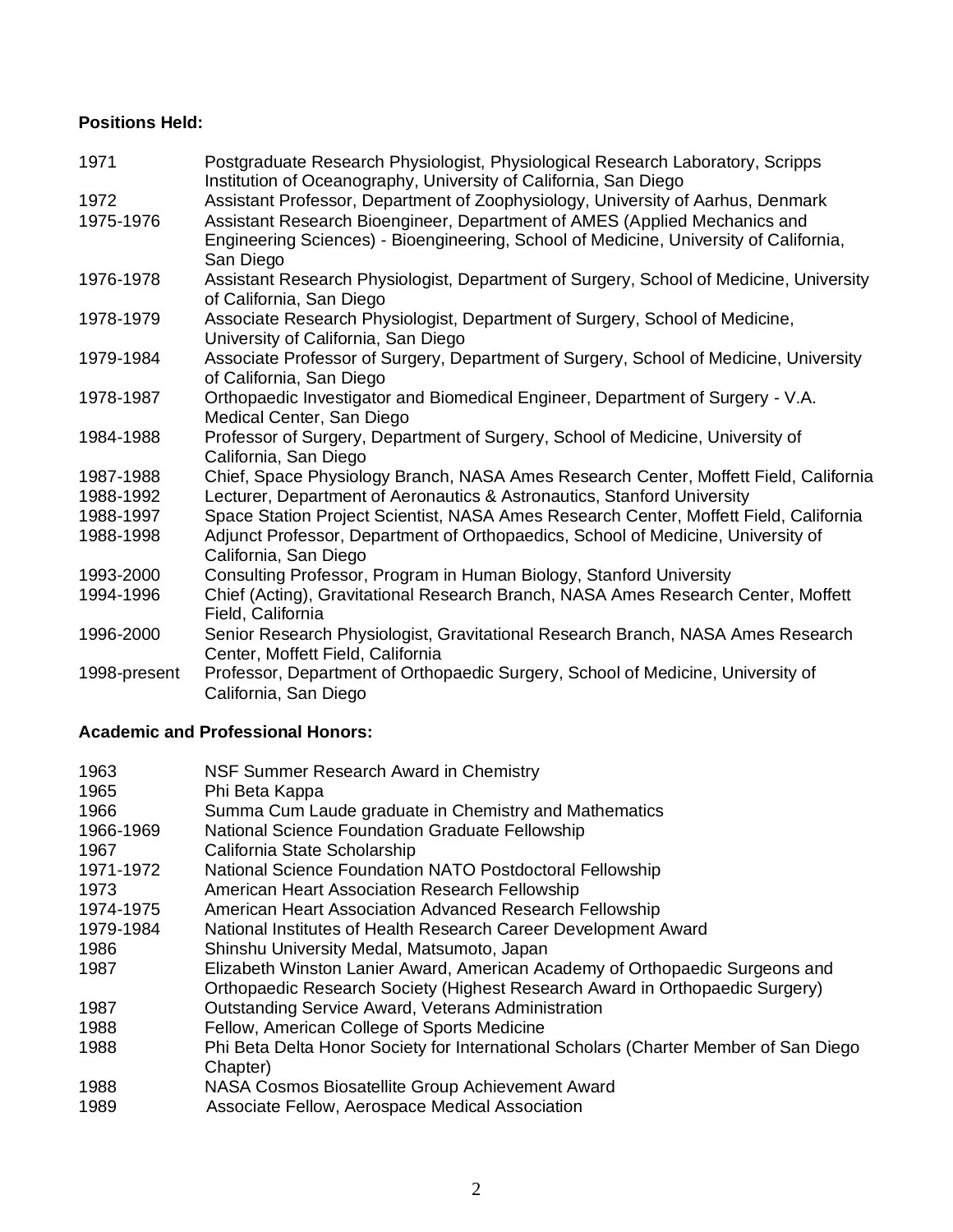| 1991       | Honorary Lecture, University of Alabama College of Medicine, Student Summer<br>Research Program            |
|------------|------------------------------------------------------------------------------------------------------------|
| 1992       | Sustained Superior Performance Award, NASA Ames Research Center                                            |
| 1992       | NASA Ames Honor Award for Excellence in the Category of Mentor                                             |
| 1993       | <b>Outstanding Performance Award, NASA</b>                                                                 |
| 1994       | <b>Outstanding Performance Award, NASA</b>                                                                 |
|            |                                                                                                            |
| 1995       | Fellow, Aerospace Medical Association                                                                      |
| 1995       | <b>Outstanding Performance Award, NASA</b>                                                                 |
| 1995       | <b>NASA Ames Women's Mentor Award</b>                                                                      |
| 2001-2003  | Program Chair, International Society of Adaptive Medicine                                                  |
| 2003-2006  | President, International Society of Adaptive Medicine                                                      |
| 2003-2009  | Member, NASA/ESA/CNES Review Committee on Development of Countermeasures<br>for Long Duration Space Flight |
| 2003       | Jacquelin Perry Award co-author for lower body positive pressure exercise research in                      |
|            | knee surgery patients, Orthopaedic Rehabilitation Association                                              |
| 2006       | Hallman Lecture Award for Distinguished Visiting Professor, University of Waterloo,                        |
|            | Canada                                                                                                     |
| 2008       | Adaptation Biology and Medicine book dedication to AR Hargens                                              |
| 2008       | Recognition Award, American Physiology Society History Group                                               |
| 2008, 2009 | Invited Speaker, International Congress of Cardiovascular Sciences, Brazil                                 |
| 2008-2010  | Member, American Heart Association Peer-Review Committee for Research                                      |
| 2008       | Invited Speaker and Discussant, International Workshop on Cardiovascular Adaptation                        |
|            | to Space Flight                                                                                            |
| 2009       | Invited Landmark Lecture, International Society of Adaptive Medicine, National Yang-                       |
|            | Ming University, Taipei, Taiwan                                                                            |
| 2009-2011  | Member and Acting Chair, "Integrative and Translational Research for the Human                             |
|            | System" panel on a National Academies study that will recommend a portfolio and time-                      |
|            | line for NASA research in life and physical sciences for the 2010-2020 decade.                             |
| 2010-2012  | Vice Chair, Translational Physiology Interest Group, American Physiological Society                        |
| 2010       | "Most-read full-text journal article by Orthopaedists in 2010": Neuschwander TB, Cutrone                   |
|            | J, Macias BR, Cutrone S, Murthy G, Chambers H, and Hargens AR. The effect of                               |
|            | backpacks on the lumbar spine in children: a standing magnetic resonance imaging                           |
|            | study, Spine 35: 83-88, 2010.                                                                              |
| 2012       | Honorary Lecture, Leslie Oliver Oration "The Gravity of Space Exercise for Astronaut                       |
|            | Health and Earth Benefit", presented at Queen's Hospital, London, UK on 23 January                         |
|            | 2012.                                                                                                      |
|            |                                                                                                            |
| 2013-2016  | Chair, Translational Physiology Interest Group, American Physiological Society                             |
| 2014       | Nello Pace Award for Outstanding Leadership in and Contributions to the Field of                           |
|            | Gravitational Physiology, presented at the International Society of Gravitational                          |
|            | Physiology meeting, Waterloo, Canada on 18 June 2014.                                                      |
| 2015       | Citation Award from American College of Sports Medicine                                                    |
| 2016       | Kjell Johansen Award and Invited Lecture "What can Giraffes on Earth Teach Astronauts                      |
|            | in Space?" University of Aarhus, Denmark                                                                   |
| 2016-2018  | National Academies of Science Committee Member, "Recapturing a Future for Space                            |
|            | Exploration, A Midterm Assessment of Implementation of the Decadal Survey on Life                          |
|            | and Physical Sciences Research at NASA.                                                                    |
| 2016       | GRAMMER European Spine Journal Award for best basic-science paper                                          |
|            | for 2016/2017 "The effect of simulated microgravity on lumbar spine                                        |
|            | biomechanics: an in vitro study" Eur Spine J (2016) 25:2889-2897                                           |
|            |                                                                                                            |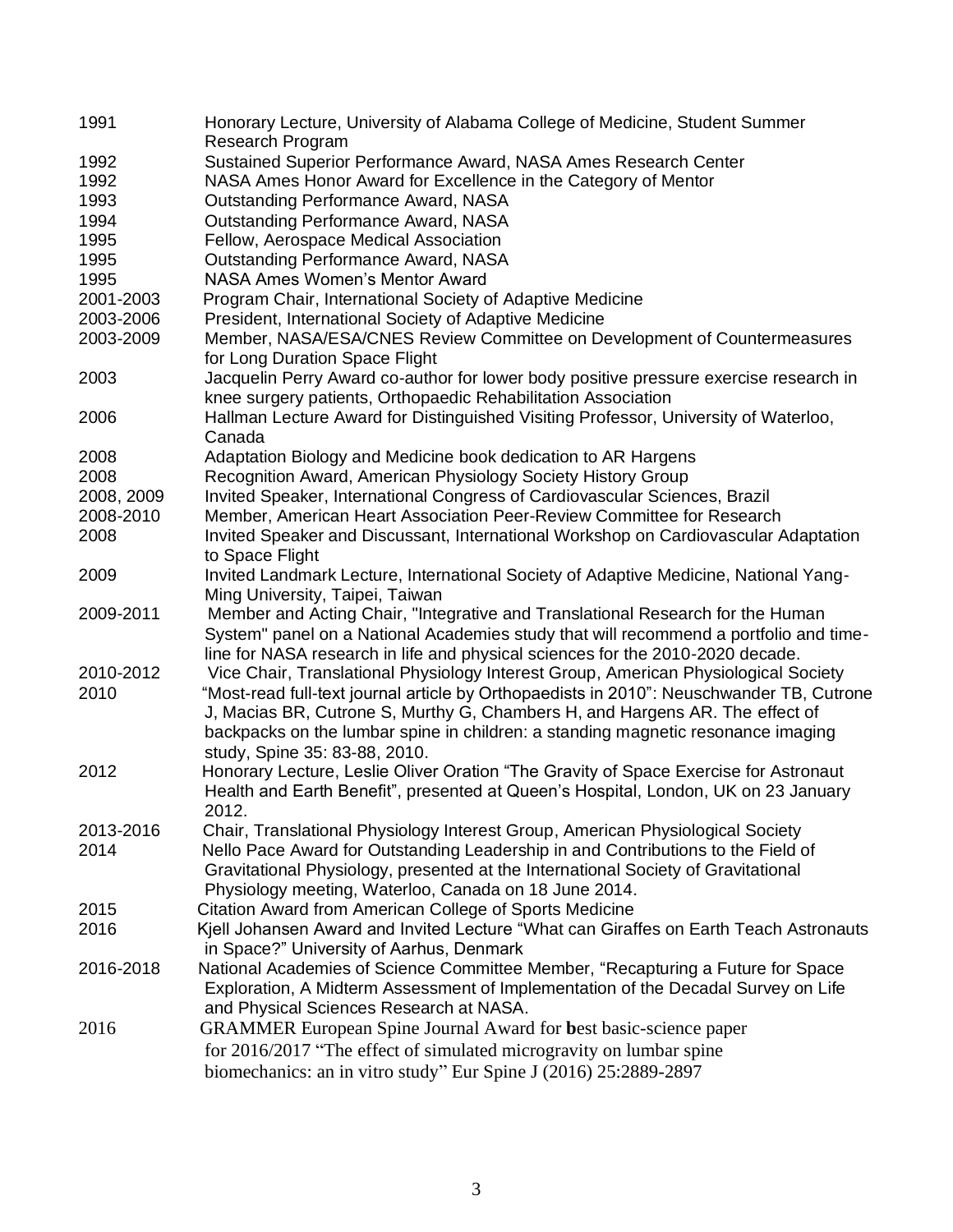- 2017 Recognition Award from Southwest American College of Sports Medicine for outstanding contributions to exercise science and sports medicine.
- 2017 NASA Distinguished Public Service Metal (NASA's highest form of recognition that is awarded to any non-Government individual or to an individual who was not a Government employee during the period in which the service was performed, whose distinguished service, ability, or vision has personally contributed to NASA's advancement of United States' interests. The individual's achievement or contribution must demonstrate a level of excellence that has made a profound or indelible impact to NASA mission success, therefore, the contribution is so extraordinary that other forms of recognition by NASA would be inadequate).
- 2018 Outstanding paper for medical/interventional science in the journal Spine **"**From the International Space Station to the clinic: how prolonged unloading may elevate risk for low back pain and lumbar instability" Spine J (2018) 18:7-14.
- 2019 Honorary Professor and Keynote Speaker at Seoul National University College of Medicine, Seoul, Korea. Invited Lectures: "Artificial Gravity Exercise for Deep-Space Missions" and "Orthopaedic Applications of Space Research," 6-9 December 2019.
- 2020 Nicolas Andry Lifetime Achievement Award from the Association of Bone and Joint Surgeons for nearly a half-century of research and clinical progress in Compartment Syndromes and Intracompartmental Pressure Measurement.

### **Mentored Student and Postdoctoral Fellow Awards:**

- 1. **Groppo E**, R Eastlack, A Cutuk, H Noh, A Langemack, E Quigley, G Steinbach, A Hargens and R Pedowitz. Rehabilitation Using Lower Body Positive Pressure After Knee Surgery To Decrease Load And Preserve Gait Mechanics. Presented at the Southwestern American College of Sports Medicine Conference, San Diego, California, 2000. **(1st Place Student Award)**
- 2. **White KK**, RS Meyer, JM Smith, SJ Mubarak and AR Hargens. Intramuscular and blood pressures in legs positioned in the hemilithotomy position on a fracture table. San Diego Chapter of the American College of Surgeons and San Diego Society of General Surgeons, Surgical Residents Paper Competition, 2000. **(2nd Place Award)**
- 3. **Tanaka K**, J Waldie, G Steinbach, P Webb, D Tourbier, J Knudsen, C Jarvis and A Hargens. Positive and negative counterpressure differentials decrease and increase skin microvascular flow in the hand. AsMA 2001 Meeting. In: Aviation, Space, and Environmental Medicine, 72(3):263, Reno, Nevada, 2001. **(New Investigator Honorable Mention Award)**
- 4. **Steinbach G**, B Macias, T. Nguyen, D O'Leary, W Yost, J Cantrell and A Hargens. A noninvasive ultrasound technique used to assess changes in cranium dynamics following 30 days bedrest. AsMA 2001 Meeting. In: Aviation, Space, and Environmental Medicine, 72(3):251-252, Reno, Nevada, 2001. **(New Investigator Honorable Mention Award)**
- 5. **Monga M**, E Groppo, RS Meyer and A Hargens. Genetic determination of urinary stone risk in identical twins. 20<sup>th</sup> World Congress of Endourology and Shockwave. Genoa, Italy, 2002. Journal of Endourology 16 (Suppl) PO4-5, 2002 **(Awarded Prize for Best Overall Paper from 1200 submitted)**
- 6. **Macias B**, H Tran Cao, B Lee, M Bawa, E Groppo, R Pedowitz, A Hargens. Physiologic responses of lower body negative pressure treadmill exercise as a training modality. American College of Sports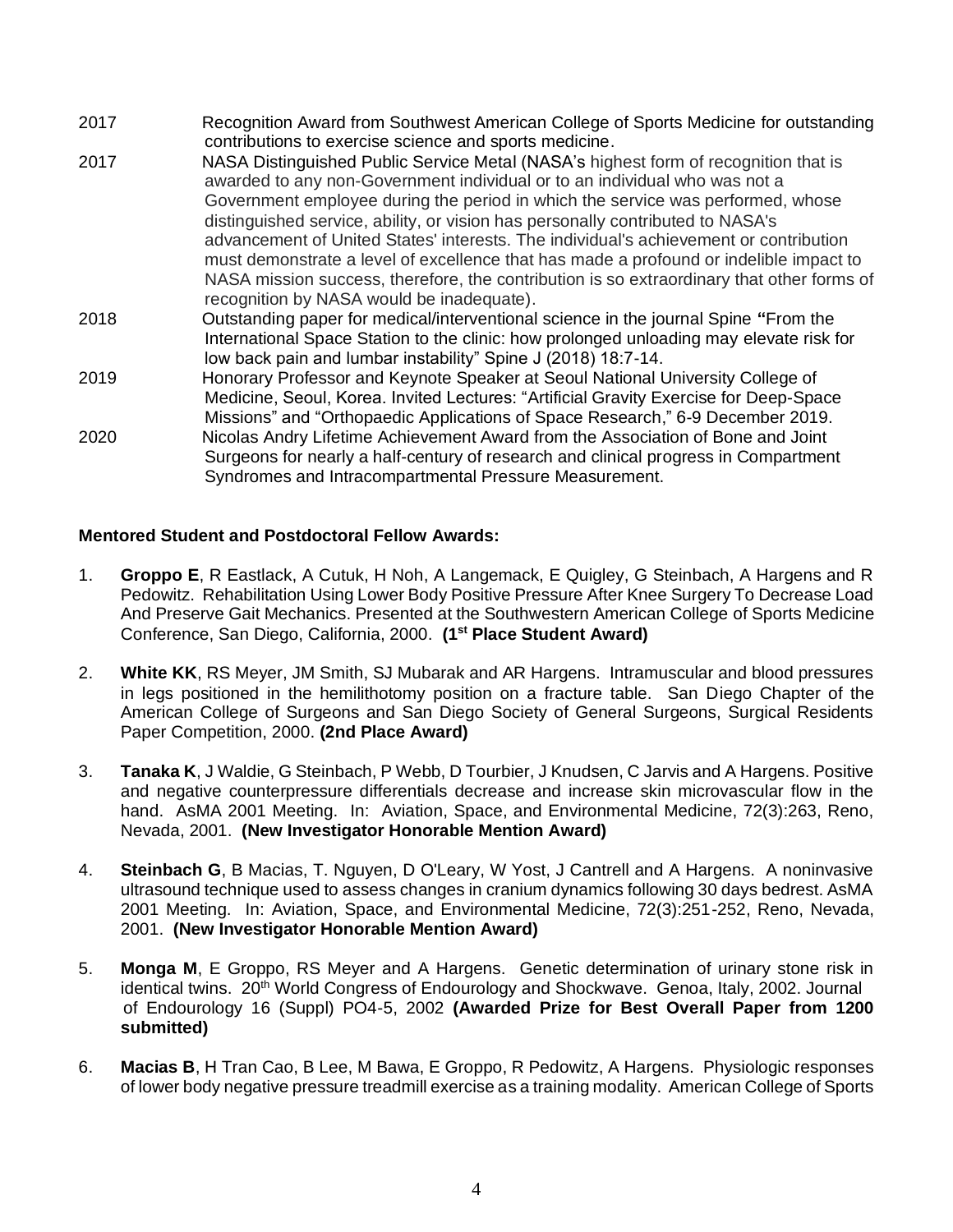Medicine (ACSM) SW Chapter, Las Vegas, Nevada, 2002. **(Student Award from American College of Sports Medicine (ACSM) SW Chapter, Las Vegas, Nevada, 2002)**

- 7. **Groppo E**, R Ng, R Eastlack, A Cutuk, G Schmid-Schonbein, A Hargens and R Pedowitz. Quantifying neutrophil activation with xylenol orange reaction: a possible method for detecting systemic activation. FASEB Journal 16: A 82(121.3), 2002. **(Zweifach Student Award from the Microcirculatory Society)**
- 8. **Bawa, M**, ER Groppo, GC Steinbach, SM Lee, SM Smith, AR Hargens, RS Meyer. Lower body negative pressure treadmill exercise prevents the spinal deconditioning of astronauts in simulated space flight. American Academy of Orthopaedic Surgeons Annual Meeting, New Orleans, Louisiana, 2003 **(First Prize Award for the Rehabilitation and Spine Division at the American Academy of Orthopaedic Surgeons)**
- 9. **Keehan MM**, SMC Lee, DE Watenpaugh, SM Schneider and AR Hargens. Simultaneous exercise and lower body negative pressure countermeasure during bed rest protects exercise capacity. 7th Congress of the International Society for Adaptive Medicine, San Diego, California, 2003. **(First Place Student Award)**
- 10. **Kimura S**, GC Steinbach, DE Watenpaugh and AR Hargens. Lower body negative pressure treadmill exercise may maintain lumbar spinal structure and function during 30 days of bedrest. 7th Congress of the International Society for Adaptive Medicine, San Diego, California, 2003. **(Second Place New Investigator Award)**
- 11. **Wiemann JM**, T Ueno, AK Schwartz, WT Yost and AR Hargens. Noninvasive measurements of intramuscular pressure using ultrasound for detecting compartment syndromes. Western Student Medical Research Forum, 2003. **(Subspecialty Award Winner in the Western Student Medical Research Forum, one of only 20 selected for this honor from a total of 354 submissions)**
- 12. **Eastlack RK**, AR Hargens, ER Groppo, GC Steinbach, KK White and RA Pedowitz. Lower body positive pressure exercise after knee surgery. Clinical Orthopaedics and Related Research, 2003 **(Recipient of the Jacquelin Perry Award from the Orthopaedic Rehabilitation Association)**
- 13. **Macias BR**, DE Watenpaugh, D O'Leary, SM Schneider, SMC Lee and AR Hargens. Supine lower body negative pressure exercise maintains orthostatic tolerance in men and women after 30-d bed rest. 15<sup>th</sup> Humans in Space Symposium, No. 11.8.2-3, Graz, Austria, 2005. (International Travel **Award and First Place Award)**
- 14. **Meuche S**, SM Schneider, SMC Lee, BR Macias, DE Watenpaugh and AR Hargens. Supine treadmill exercise in lower body negative pressure combined with resistive exercise counteracts bone loss, reduced aerobic upright exercise capacity, and reduced muscle strength. American College of Sports Medicine, SW Chapter, San Diego, CA, 2006. **(Student Award from American College of Sports Medicine, SW Chapter)**
- 15. **Brandon R. Macias**, **Tom K. Scott Award for best abstract and oral presentation in the field of Gravitational and Space Biology, American Society for Gravitational and Space Biology,** 27 October 2007.
- 16. **Macias BR**, SM Schneider, SMC Lee, P Guinet, S Meuche, RL Hughson, SM Smith, SR Zwart, DE Watenpaugh, and AR Hargens. WISE-2005: Lower Body Negative Pressure Treadmill Exercise and Resistive Exercise Countermeasure Maintain Physiologic Function in Women during 60-days of Bed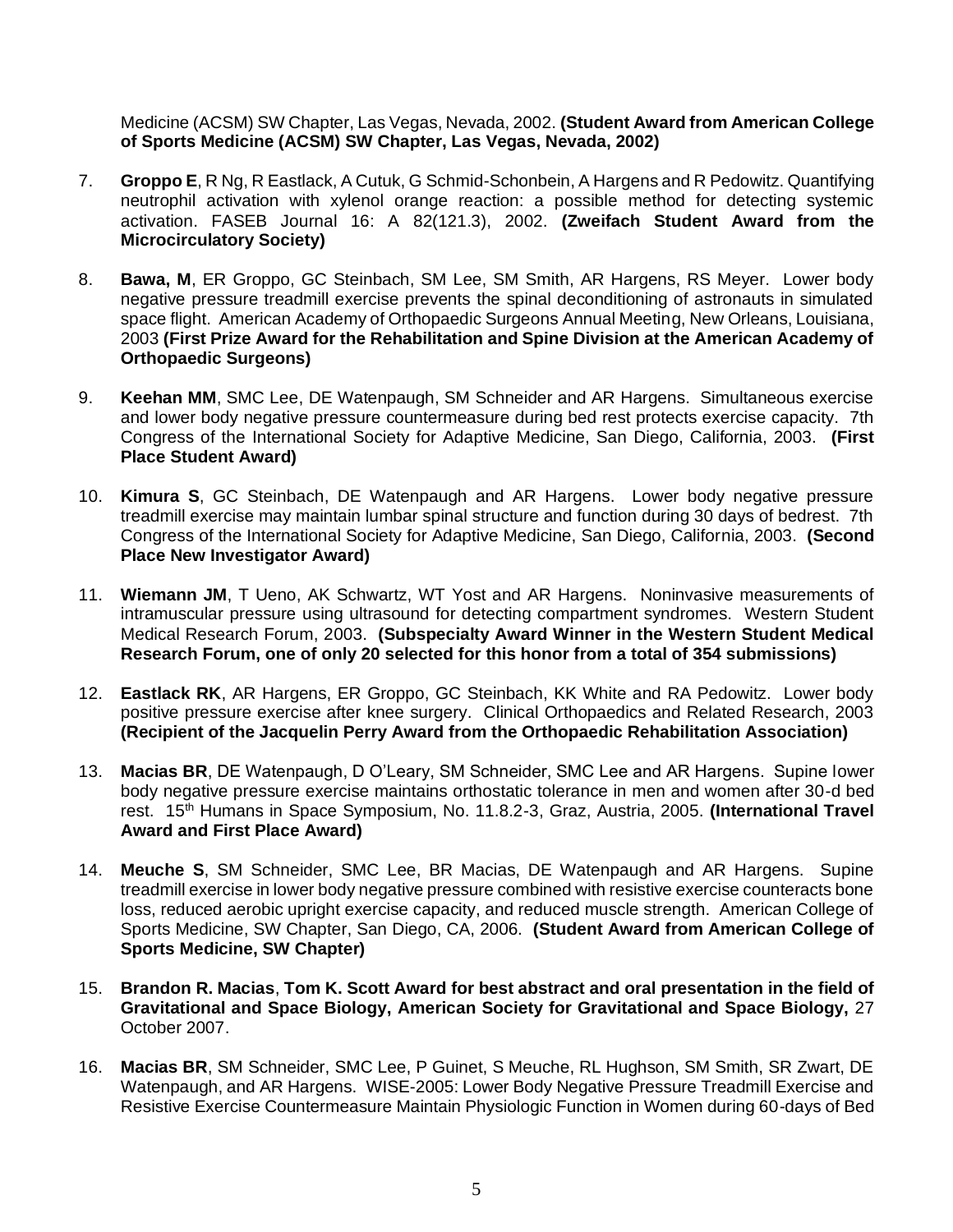Rest. American Society for Gravitational and Space Biology 2007, Poster B10 **(First Place Poster Award).** October 2007

- 17. **Neuschwander TB**, Macias BR, and AR Hargens. Backpack straps significantly decrease brachial artery blood flow. American College of Sports Medicine, SW Chapter, San Diego, CA, 2007. **(Award from American College of Sports Medicine, SW Chapter)**
- 18. **David Hakopian**, undergraduate mentee, won the **2007 UC San Diego Undergraduate Library Research Prize** competition co-sponsored by the UCSD Libraries and the Vice-Chancellor of Student Affairs. His research involved studies of hydrostatic blood pressure during microgravity produced by parabolic flight.
- 19. **Macias BR**, SM Schneider, SMC Lee, P Guinet, S Meuche, RL Hughson, SM Smith, SR Zwart, DE Watenpaugh, and AR Hargens. WISE-2005: Lower Body Negative Pressure Treadmill Exercise and Resistive Exercise Countermeasure Maintain Physiologic Function in Women during 60-days of Bed Rest. (**American Physiological Society: Exercise & Environmental Physiology Section, Gravitational Physiology Pre-doctoral Award**) 7 April 2008
- 20. **Sara Richardson**, undergraduate mentee, won the **2009 UC San Diego Undergraduate Library Research Prize** competition co-sponsored by the UCSD Libraries and the Vice-Chancellor of Student Affairs. Her research was titled Simulation of EVA Suit Effects during Lunar and Martian Analog Exercise".
- 21. **JR Bachman**, undergraduate mentee, **Second Place Award, 2010 UC San Diego Undergraduate Library Research Prize** competition co-sponsored by the UCSD Libraries and the Vice-Chancellor of Student Affairs. His research was titled "Lower Limb Bone and Muscle Blood flow and Oxygenation Changes with Body Tilt".
- 22. **Mehria Sayad-Shad**, undergraduate mentee, **2010 Norman James Award** at the American College of Sports Medicine, SW Chapter in San Diego, CA, 2010. Her research was titled "Blood Flow and Oxygenation are Modulated by External Pressure during Isometric Muscle Contractions", 23 October 2010
- 23. **Mehria Sayad-Shad**, undergraduate mentee, **2011 David S. Bruce Outstanding Undergraduate Abstract Award** from the American Physiological Society, based on abstract, 1-page letter, and support letter. 24 February 2011
- 24. **Mehria Sayad-Shad**, undergraduate mentee, **David S. Bruce Excellence in Undergraduate Research Award** from the American Physiological Society at EB 2011 for "Excellence in Undergraduate Research Award by presenting a poster to an APS review committee onsite at the Experimental Biology meeting, Washington, DC, 10 April 2011
- 25. **JR Bachman**, Edward Grigoryan, Kevin Patterson, Thomas Hegstad, Mehria Sayad-Shah, Alan Hargens, "Modeling Intracranial Pressure in Microgravity during Parabolic Flight", **Student First Place Poster Award** from American Society for Gravitational and Space Biology 2011, 5 November 2011
- 26. **Kevin Anderson, APS/NIDDK Minority Travel Fellowship Award** from the American Physiological Society at the Experimental Biology meeting, San Diego, CA, 21 April 2012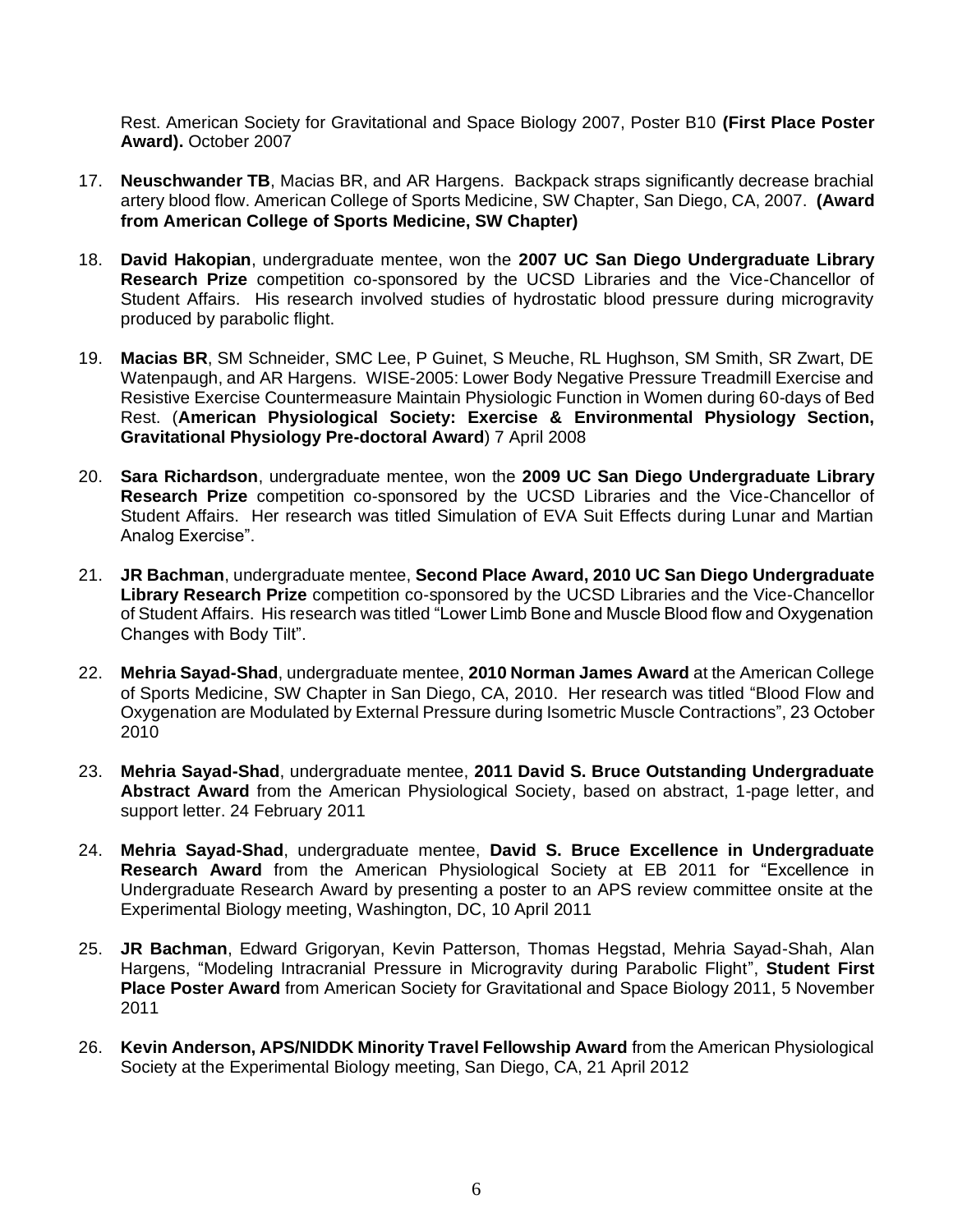- 27. **JR Bachman**, undergraduate mentee, **2012 David S. Bruce Outstanding Undergraduate Abstract Award** from the American Physiological Society, based on abstract, 1-page letter, and support letter. 22 February 2012
- 28. **JR Bachman**, undergraduate mentee, **David S. Bruce Excellence in Undergraduate Research Award** from the American Physiological Society, based on research presentation to the APS Education Committee 22 April 2012
- 29. **Sandra Thao**, undergraduate mentee, **2013 Student Research Award** at the American College of Sports Medicine, SW Chapter in Newport Beach, CA. Her research was titled "Leg Blood Flow and Limb Circumference with Altered External Pressure for Prostheses in Sports" 18 October 2013
- 30. **Davina Moossazadeh**, Canyon Crest High School mentee, **2014 Engineering Scholar,** Society of American Military Engineers, April 2014.
- 31. **Shannon Baird**, teacher mentee at The Preuss School UCSD, **American Physiological Society Research Teacher Professional Development Fellowship**: La Jolla, CA. 2014
- 32. **Erika Clary,** undergraduate mentee, **American Physiological Society Undergraduate Summer Research Fellowship**, 2014
- 33. **Jacqueline Holt**, medical student mentee, **Michael L. Pollock Student Scholarship** for abstract, Holt J, BR Macias, R Healey, SMC Lee, SM Schneider, A Snyder, DG Chang, and AR Hargens. WISE 2005: Aerobic and Resistive Exercises Protect Lumbar Paraspinal Lean Muscle Mass during 60 day Bed Rest in Women. American College of Sports Medicine, San Diego, CA 2015.
- 34. **Alex Snyder,** medical student mentee, **APS Excellence in Professional Student Research Travel Award** for abstract Snyder AJ, BR Macias, R Healey, JA Holt, DG Chang, JC Lotz, and AR Hargens, Lumbar Paraspinal Muscle Atrophy during Long Duration Spaceflight. Experimental Biology, Boston, MA 2015.
- 35. **Alex Snyder,** medical student mentee, **American Physiological Society Exercise & Environmental Physiology Section's National Space Biomedical Research Institute's Gravitational Physiology Predoctoral Award**, Experimental Biology, Boston, MA 2015.
- 36. **Jamila Siamwala,** Postdoctoral mentee**, American Physiological Society Exercise & Environmental Physiology Section's National Space Biomedical Research Institute Gravitational Physiology Beginning Investigator Award** for abstract Siamwala JH, BR Macias, R Healey, and AR Hargens. Cerebral Vascular Changes in Space Mice Calvaria. Experimental Biology, Boston, MA 2015.
- 37. **Timothy Macaulay**, undergraduate mentee, **Julia Brown Undergraduate Research Scholarship** to support his summer research opportunity in the Clinical Physiology Research Laboratory titled "Altered Residual Limb Volume Associated with a Vacuum-Assisted Prosthesis" 2015.
- 38. **Sravya Challa**, medical student mentee, **2015 Student Research Award** for abstract **Muscle Microvascular Blood Flow, Oxygenation, and pH as Potential Diagnostic Parameters in Athletes with Chronic Exertional Compartment Syndrome** at the American College of Sports Medicine, SW Chapter in Newport Beach, CA, October 2015.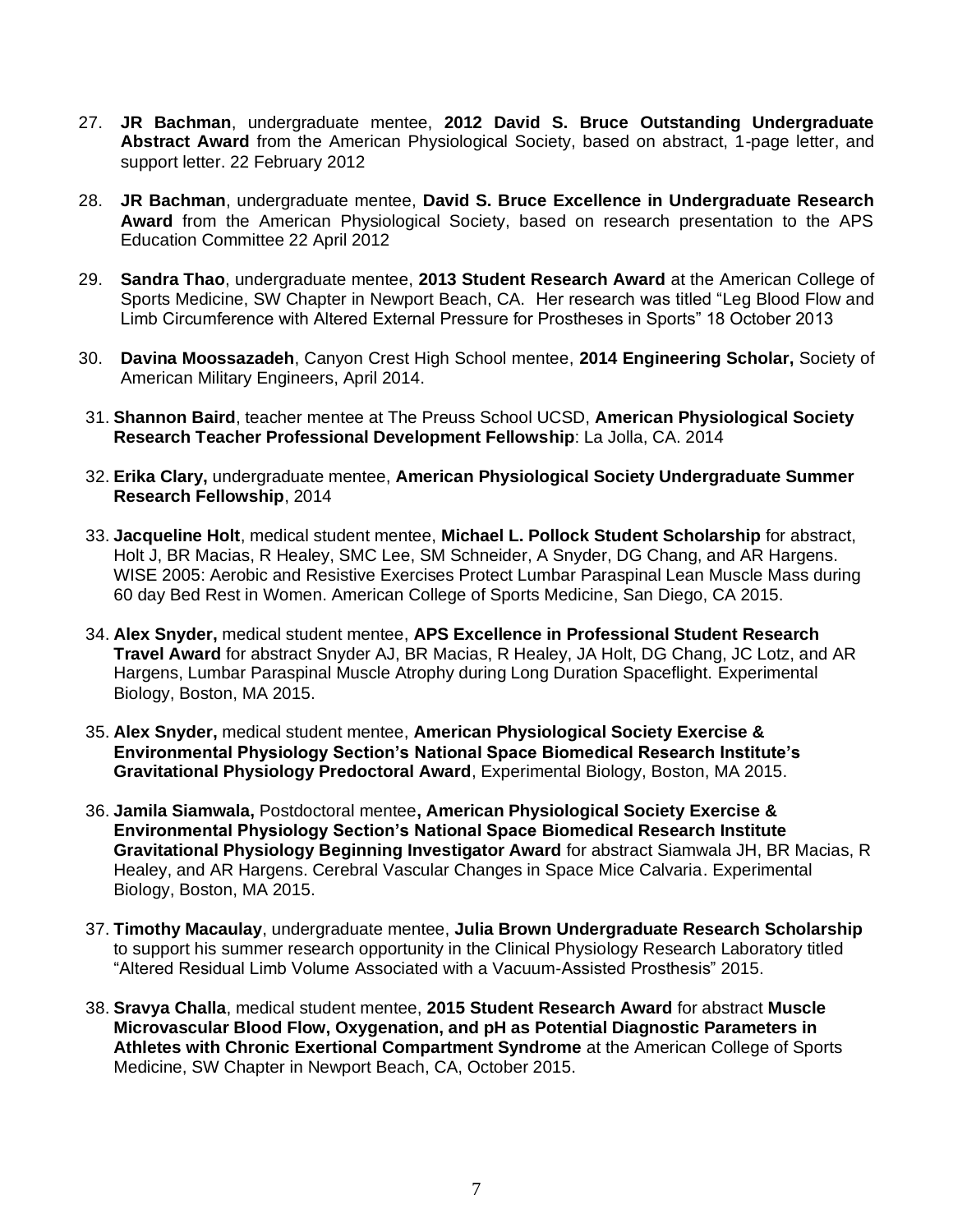- 39. **Timothy Macaulay**, undergraduate mentee, **2015 Student Research Award** for abstract **Lower Body Negative Pressure Treadmill Exercise Attenuates Simulated Space Flight-Induced Reductions of Balance Abilities in Males but Not Females** at the American College of Sports Medicine, SW Chapter in Newport Beach, CA, October 2015.
- 40. **Richard Valle, Euan Tan, Kristine Khieu, and Kyle Gillespie,** undergraduate student mentees and finalists for designing and building an asteroid chipping and sampling device **Rock Extraction Chipping Container**, as part of the MicroG-NExT competition at NASA-Johnson Space Center, April 2016.
- 41. **Kristine Khieu,** undergraduate mentee, **Second Place Award, 2016 UC San Diego Undergraduate Library Research Prize** competition co-sponsored by the UCSD Libraries, UCSD Alumni Association and the Vice-Chancellor of Student Affairs. Her research was titled **Rock Extraction Chipping Container: Engineering and Safety Review**, May 2016
- 42. **William Watkins**, medical student mentee**, 2016 First Place, Gail Butterfield Student Research Award, American College of Sports Medicine**, SW Chapter in Newport Beach, CA. His research was titled **Noninvasive Intracranial Pressure following Simulated Head Contact Events** October 2016
- 43. **Lonnie Petersen,** postdoctoral mentee**, American Physiological Society Exercise & Environmental Physiology Section's National Space Biomedical Research Institute Postdoctoral Research Award** for paper **Effects of Gravity and Lower Body Negative Pressure on Intracranial Pressure; Implications for Astronauts and Patients on Earth** Experimental Biology, Chicago, IL, April 2017.
- 44. **Kristine Khieu,** a UCSD mentee in Bioengineering, received a **2017 USRA Frederick A. Tarantino Memorial Scholarship Award**. She was selected from among 112 eligible applicants for one of 6 USRA scholarships, August 2017.
- 45. **Lonnie Petersen,** postdoctoral mentee**, Human Research Program Workshop Postdoctoral Research Award** for abstract and poster **Mobile Negative Pressure Suit as An Integrated Countermeasure,** January 2018.
- 46. **Jeannie Bailey,** postdoctoral mentee**, Human Research Program Workshop Postdoctoral Research First Place Award** for abstract and poster **Risk of Intervertebral Disc Damage after Prolonged Space Flight,** January 2018.
- 47. **Neeki Ashari**, mentee and MS student in Bioengineering, received a **Distinguished Student Award** for her abstract **Modeling Forces for a Mobile Gravity Suit for Long-Duration Space Flight** submitted to The International Astronautics in Washington DC, July 2019
- 48. **Lonnie Petersen,** postdoctoral mentee**, Aerospace Medical Association Postdoctoral Scholar Award** for abstract and paper **Mobile Lower Body Negative Pressure Suit as an Integrative Countermeasure for Spaceflight,** December 2019.
- 49. **Alisha Poudel**, undergraduate mentee, **UC-San Diego Undergraduate Julia Brown Scholarship** to support her summer research opportunity in the Clinical Physiology Research Laboratory titled "**Ground Force Distribution and Gait Patterns during Lower Body Positive Pressure Treadmill Exercise**" Summer 2020.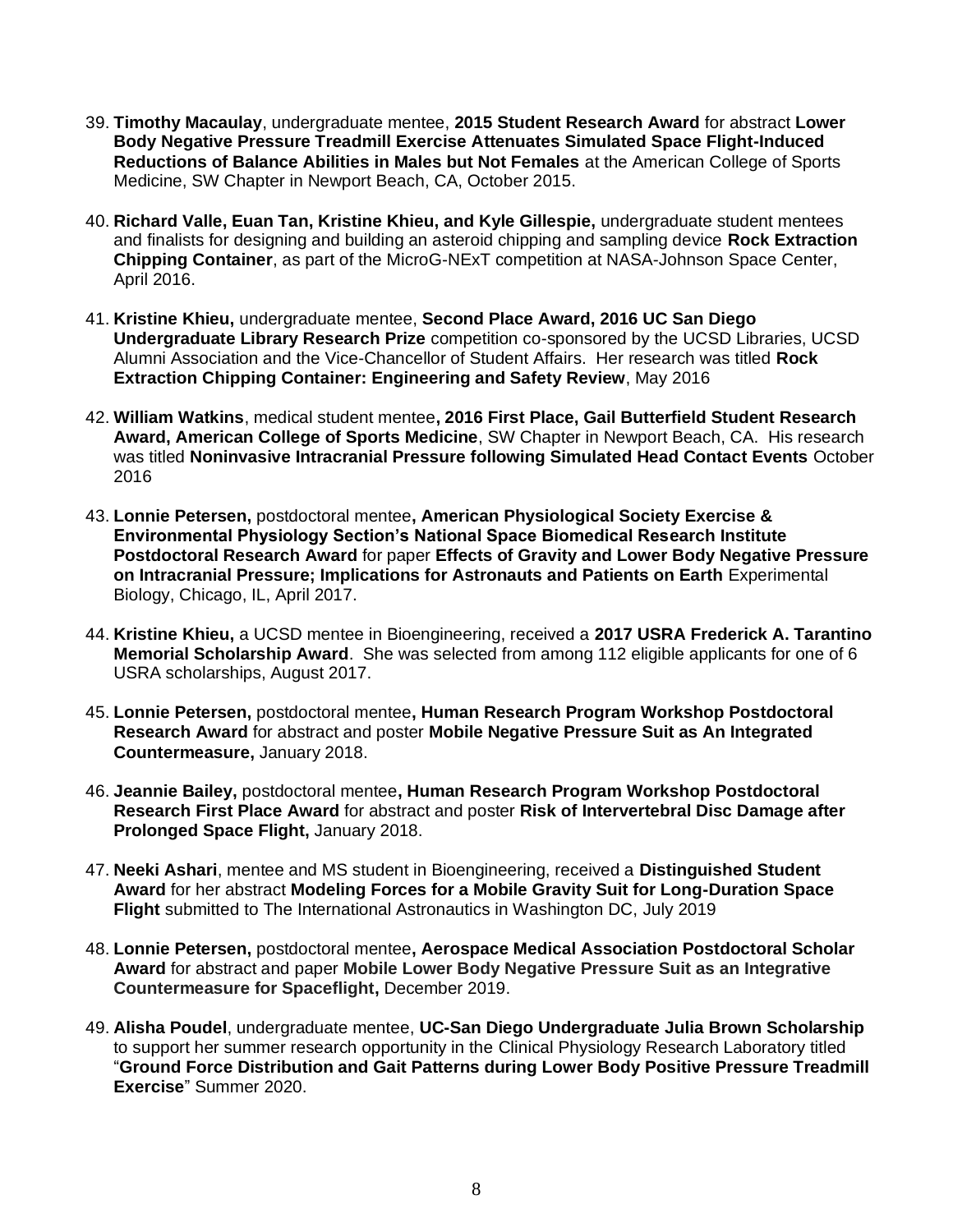- 50. **Alisha Poudel**, undergraduate mentee, **2020 First Place, Norman James Student Research Award** for abstract and paper **Ground Reaction Forces Generated by a Lower Body Negative Pressure Exercise Device for Space Flight**, **American College of Sports Medicine**, **SW Chapter,** November 2020.
- 51. **Alisha Poudel**, undergraduate mentee, **2020 ACSM President's Cup Competition Award, American College of Sports Medicine**, **SW Chapter,** November 2020.

#### **Scientific/Research Advisory Board Memberships**

1995-2000 Member of the Scientific Board, CIRCAID Medical Products, Inc., San Diego, CA 1998-present Member of the Scientific Board, DynaMed, Stockholm, Sweden

#### **Professional Society Memberships:**

| 1965         | Phi Beta Kappa                                                                      |
|--------------|-------------------------------------------------------------------------------------|
| 1966         | <b>American Chemical Society</b>                                                    |
| 1967         | American Association for the Advancement of Science                                 |
| 1974         | American Physiological Society                                                      |
|              | 1989-1991; Member, Committee on Committees                                          |
|              | 2009-present; Member, APS Reynolds Award Review Committee                           |
|              | 2010: Vice Chair, Translational Physiology Interest Group                           |
| 1976         | Microcirculatory Society (U.S.)                                                     |
| 1976         | <b>European Society for Microcirculation</b>                                        |
| 1977         | <b>Orthopaedic Research Society</b>                                                 |
| 1978         | Societe Internationale de Recherche Orthopedique et de Traumatologie (SIROT)        |
| 1980         | International Society of Lymphology                                                 |
| 1983         | Aerospace Medical Association (Life Member and Fellow)                              |
| 1989-present | Member, Scientific Program Committee                                                |
| 1990-1992    | Member, Nominating Committee (Associate Fellows)                                    |
| 1983         | American College of Sports Medicine                                                 |
| 1985         | American Society for Gravitational and Space Biology                                |
| 1985         | European Low Gravity Research Association                                           |
| 1985         | <b>IUPS Commission on Gravitational Physiology</b>                                  |
| 1988         | American Heart Association Council on Circulation                                   |
| 1996-present | International Society for Adaptive Medicine (President, 2003-2006 and 2018-2021:    |
|              | Board of Directors and Program Committee)                                           |
| 2004-2018    | International Academy of Astronautics "Humans in Space Symposium" (Program          |
|              | Committee Member)                                                                   |
| 2005         | International Congress of Physiological Sciences (Symposium Chair)                  |
| 2006-2009    | Orthopaedic Research Society (Program Committee abstract reviewer)                  |
| 2010-2014    | Orthopaedic Research Society (Topic Chair and Member, Program Committee)            |
| 2010-present | International Society for Gravitational Physiology (Council of Trustees and Program |
|              | Committee)                                                                          |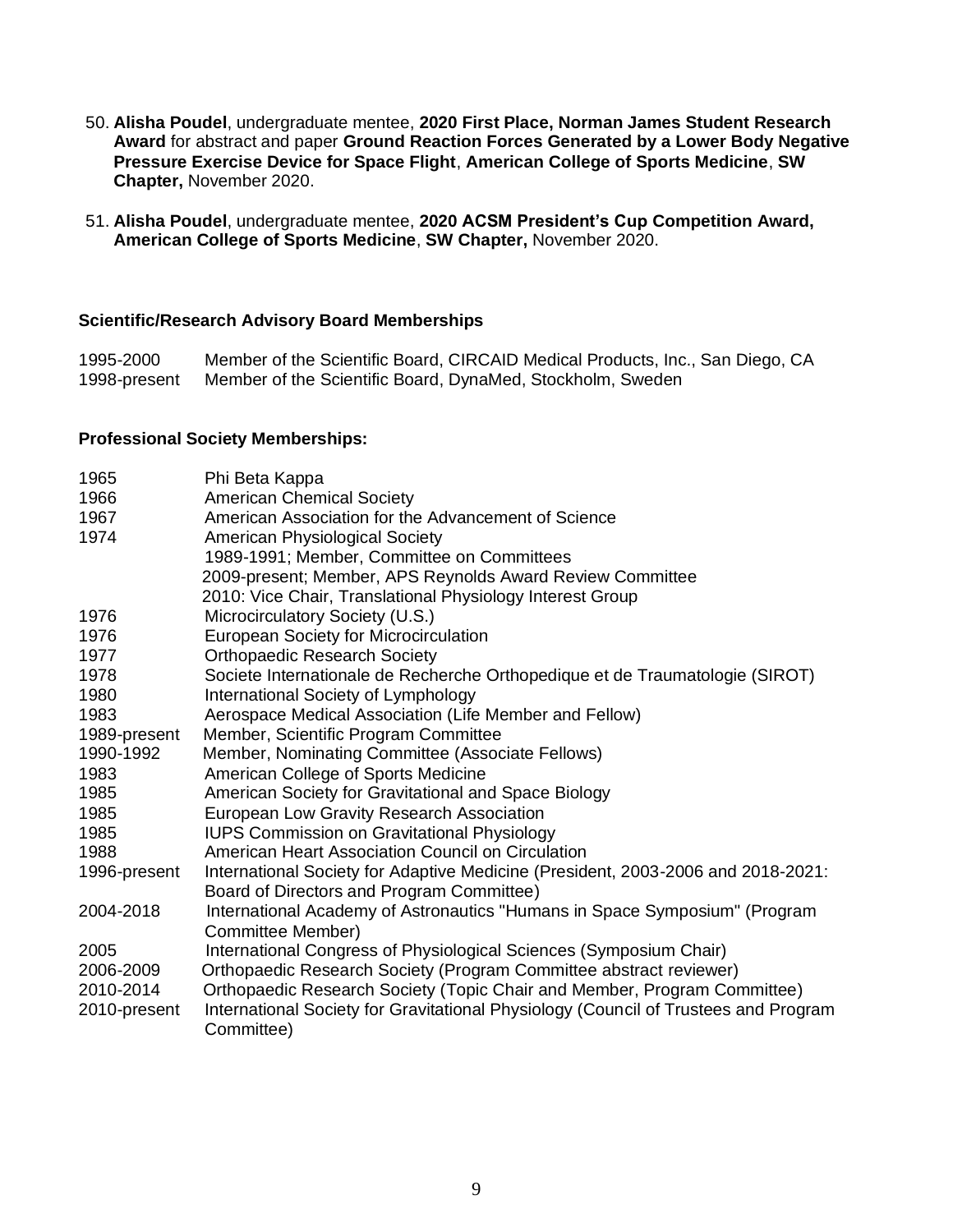# **Research Expeditions (funding):**

| 1967      | R/V ALPHA HELIX Amazon Expedition (NSF)                                             |
|-----------|-------------------------------------------------------------------------------------|
| 1968      | R/V ALPHA HELIX Bering Sea Expedition (NSF)                                         |
| 1969      | Crater Lake, Oregon Expedition (NSF, NIH)                                           |
| 1970      | R/V ALPHA HELIX Guadeloupe Island, Mexico Expedition (NSF)                          |
| 1970      | Tweedsmuir Salmon Expedition, Bella Coola, B.C., Canada (Fleischman Foundation)     |
| 1970-1971 | R/V ALPHA HELIX Antarctic Expedition (NSF)                                          |
| 1978      | R/V ALPHA HELIX Green Turtle Expedition (NSF)                                       |
| 1983      | Pacific Billfish and Tuna Research (PGF)                                            |
| 1985      | Giraffe Physiology Expedition, South Africa (NIH, NSF, National Geographic Society) |
| 1991-1993 | Giraffe Cardiovascular System, Omaha Zoo (NASA)                                     |

# **Teaching Experience (course number):**

| 1969-1971 | Topics of Environmental Physiology (SIO 294), Scripps Institute of Oceanography                                              |
|-----------|------------------------------------------------------------------------------------------------------------------------------|
| 1972      | Comparative Physiology, University of Aarhus, Denmark                                                                        |
| 1973-1989 | Independent Study (AMES-Bioengineering 199 and Biology 199), University of<br>California, San Diego                          |
| 1978      | Advanced Cell Physiology (AMES-Bioengineering 274), University of California,                                                |
|           | San Diego                                                                                                                    |
| 1977-1978 | Doctoral Committee, Jorge Huacuz-Villamar, Department of AMES-Bioengineering,<br>University of California, San Diego         |
| 1977-1987 | Compartment Syndrome Pathophysiology, Diagnosis and Treatment, Department of<br>Surgery, University of California, San Diego |
| 1979-1987 | Quantitative Physiology                                                                                                      |
|           | A. Structure and Function (AMES-Bioengineering 271A)                                                                         |
|           | B. Cardiovascular (AMES-Bioengineering 271B), University of California,                                                      |
|           | San Diego                                                                                                                    |
| 1979-1987 | Transport Phenomena (AMES-Bioengineering 173, 272 and 273), University of<br>California, San Diego                           |
| 1980      | Laboratory Projects in Biology (Biology 203 A, B, C), University of California, San Diego                                    |
| 1982-1983 | Doctoral Committee, Peter Burkhard, Department of AMES-Bioengineering, University                                            |
|           | of California, San Diego                                                                                                     |
| 1982-1987 | Surgery Research (Surgery 299), University of California, San Diego                                                          |
| 1983-1984 | Master's Committee, Suzanne Malloy, Department of AMES-Bioengineering, University<br>of California, San Diego                |
| 1984-1987 | Doctoral Committee, Tadachi Tamura, Department of AMES-Bioengineering, University<br>of California, San Diego                |
| 1985-1987 | Doctoral Committee, Donald W. Sutton, Department of AMES-Bioengineering,<br>University of California, San Diego              |
| 1985-1988 | Doctoral Committee, Joerg-Uwe Meyer, Department of AMES-Bioengineering,<br>University of California, San Diego               |
| 1986-1988 | Doctoral Committee, Amy Tsai, Department of AMES-Bioengineering, University of<br>California, San Diego                      |
| 1986-1988 | Doctoral Committee, Sharon Gott, Department of AMES-Bioengineering, University of<br>California, San Diego                   |
| 1986-1989 | Doctoral Committee, Michelle Mazzoni, Department of AMES-Bioengineering, University<br>of California, San Diego              |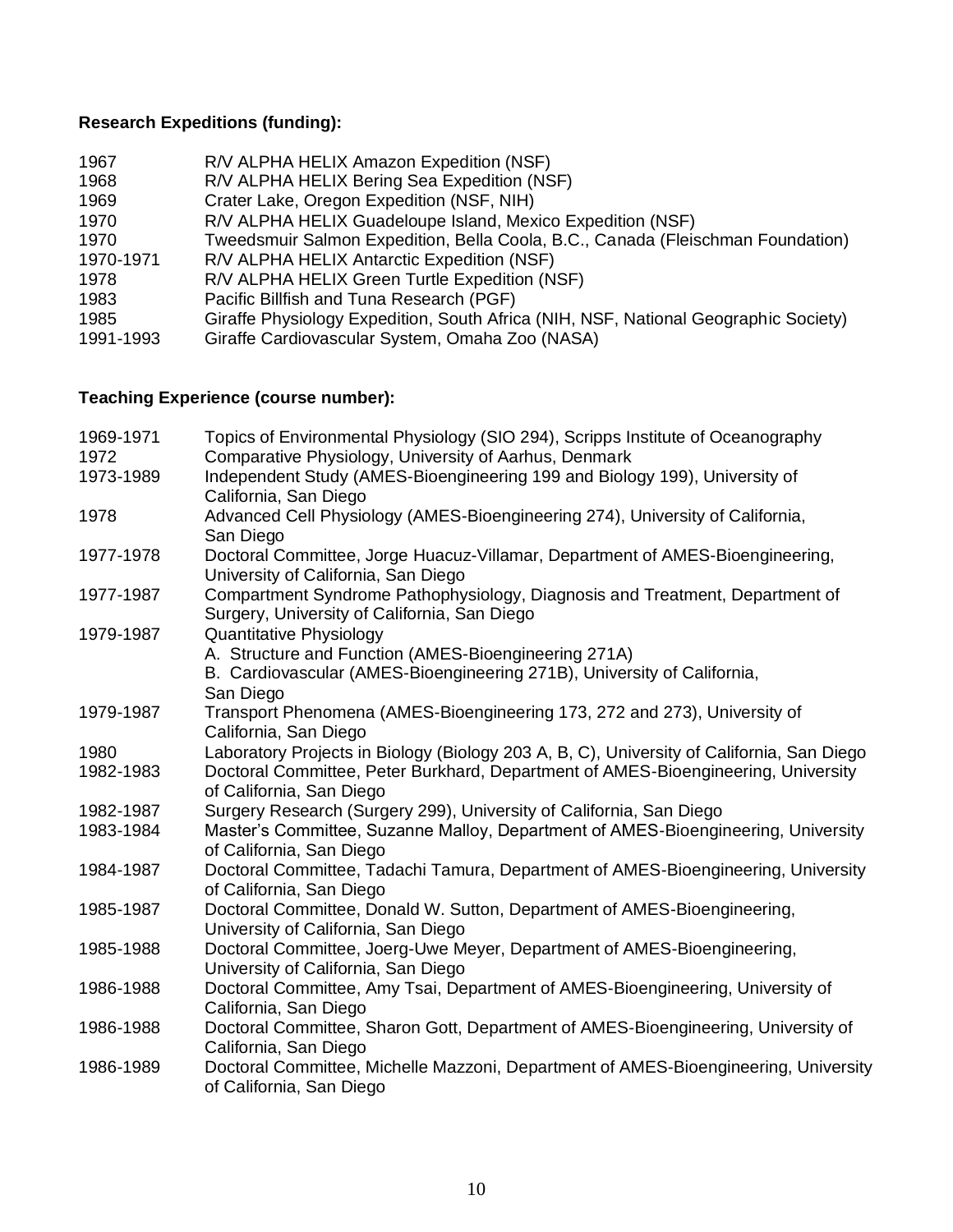| 1987         | Bioengineering Laboratory (AMES-Bioengineering 174), University of California, San<br>Diego                                                              |
|--------------|----------------------------------------------------------------------------------------------------------------------------------------------------------|
| 1988-1989    | Stanford Medical Student mentor for Scott Parazynski, M.D.                                                                                               |
| 1989-1991    | UC Davis MS mentor for Shannon Stout, B.S.                                                                                                               |
| 1991-1996    | UC Davis Ph.D. mentor for Donald E. Watenpaugh, M.S., M.A.                                                                                               |
| 1988-1992    | Colloquium on Life in Space (AA129), Department of Aeronautics and Astronautics,<br><b>Stanford University, Course Coordinator</b>                       |
| 1993-1994    | San Diego State MS mentor for Richard Ballard, B.S., Ph.D. mentor for Yuichiro Haruna,<br>M.S.                                                           |
| 1993-2001    | Biology and Space Exploration, Program in Human Biology, Stanford University                                                                             |
| 1994-1995    | UC Berkeley Ph.D. mentor for Gita Murthy, B.A.                                                                                                           |
| 1994-1996    | Colorado State MS mentor for Anthony Artino, B.S. and Kjell Lindgren, B.S.                                                                               |
| 1995-1997    | University of Tokyo Ph.D. student mentor for Kana Kuriyama, M.S., Stanford Med                                                                           |
| 1996-1998    | Student mentor for James Campbell, M.S. and Christopher Yang, M.S.                                                                                       |
| 1998         | Space Biology Class (B0277), Department of Biology, North Carolina State, Guest<br>Lecturer                                                              |
| 1999-2000    | Doctoral Committee, Jeff Bishop, Department of Bioengineering, University of California,<br>San Diego                                                    |
| 1998-present | Compartment Syndrome Pathophysiology, Diagnosis and Treatment, Department of<br>Orthopaedic Surgery, University of California, San Diego                 |
| 2009-2011    | Doctoral Committee, Cassondra L. Williams, Scripps Institution of Oceanography,<br>University of California, San Diego                                   |
| 2010-2012    | Research Advisor and Doctoral Committee Co-Chair, Jaime Mateus, Department of<br>Aerospace Biomedical Engineering, Massachusetts Institute of Technology |
| 2015-present | Space Physiology and Exploration Seminar series (WARR 87, UCSD)                                                                                          |

#### **Postdoctoral Fellows, Orthopaedic Residents, Graduate Students, Medical Students, and Visiting Faculty in Orthopaedic Physiology Lab at University of California, San Diego:**

| 1975-1976 | Ladd Rutherford, M.D.                                                                    |
|-----------|------------------------------------------------------------------------------------------|
| 1976-1977 | Donald A. Schmidt, M.D.                                                                  |
| 1977-1978 | Ray R. Castilonia, Ph.D., Steven R. Garfin, M.D., Charles M. Tipton, Ph.D.               |
| 1978-1979 | Robert K. Smith, M.D., Scott A. Young, M.D.                                              |
| 1979-1980 | Robert N. Gould, M.D., Ph.D., Patrick T. Hergenroeder, M.D.                              |
| 1980-1981 | Randy C. Barrows, M.D., Yu Fon Lee, M.D., Goran Lundborg, M.D., Ph.D.                    |
| 1981-1982 | Jan Fronek, M.D., Wayne W. Mortensen, M.D.                                               |
| 1982-1983 | Kristin Kardel, M.S., Robert M. Szabo, M.D., Richard V. Williamson, M.D.,                |
|           | Albert Simpkins, M.D., Nicholas C. Yaru, M.D.                                            |
| 1982-1985 | Richard L. Lieber, Ph.D.                                                                 |
| 1982-1984 | Randy O'Hara, M.D., Mark Silver, M.D.                                                    |
| 1982-1987 | Larry A. Danzig, M.D.                                                                    |
| 1983-1984 | Jon Camp, M.D., Michael S. Gross, M.D., Michael M. Katz, M.D.,                           |
|           | William Pfeiffer, M.D., Charles E. Rhoades, M.D., Michael J. Skyhar, M.D., Will Stewert, |
|           | M.D., Blake R. Thompson, M.D., Eric Zimmer, M.D.                                         |
| 1984-1985 | Marcia K. Beckman, M.D., Jan Fridén, M.D., Ph.D., Lawrence Kurz, M.D., Alexander         |
|           | Rosenstein, M.D., Peter N. Sfakianos, M.D.                                               |
| 1985-1986 | Tom Ferro, M.D., Mike Glover, M.D., Chris Guier, M.D., Michael Moore, M.D.               |
| 1986-1987 | Ron Anderson, M.D., Tom Ferro, M.D., Sharon Gott, M.S., Robert Pedowitz, M.D.,           |
|           | Ph.D., Björn Rydevik, M.D., Ph.D.                                                        |
| 1998-1999 | Masayuki Matsuyama, M.D., Ph.D., Sonya Waters, M.D., Klane White, M.D.                   |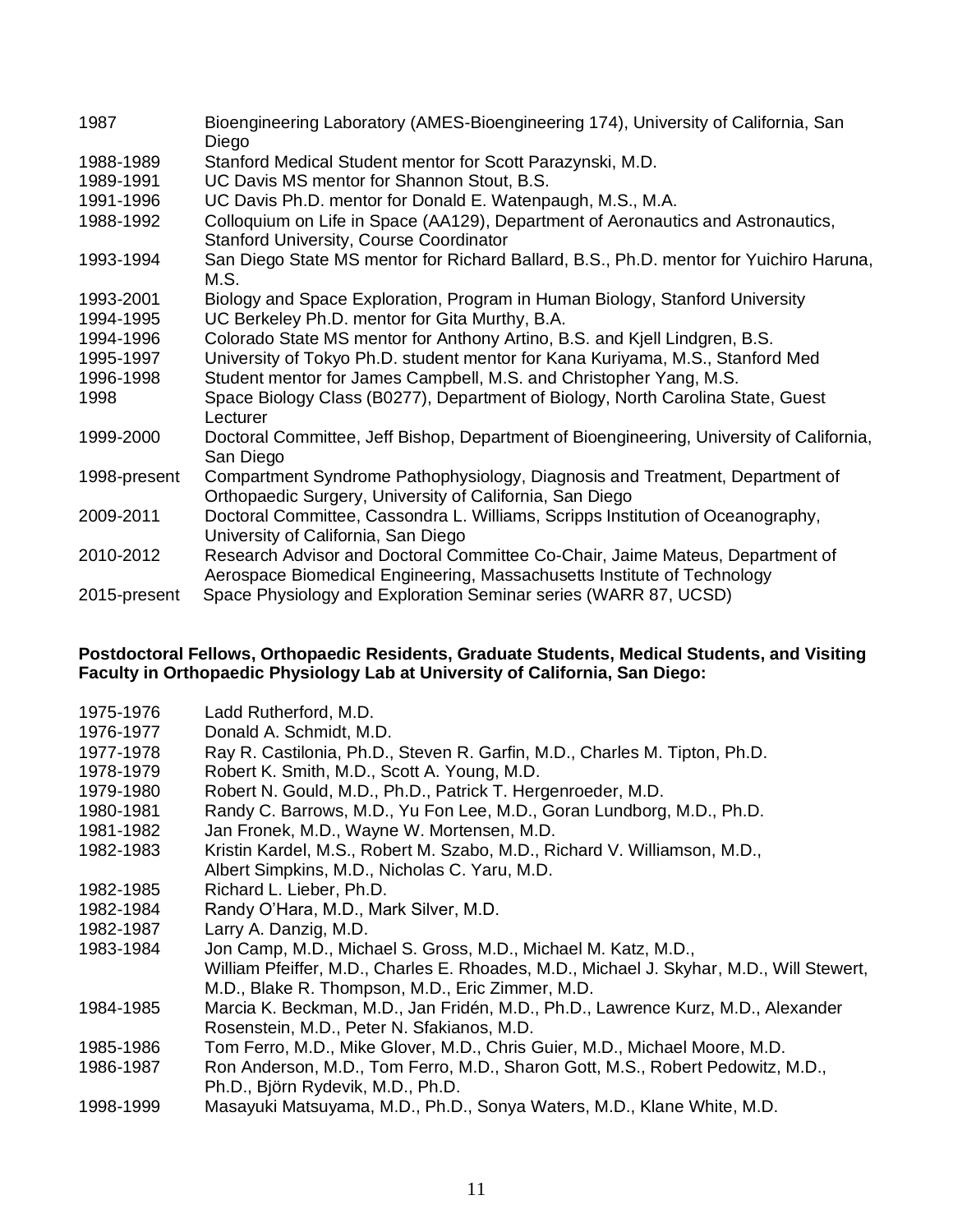- 1999-2000 Shinji Kimura, MD., Ph.D; Murali Adusumall;, MD, Gregory Steinbach, PhD., Hansen Noh, BS, Tom Stoll, BS, Tuan Nguyen, BS, MS.
- 2000-2002 Shinji Kimura, MD, PhD; Robert Eastlack, MD; Kunihiko Tanaka, MD, PhD; Gregory Steinbach, PhD; Kevin Kuhn, MD; Maneesh Bawa, MD; Brandon Macias, BS; Meghan Imrie, BS; Jaideep Iyengar, BS; Pranat Kumar, BS; Pieter Stoop, BS; Ramsford Ng, BS; Vid Upasani, BS.
- 2002-2004 Maneesh Bawa, MD, UCSD orthopaedic resident; Jaideep Iyengar, medical student; Kunihiko Tanaka, MD, PhD, postdoc fellow; Aimee Schmizzi, MD, UCSD orthopaedic resident; Nicole Khalili, BS; Alan Ka, MD, NIH Orthopaedic Trainee; Hop Tran, medical student; Bryan Leek, MD, UCSD orthopaedic resident; Peihong Cao, MD, postdoc fellow; Josh Yune, MD, postdoc fellow; Patrick Danaher, medical student; Kentaro Suzuki, medical student; John Wiemann, medical student; Kevin Tse, medical student.
- 2004-2006 Patrick Guinet, MD, postdoc fellow; Ranjeet Minocha, medical student; Tim Neuschwander, MD, NIH Orthopaedic Trainee, Qiuxia Zhang, MD, PhD, postdoc fellow; Andrew Indresano, medical student; Brandon Gabel, undergraduate student; Nick Schneider, BS; Vidhi Doshi, undergraduate student; Sabine Vogler, medical student.
- 2006-2008 Tea Nguyen, undergraduate student; Cassie Kline, BA; Jong Kim, MD, PhD, postdoc fellow; Emily Kraus, undergraduate student; David Hakopian, undergraduate student; Junichiro Yamauchi, postdoc fellow; Keisuke Kida, postdoc fellow; Gary Murphey, NIH Orthopaedic Trainee; Tim Neuschwander, UCSD Orthopaedic resident; Miles Wilkinson, undergraduate student; Alexis Gaskin, undergraduate student; Pascual Dutton, medical student; Heidi Ruckstuhl, PhD, postdoc fellow; Jennifer Kho, medical student; Sara Richardson, undergraduate student.
- 2009-2010 Gary Murphey, NIH Orthopaedic Trainee; Tim Neuschwander, UCSD Orthopaedic resident; Miles Wilkinson, undergraduate student; Alexis Gaskin, undergraduate student; Pascual Dutton, medical student; Heidi Ruckstuhl, PhD, postdoc fellow; Jennifer Kho, medical student; Sara Richardson, undergraduate student, Armando Rosales, postdoc fellow; Ravindra Kumar, postdoc fellow; Julia Tomlin, medical student; Matt Weed, medical student; Mike Cardno, medical student from Aberdeen, Scotland; Sean Mazloom, medical student; Thomas Schlabs, medical student; Moses Lipshaw, undergraduate student; JR Bachman, undergraduate student; Michael Yeranosian, medical student; Jaime Mateus, PhD student
- 2011-2012 Thomas Schlabs, medical student from Berlin, Germany; Mehria Sayad-Shad, UCSD undergraduate student; JR Bachman, UCSD undergraduate student; Samantha Lee, UCSD medical student; Jaime Mateus, PhD student from MIT; Michael Padilla, UCSD orthopaedic lab resident; Bing Zhang, UCSD medical student; Kevin Anderson, UCSD undergraduate student; Ronald Crater, UCSD orthopaedic lab resident; Susan Aminzai, UCSD undergraduate student; Roshmi Bhattacharya, UCSD undergraduate student; Sae Hoon Kim, MD, PhD, postdoctoral fellow from Seoul, Korea; Brittany Lim, UCSD; undergraduate student; Clifford Mao, UCSD; undergraduate student; Ibrahim Yusufu, STARS undergraduate student from UC, Merced; Michael Ramirez, UCSD medical student; Stephen Shymon, UCSD medical student
- 2012-2013 Mehria Sayad-Shad, UCSD undergraduate student; Samantha Lee, UCSD medical student; Jaime Mateus, PhD student from MIT; Michael Padilla, UCSD orthopaedic lab resident; Bing Zhang, UCSD medical student; Kevin Anderson, UCSD undergraduate student; Ronald Crater, UCSD orthopaedic lab resident; Roshmi Bhattacharya, UCSD undergraduate student; Sae Hoon Kim, MD, PhD, postdoctoral fellow from Seoul, Korea; Clifford Mao, UCSD undergraduate student; Stephen Shymon, UCSD medical student; Brandon Macias, PhD, UCSD postdoctoral fellow; Jamila Siamwala, PhD, UCSD postdoctoral fellow from India; Noelia Grande Gutiérrez, graduate student from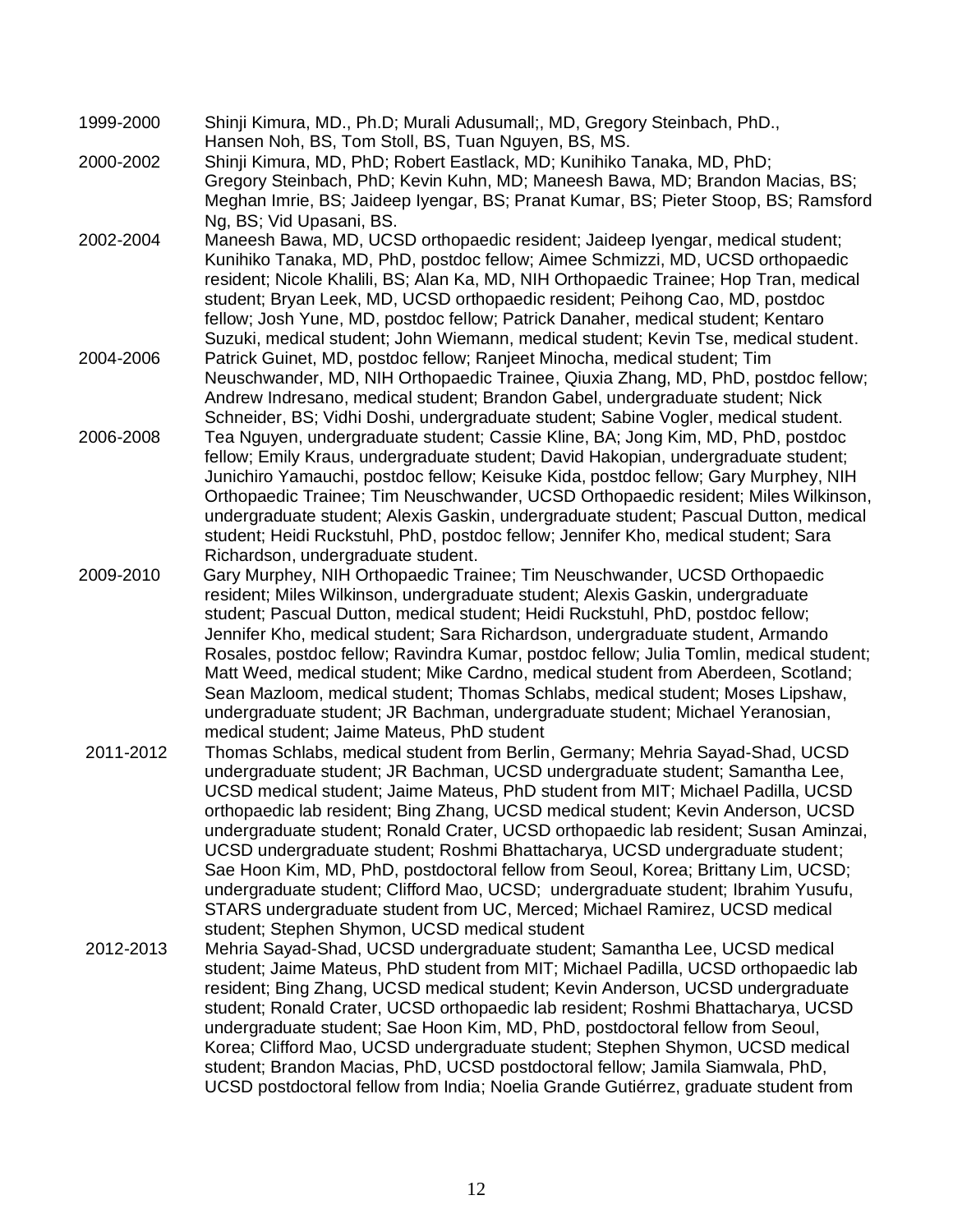Spain; Sandra Thao, UCSD undergraduate student; Ehran Khan, UCSD undergraduate student

- 2013-2014 Paul Lee, UCSD undergraduate student; Johnny Fu, UCSD undergraduate student; Gautam Srinivasan, UCSD undergraduate student: Yuki Iizuka, UCSD medical student; Michael Padilla, UCSD orthopaedic lab resident; Bing Zhang, UCSD medical student; Noelia Grande Gutiérrez, UCSD graduate student; Ronald Crater, UCSD orthopaedic lab resident; Roshmi Bhattacharya, UCSD graduate student; Sae Hoon Kim, MD, PhD, postdoctoral fellow from Korea; Clifford Mao, UCSD undergraduate student; Stephen Shymon, UCSD medical student; Brandon Macias, PhD, UCSD Postdoctoral Fellow; Jamila Siamwala, PhD, UCSD Postdoctoral Fellow; Sandra Thao, UCSD undergraduate student; Ehran Khan, UCSD undergraduate student, Davina Moossazadeh, Canyon Crest Academy
- 2015-2016 Paul Lee, UCSD undergraduate student; Yuki Iizuka, UCSD medical student; Noelia Grande Gutiérrez, UCSD graduate student; Ronald Crater, UCSD orthopaedic lab resident; Roshmi Bhattacharya, University of Alabama medical student; Brandon Macias, PhD, UCSD Postdoctoral Fellow; Jamila Siamwala, PhD, UCSD Postdoctoral Fellow; Jacqueline Holt, University of Washington medical student; Michelle Howden, UCSD undergraduate student; Timothy Macaulay, UCSD undergraduate student; Sravya Challa, UCSD medical student; William Watkins, UCSD medical student; Ted Kawai, UCSD undergraduate student; Rachel Becker, UCSD undergraduate student, Davina Moossazadeh, University of Chicago undergraduate student; James Hubbard, UCSD orthopaedic lab resident; Kristine Khieu, UCSD undergraduate student; Richard Valle, UCSD undergraduate student; Stephanie Vallarino, UCSD graduate student
- 2016-2017 Yuki Iizuka, UCSD medical student; Roshmi Bhattacharya, University of Alabama medical student; Jamila Siamwala, PhD, UCSD Postdoctoral Fellow; Michelle Howden, UCSD undergraduate student; Timothy Macaulay, UCSD undergraduate student; Sravya Challa, UCSD medical student; William Watkins, UCSD medical student; Ted Kawai, UCSD undergraduate student; Rachel Becker, UCSD undergraduate student, Davina Moossazadeh, University of Chicago undergraduate student; Kristine Khieu, UCSD undergraduate student; Richard Valle, UCSD undergraduate student; Stephanie Vallarino, UCSD graduate student; Lonnie Petersen, MD, PhD, UCSD Postdoctoral Fellow from University of Copenhagen, Denmark: Claudio Ghetti, UC-Berkeley undergraduate student; William Wey, University of Vanderbilt undergraduate student; Lean Teodoro, University of Mariannas undergraduate student; Kevin Nguyen, University of Central Florida medical student; Paul Thompson, University of Virginia medical student; Fane He, UCSD undergraduate student; Neeki Ashari, UCSD undergraduate student
- 2017-2018

Yuki Iizuka, UCSD medical student; Roshmi Bhattacharya, University of Alabama medical student; Jamila Siamwala, PhD, Brown University Postdoctoral Fellow; Davina Moossazadeh, University of Chicago undergraduate student; Lonnie Petersen, MD, PhD, UCSD Postdoctoral Fellow from University of Copenhagen, Denmark: Casper Petersen, MD, UCSD Postdoctoral Fellow from University of Copenhagen, Denmark; Claudio Ghetti, UC-Berkeley undergraduate student; Neeki Ashari, UCSD undergraduate student; Danielle Carroll, Surgery resident; Dong Kyu Kim, MD, Postdoctoral Fellow from Kosin University College of Medicine, Korea; Kayla Meyer, Northeastern University undergraduate student; Jessie Fischman, UCSD undergraduate student; Liz Bird, MD, PhD student at UCSD; Prav Baines, APS Summer student from Illinois State University; Sherina Malkani, UCSD undergraduate student; Tejas Shah, DO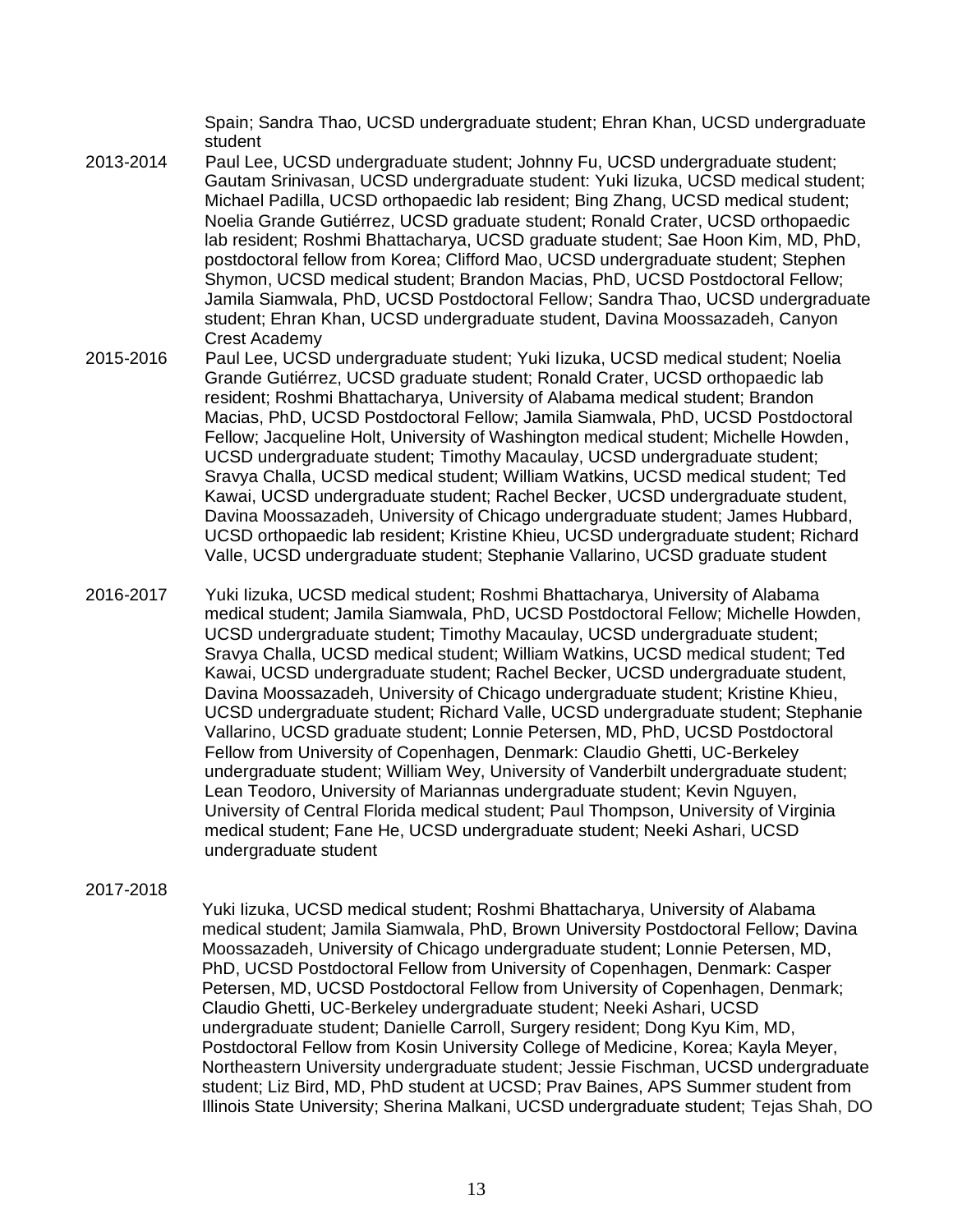student from William Beaumont in Michigan; Shane Zeshonski, MD student from Geisinger Commonwealth School of Medicine, PE; Robin Cowen, PhD, APS Summer Research Teacher from Army and Navy Academy; Jonathan Kim, UCSD undergraduate student; Evan Grace, UCSD undergraduate student; Meenakshi Pandia Rajan, UCSD undergraduate student; Bryan Chavez, UCSD undergraduate student

#### 2018-2019

Jamila Siamwala, PhD, Brown University Postdoctoral Fellow; Lonnie Petersen, MD, PhD, UCSD Postdoctoral Fellow from University of Copenhagen, Denmark: Casper Petersen, MD, UCSD Postdoctoral Fellow from University of Copenhagen, Denmark; Neeki Ashari, UCSD undergraduate student; Claudio Ghetti, UC-Berkeley undergraduate student; Danielle Carroll, Surgery resident; Liz Bird, MD, PhD student at UCSD; Sherina Malkani, UCSD undergraduate student; Jonathan Kim, UCSD undergraduate student; Evan Grace, UCSD MS student; Meenakshi Pandia Rajan, UCSD undergraduate student; Bryan Chavez, UCSD undergraduate student; Cameron Keane, MS in Medical Sciences student from Boston University. Justin Lee, UCSD undergraduate student; Alisha Poudel, UCSD undergraduate student; Richard Feng, Postdoctoral Fellow and PhD student from Central South University, China; Jeremy Sieker, UCSD MD, PhD student; Mitchell Kong, UCSD undergraduate student

#### 2019-2020

Lonnie Petersen, MD, PhD, UCSD Postdoctoral Fellow from University of Copenhagen, Denmark: Casper Petersen, MD, UCSD Postdoctoral Fellow from University of Copenhagen, Denmark; Neeki Ashari, UCSD undergraduate student; Claudio Ghetti, UC-Berkeley undergraduate student; Danielle Carroll, Surgery resident; Liz Bird, MD, PhD student at UCSD; Jonathan Kim, UCSD undergraduate student; Meenakshi Pandia Rajan, UCSD undergraduate student; Cameron Keane, MS in Medical Sciences student from Boston University. Justin Lee, UCSD undergraduate student; Alisha Poudel, UCSD undergraduate student; Richard Feng, Postdoctoral Fellow and PhD student from Central South University, China; Jeremy Sieker, UCSD MD, PhD student; Mitchell Kong, UCSD undergraduate student; Katia Luna, Southwestern College and UCSD undergraduate student; Greta Fehlan, Biomedicine Intern from La Jolla High School

#### **Postdoctoral Fellows, Graduate Students, Medical Students, and Visiting Faculty in NASA Ames Research Center Space Physiology Lab:**

| 1987-1988 | Michael Aratow, M.D., Scott Parazynski, M.D., Brian Quigley, Ph.D.,                   |
|-----------|---------------------------------------------------------------------------------------|
|           | Jorma Styf, M.D., Ph.D.                                                               |
| 1988-1989 | Michael Aratow, M.D., J.-Uwe Meyer, Ph.D., Scott Parazynski, M.D.,                    |
|           | Jorma Styf, M.D., Ph.D., Bryan Tucker, M.S.,                                          |
| 1989-1990 | Michael Aratow, M.D., J.-Uwe Meyer, Ph.D., Jorma Styf, M.D., Ph.D.                    |
| 1990-1991 | J.-Uwe Meyer, Ph.D., M. Shannon Stout, B.S.                                           |
| 1991-1992 | Gregory A. Breit, Ph.D., Yasuaki Kawai, M.D., Ph.D., M. Shannon Stout, M.S.,          |
|           | Charles M. Tipton, Ph.D.                                                              |
| 1992-1993 | Gregory A. Breit, Ph.D., Harvey B. Lillywhite, Ph.D., Jorma Styf, M.D., Ph.D., Donald |
|           | E. Watenpaugh, M.S., M.A.                                                             |
| 1993-1994 | Richard Ballard, B.S., Yuichiro Haruna, Ph.D., Harvey Lillywhite, Ph.D., Jorma Styf,  |
|           | M.D., Ph.D., Professor Shigeyo Torikoshi, Donald Watenpaugh, M.S., M.A.               |
| 1994-1995 | Richard Ballard, B.S., Wanda Boda, Ph.D., Harvey Lillywhite, Ph.D., Gita Murthy,      |
|           | B.A., Professor Shigeyo Torikoshi, Donald Watenpaugh, M.S., M.A.                      |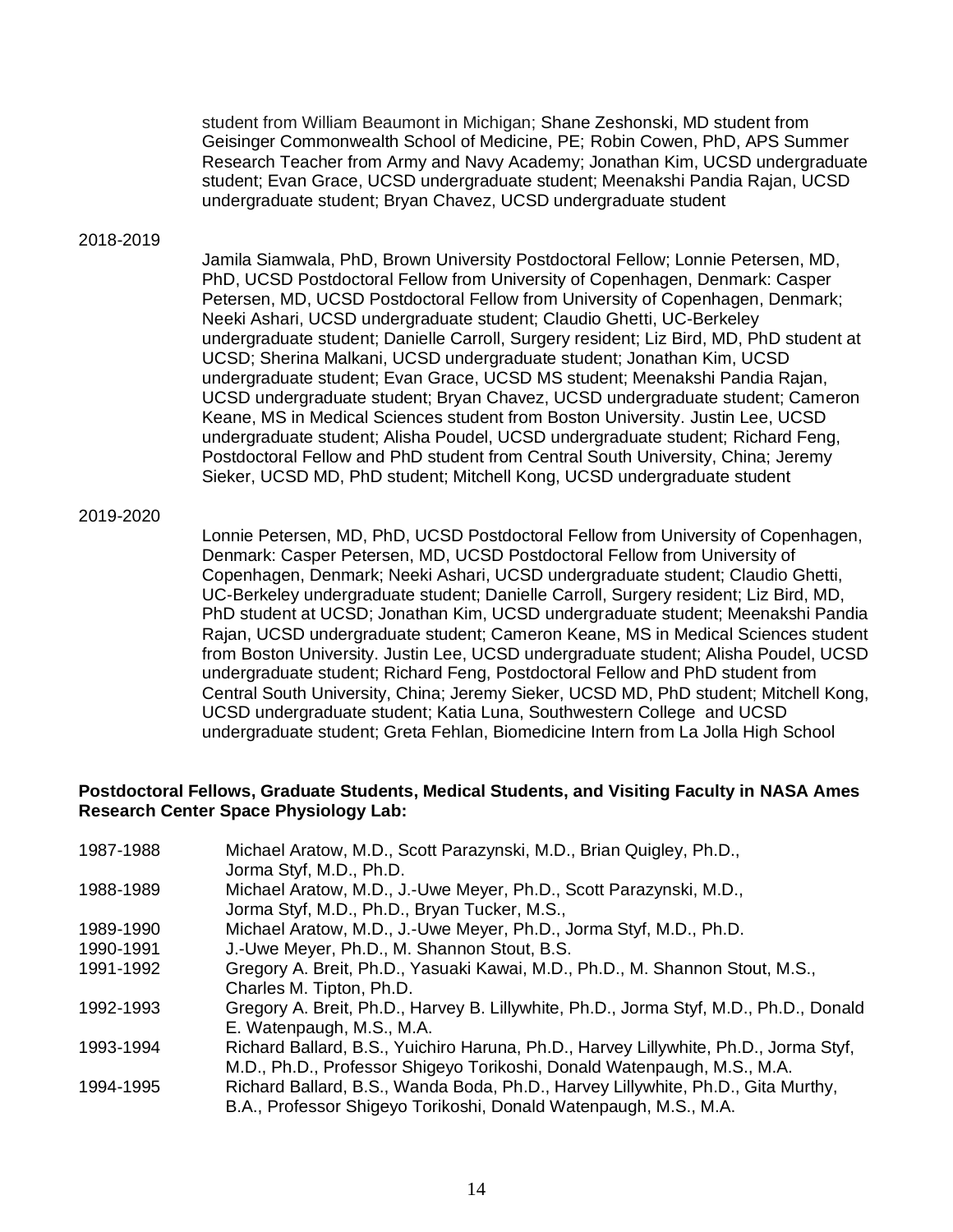| Anthony Artino, B.S., Richard Ballard, B.S., Wanda Boda, Ph.D., Andrew Ertl, Ph.D., |
|-------------------------------------------------------------------------------------|
| Kana Kuriyama, M.S., Harvey Lillywhite, Ph.D., Kjell Lindgren, B.S., Iwane Mitsui,  |
| M.D., Gita Murthy, B.A., Toshiaki Ueno, M.D., Ph.D., Donald Watenpaugh, Ph.D.       |
| Richard Ballard, M.S., Wanda Boda, Ph.D., James Campbell, M.S., Andrew Ertl,        |
| Ph.D., Kana Kuriyama, M.S., Harvey Lillywhite, Ph.D., Masayuki Matsuyama, M.D.,     |
|                                                                                     |
|                                                                                     |
| Wanda Boda, Ph.D., James Campbell, M.S., Masayuki Matsuyama, M.D., Ph.D.,           |
|                                                                                     |
|                                                                                     |
|                                                                                     |

### **Editorial Service:**

| 1977-2014    | Microvascular Research                                                                           |
|--------------|--------------------------------------------------------------------------------------------------|
| 1978-present | American Journal of Physiology (Editorial Board, Heart and Circulatory Physiology,<br>1990-1994) |
| 1980-1991    | Journal of Comparative Physiology                                                                |
| 1980-present | Journal of Bone and Joint Surgery (Editorial Consultant)                                         |
| 1982-2006    | Journal of Theoretical Biology                                                                   |
| 1982-present | Science                                                                                          |
| 1983-present | Journal of Orthopaedic Research (Associate Editor, 1984-1992)                                    |
| 1983-present | Journal of Applied Physiology                                                                    |
| 1984-1987    | Journal of Biomechanical Engineering                                                             |
| 1985-present | Medicine and Science in Sports and Exercise                                                      |
| 1986-1987    | <b>Archives of Surgery</b>                                                                       |
| 1986-1990    | Anesthesiology                                                                                   |
| 1987-2009    | American Journal of Sports Medicine                                                              |
| 1987-present | <b>Nature</b>                                                                                    |
| 1988-1995    | Behavioral and Brain Sciences (Associate)                                                        |
| 1988         | Critical Reviews in Biomedical Engineering (Associate Editor)                                    |
| 1989         | American Journal of Obstetrics and Gynecology                                                    |
| 1989         | <b>CRC</b> Press                                                                                 |
| 1989-present | Journal of Biomechanics                                                                          |
| 1990         | Pflügers Archiv (European Journal of Physiology)                                                 |
| 1991-present | Aviation, Space and Environmental Medicine                                                       |
| 1992-present | <b>FASEB Journal</b>                                                                             |
| 1993-present | Journal of Experimental Biology                                                                  |
| 1993-2009    | American Journal of Cardiology                                                                   |
| 1993-present | Microcirculation                                                                                 |
| 1994-2000    | Acta Physiologica Scandinavica                                                                   |
| 1994-present | <b>Comparative Biochemistry and Physiology</b>                                                   |
| 1995-present | Journal of Gravitational Physiology (Associate Editor, 1998 - present)                           |
| 1996-present | Spine                                                                                            |
| 1997-present | European Journal of Applied Physiology                                                           |
| 1998-present | <b>Clinical Orthopaedics and Related Research</b>                                                |
| 2002-2006    | Clinical Physiology and Functional Imaging - Microcirculation                                    |
| 2002-2003    | <b>Brain Research</b>                                                                            |
| 2003-present | Japanese Journal of Physiology (Associate Editor and Editorial Board Member)                     |
| 2003-present | <b>Orthopaedic Research Society Program Reviewer</b>                                             |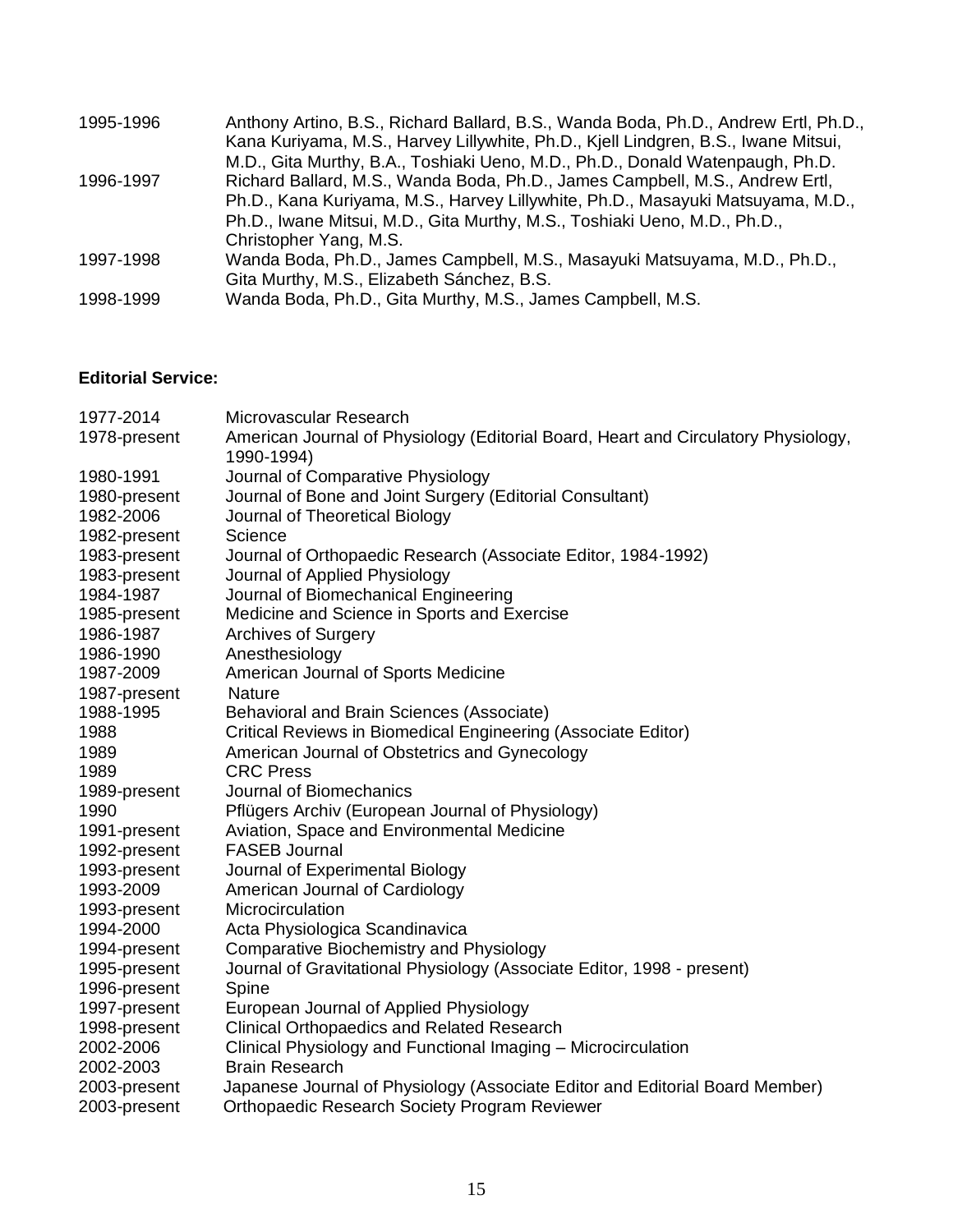| 2004-present | The Journal of Physiology                                         |
|--------------|-------------------------------------------------------------------|
| 2004-2009    | Scandinavian Journal of Medicine and Science in Sports            |
| 2004-2011    | <b>Neuroscience Letters</b>                                       |
| 2005         | <b>Applied Mathematics Letters</b>                                |
| 2005-2014    | Applied Physiology, Nutrition and Metabolism                      |
| 2005-present | Acta Astronautica                                                 |
| 2006         | Journal of Clinical Endrocrinology and Metabolism                 |
| 2006-present | <b>Physiological Measurement</b>                                  |
| 2006-present | <b>Advances in Physiology Education</b>                           |
| 2006-2014    | Journal of Cerebral Blood Flow and Metabolism                     |
| 2006-present | Muscle and Nerve                                                  |
| 2006-present | Journal of Orthopaedic Trauma                                     |
| 2007         | Biotechnology and Bioengineering                                  |
| 2007         | Musculoskeletal Disorders                                         |
| 2007-2009    | International Conference on Environmental Systems                 |
| 2007         | Applied Physiology, Nutrition and Metabolism                      |
| 2007-2009    | <b>British Journal of Sports Medicine</b>                         |
| 2007-present | Archives of Physical Medicine and Rehabilitation                  |
| 2007         | Microgravity Science and Technology                               |
| 2008         | Cardiovascular Research                                           |
| 2009-present | Adaptive Medicine (Associate Editor, 2009 - present)              |
| 2010-present | <b>Gravitational and Space Biology</b>                            |
| 2011-present | Orthopedic & Muscular System (Editorial Board Member)             |
| 2011-present | Frontiers in Physiology (Editorial Board Member)                  |
| 2011-present | Advances in Space Research                                        |
| 2011-present | PLoS One                                                          |
| 2013-present | Orthopedic & Muscular System: Current Research (Executive Editor) |

# **Government Public Advisory Service:**

| 1988-1995                                      | Chair, Science Working Group, Space Station Centrifuge Facility, NASA                                                                                                                                                                                                                                              |
|------------------------------------------------|--------------------------------------------------------------------------------------------------------------------------------------------------------------------------------------------------------------------------------------------------------------------------------------------------------------------|
| 1989-1991                                      | Member, Cardiopulmonary Discipline Working Group, NASA Headquarters, Life<br><b>Sciences Division</b>                                                                                                                                                                                                              |
| 1993-1996                                      | Member, Merit Review Board for Surgery, Department of Veterans Affairs                                                                                                                                                                                                                                             |
| 2002-2003                                      | Chair, NASA Panel for Program "Human Health from Earth to Space: A NASA-MU<br>Partnership for Understanding Sex Differences in Physiology"                                                                                                                                                                         |
| 2003                                           | Member, NASA Headquarters Committee on Development of Countermeasures for<br><b>Long Duration Space Flight</b>                                                                                                                                                                                                     |
| 2003-2008                                      | Member, International Multidisciplinary Artificial Gravity Project Review                                                                                                                                                                                                                                          |
| 2007                                           | Invited Lecturer, Canadian Space Agency Bed-Red Workshop                                                                                                                                                                                                                                                           |
| 2008                                           | Invited Speaker and Discussant for NASA, International Cardiovascular Workshop for<br>Space Flight, Strasbourg, France.                                                                                                                                                                                            |
| 2009-2011                                      | Member and Acting Chair, Integrative and Translational Research for the Human<br>Systems Panel, National Academy of Sciences Decadal Study of Life Sciences in<br>Space.                                                                                                                                           |
| 2009-2011<br>2009-2011<br>2009<br>2010-present | Co-Chair, NASA Human Health Countermeasure Element Standing Review Panel<br>Invited Reviewer, NASA Human Research Program Cardiovascular Risks Panel<br>Invited Discussant, NASA Head-Up Tilt Bed Rest for Flight Analogs Project<br>Member, National Institute of General Medical Sciences Special Emphasis Panel |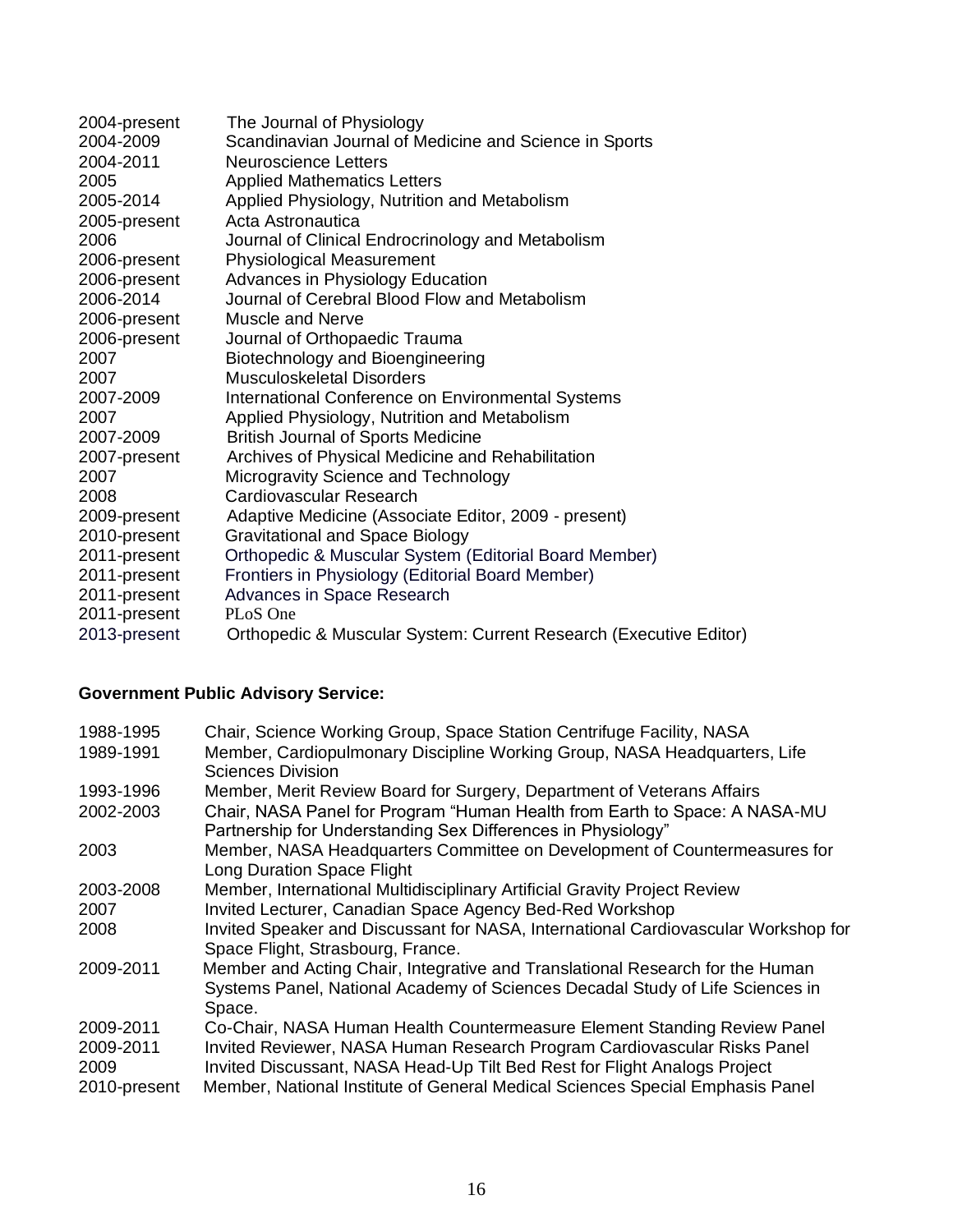| 2014      | Invited Speaker and Discussant for NASA, Experimental Biology 2014 Symposium:     |
|-----------|-----------------------------------------------------------------------------------|
|           | International Space Station Research Results and Opportunities                    |
| 2014-2019 | Member, US Army Committee on Acute Compartment Syndromes, San Antonio, TX         |
| 2016-2018 | Member, National Academies of Science Committee, "Recapturing a Future for Space  |
|           | Exploration, A Midterm Assessment of Implementation of the Decadal Survey on Life |
|           | and Physical Sciences Research at NASA.                                           |
| 2018-2020 | Member, US Army Committee on Arthritus and Acute Compartment Syndromes            |
| 2018-2021 | Member, TRISH Committee on Space Technology                                       |

## **Research Grant Review Service:**

| 1979-1987    | Regulatory Biology Program, National Science Foundation                                                         |
|--------------|-----------------------------------------------------------------------------------------------------------------|
| 1981-1984    | Polar Biology and Medicine Program, National Science Foundation                                                 |
| 1981-present | Veterans Administration Research and Development (Surgery Merit Review Board<br>member, 1993-1996)              |
| 1982-1985    | Medical Research Council of Canada                                                                              |
| 1983-1987    | <b>American Heart Association</b>                                                                               |
| 1983-1988    | <b>Orthopaedic Research and Education Foundation</b>                                                            |
| 1984-1993    | Division of International Programs, National Science Foundation                                                 |
| 1984-1987    | National Institute of Arthritis and Musculoskeletal and Skin Diseases                                           |
| 1984-1994    | American Institute of Biological Sciences                                                                       |
| 1987-present | National Aeronautics and Space Administration                                                                   |
| 1988-1989    | Program Project Reviewer, National Institute of Arthritis and Musculoskeletal and Skin<br>Diseases              |
| 1990-1996    | Wellcome Trust (London)                                                                                         |
| 1996-present | <b>Austrian Science Foundation</b>                                                                              |
| 1997-present | NATO Scientific Affairs Division (Brussels)                                                                     |
| 1998-present | Natural Sciences and Engineering Research Council of Canada                                                     |
| 2002-present | U.S. Civilian Research & Development Foundation (CRDF) for the Independent States<br>of the Former Soviet Union |
| 2009         | South Carolina NASA EPSCoR Research and Education Awards Program                                                |
| 2008-2009    | Member, American Heart Association Peer-Review Committee for Research                                           |
| 2008-present | European Space Agency, NWO/SRON Programme Bureau Space Research,<br>Utrecht, The Netherlands                    |
| 2013-present | Peer Review Member, NASA Space Biology Musculoskeletal Panel                                                    |
| 2013-present | Peer Review Member, NASA Space Biology Cardiovascular Panel                                                     |
| 2013-2015    | Peer Review Member, NSBRI Postdoctoral Fellow Panel                                                             |
| 2014-present | Peer Review Member, DoD MRMC/CDMRP, Orthopaedic Research Program, Clinical<br><b>Trial Panel</b>                |
| 2017-present | External Rreviewer, Baylor College of Medicine Translational Research Institute                                 |

# **Other Recent Service**

| 2009-2013    | Member, UCSD Recruitment and Admissions Committee                       |
|--------------|-------------------------------------------------------------------------|
| 2009-2013    | Member, Cardiovascular Awards Committee, American Physiological Society |
| 2009-present | Member, Orr E. Reynolds Award Committee, American Physiological Society |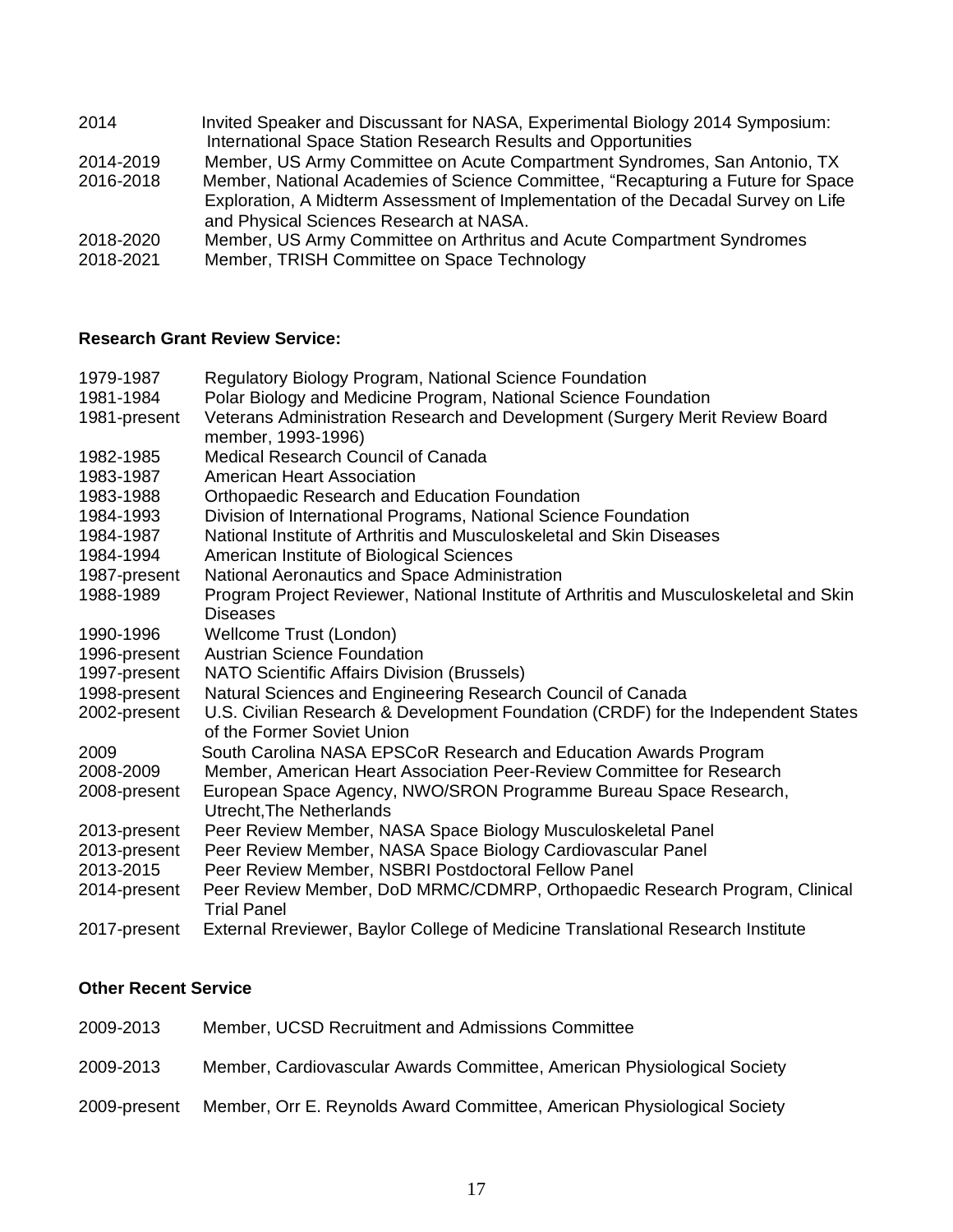| 2009-present | Member, Clinical Data Access Taskforce, UCSD Health Sciences Committee                                   |
|--------------|----------------------------------------------------------------------------------------------------------|
| 2010-2013    | Vice Chair and Member, Translational Physiology Interest Group, American<br><b>Physiological Society</b> |
| 2013-2018    | Chair and Member, Translational Physiology Interest Group, American<br><b>Physiological Society</b>      |
| 2013-present | Mentor, NIDDK STEP-UP Fellows, American Physiological Society                                            |

# **Research Grant Awards (role in project):**

| 1976-1980 | Pathophysiology of the Compartment Syndrome, AM-18824<br>(Co-Principal Investigator with Wayne H. Akeson, M.D.), National Institute of Arthritis,<br>Metabolism and Digestive Diseases, \$400,000            |
|-----------|--------------------------------------------------------------------------------------------------------------------------------------------------------------------------------------------------------------|
| 1977-1982 | Interstitial Tissue and Oncotic Pressure in Trauma, GM-24901<br>(Co-Principal Investigator with Richard M. Peters, M.D.), National Institute of General<br>Medical Sciences, \$325,000                       |
| 1979-1984 | Effects of Tourniquet Ischemia on Skeletal Muscle, AM-00602<br>(Principal Investigator), Research Career Development Award, National Institute of<br>Arthritis, Metabolism and Digestive Diseases, \$200,000 |
| 1979-1982 | Tourniquet Ischemia Effects on Skeletal Muscle and Nerve, AM-25501 (Principal<br>Investigator), National Institute of Arthritis, Metabolism and Digestive Diseases,<br>\$150,000                             |
| 1979-1984 | Wick Catheter and Bioengineering Studies of Neuromusculoskeletal Diseases (Principal<br>Investigator), Veterans Administration, \$185,000                                                                    |
| 1980-1981 | Tissue-Fluid Shifts and Muscle Function in Humans During Weightlessness, NAS 9-<br>16039 (Principal Investigator), National Aeronautics and Space Administration,<br>Definition-Phase Study, \$35,000        |
| 1982-1985 | Pathophysiology of the Compartment Syndrome, AM-26344 (Principal Investigator),<br>National Institute of Arthritis, Diabetes, Digestive and Kidney Diseases, \$227,000                                       |
| 1982-1987 | Interstitial Tissue and Oncotic Pressure in Trauma, GM-24901 renewal (Co-Principal<br>Investigator with Richard M. Peters, M.D.), National Institute of General Medical<br>Sciences, \$632,000               |
| 1983-1986 | Tourniquet Ischemia Effects on Skeletal Muscle and Nerve, AM-25501 renewal,<br>(Principal Investigator), National Institute of Arthritis, Diabetes, Digestive and Kidney<br>Diseases, \$200,000              |
| 1983-1985 | Skeletal Muscle Recovery after Immobilization with and without Stimulation (Co-<br>Principal Investigator with Richard L. Lieber, Ph.D.), Mentor Corporation, \$10,000                                       |
| 1984-1987 | Muscle Physiology of Compression Injury, Stroke & Electrical Stimulation (Principal<br>Investigator), Veterans Administration, \$150,000                                                                     |
| 1985-1986 | Orthostatic Adaptation in the Giraffe, HL-32703 (Principal Investigator), National Heart,<br>Lung and Blood Institute, \$60,000                                                                              |
| 1985-1986 | Tissue Adaptation to Natural Hypertension, DCB-8409253 (Principal Investigator),<br>National Science Foundation, \$20,000                                                                                    |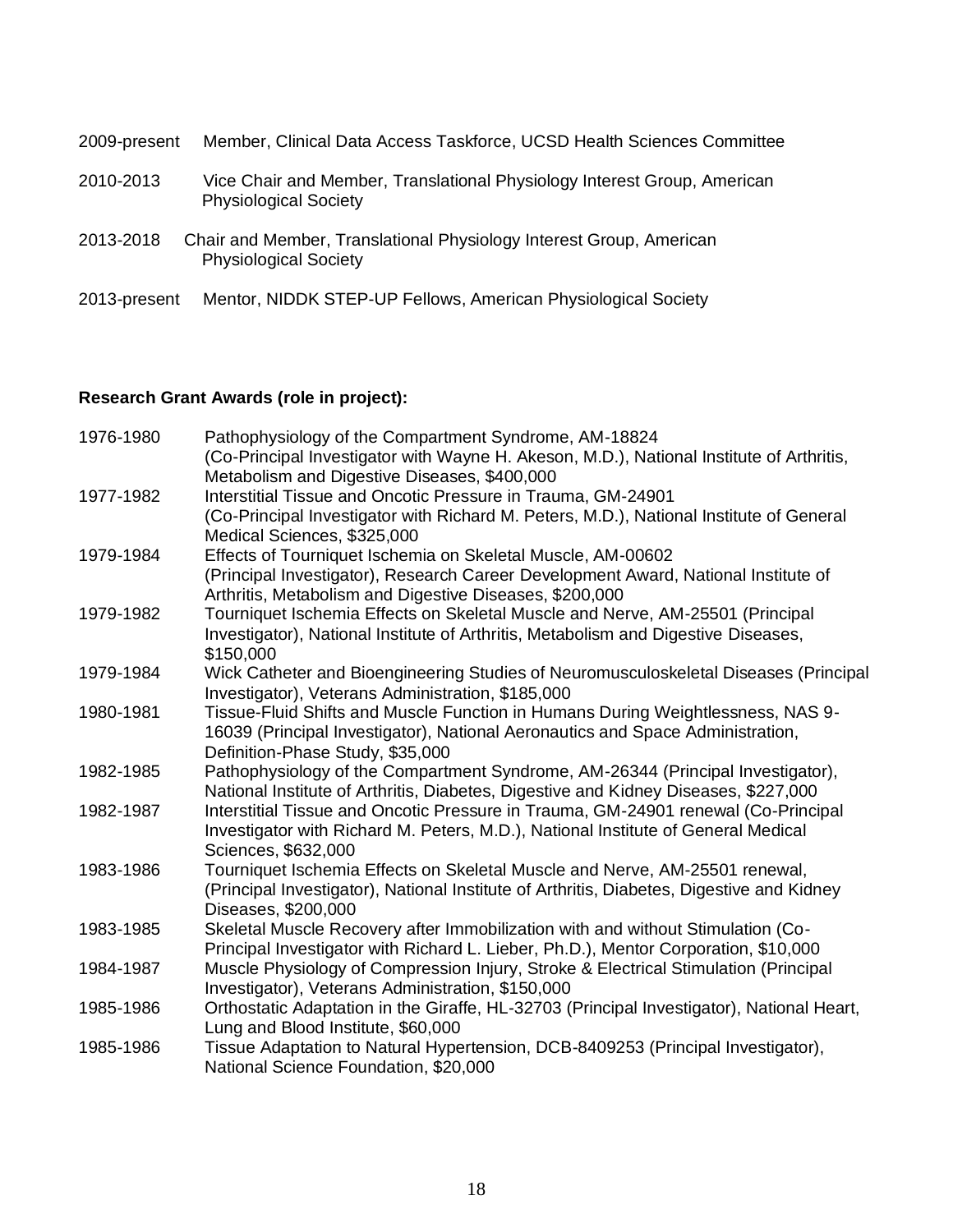| 1985-1988 | Pathophysiology of the Compartment Syndrome, AM-26344 renewal (Principal<br>Investigator), National Institute of Arthritis, Diabetes, Digestive and Kidney Diseases,<br>\$270,000   |
|-----------|-------------------------------------------------------------------------------------------------------------------------------------------------------------------------------------|
| 1985-1987 | Management of Chronic, Exertional Compartment Syndromes (Principal Investigator),<br>Veterans Administration, supplemental project, \$30,000                                        |
| 1985-1986 | Orthostatic Adaptation in the Giraffe, 3072-85 (Principal Investigator), National<br>Geographic Society, \$10,000                                                                   |
| 1986-1987 | International Congress on Interstitial-Lymphatic Liquid and Solute Movement (Co-<br>Investigator with Norman C. Staub, M.D.), National Heart, Lung and Blood Institute,<br>\$12,500 |
| 1986-1987 | Intracompartmental Measurements of Fluid Pressure (Principal Investigator), Camino<br>Laboratories, \$4,100                                                                         |
| 1987-1990 | Pathophysiology of Chronic Compartment Syndrome and Nerve Root Compression<br>(Principal Investigator), Veterans Administration, \$249,000                                          |
| 1987-1988 | Space Physiology: Cardiovascular and Musculoskeletal Adaptations to Weightlessness<br>(Principal Investigator), NASA, \$300,000                                                     |
| 1988-1990 | G <sub>x</sub> Effects on Cardiopulmonary Injury in Rhesus Monkeys as Related to CERV<br>(Principal Investigator), NASA, \$180,000                                                  |
| 1988-1991 | Transcapillary Fluid Shifts during Simulated Weightlessness and Subsequent<br>Orthostatic Recovery (Principal Investigator), NASA, \$450,000                                        |
| 1989-1990 | Development of Exercise Equipment for Long-Duration Spaceflight (Principal<br>Investigator), NASA, \$70,000                                                                         |
| 1990-1991 | Development and Experimental Verification of a Noninvasive Intracranial Pressure<br>Recording System (Principal Investigator), NASA, \$70,000                                       |
| 1992-1994 | Exercise within an LBNP Chamber to Produce Artificial Gravity (Principal Investigator),<br>NASA, \$460,000                                                                          |
| 1992-1994 | Pathophysiology of Back Pain in Microgravity (Principal Investigator), NASA, \$150,000                                                                                              |
| 1994-1995 | Intervertebral Disc and Back Pain Studies using Spinal Traction and Compression<br>during Magnetic Resonance Imaging (Principal Investigator), NASA, \$80,000                       |
| 1994      | A Noninvasive Acoustic Diagnostic Device to Measure Intracranial Pressure (Principal<br>Investigator), NASA, \$50,000                                                               |
| 1995-1996 | Tissue Oxygenation as an Objective Tool for Diagnosing Repetitive Motion Disorders<br>(Principal Investigator), NASA, \$80,000                                                      |
| 1995-1996 | Exercise within LBNP to Produce Artificial Gravity (Principal Investigator), NASA,<br>\$472,000                                                                                     |
| 1996-1999 | Noninvasive Intracranial Volume and Pressure Measurements Using Ultrasound,<br>(Principal Investigator) U.S. Army, \$324,743                                                        |
| 1996-1999 | Noninvasive Intracranial Diameter and Pressure Measurements Using Ultrasound,<br>(Principal Investigator), NASA, \$283,155                                                          |
| 1997-1998 | MRI-Compatible Spinal Compression Harness, (Principal Investigator),<br>ARC Commercial Technology Fund, \$75,000                                                                    |
| 1997-2002 | Exercise within LBNP to Produce Artificial Gravity (Principal Investigator), NASA,<br>\$713,245                                                                                     |
| 1998-2002 | Quality and Safety Assurance of Noninvasive Intracranial Pressure Measurement<br>Instrument (Principal Investigator), NASA-LaRC, \$190,000                                          |
| 2000-2001 | Development of Cervical Spine Compression Harness (Principal Investigator),<br>DynaMed, Inc., \$52,000                                                                              |
| 2000-2003 | Physiological Effects of a Mechanical Counter Pressure Suit (Contract Principal<br>Investigator), Honeywell, Inc., \$288,000.                                                       |
| 2002-2004 | Ultrasonic Measurement of Intracranial Pressure Waveforms (Principal Investigator),<br>NASA NAG 1-2092, \$85,000.                                                                   |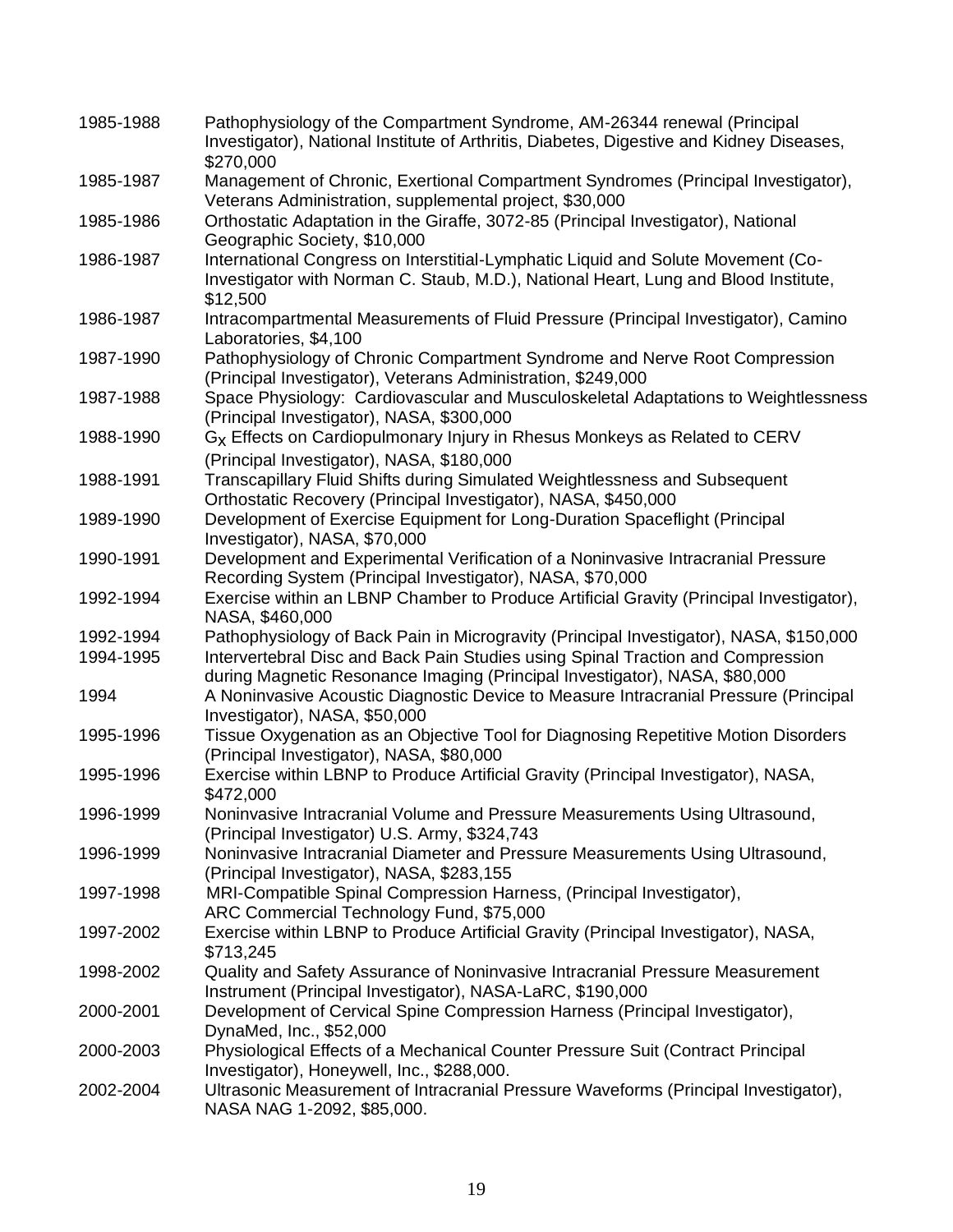| 2002-2005 | Exercise within LBNP as an Artificial Gravity Countermeasure (Principal Investigator),<br>NASA, NAG 9-1425, \$750,858                                                                 |
|-----------|---------------------------------------------------------------------------------------------------------------------------------------------------------------------------------------|
| 2003-2004 | US Army Support of 2003 Congress of the International Society of Adaptive Medicine<br>(Principal Investigator), US Army DAMD17-03-1-0503, \$19,000                                    |
| 2003-2004 | NASA Support of 2003 Congress of the International Society of Adaptive Medicine                                                                                                       |
| 2003-2005 | (Principal Investigator), NASA NNG04GB54G, \$19,000<br>Non-Invasive Device for Diagnosis of Compartment Syndrome (Principal Investigator),                                            |
| 2004-2007 | US Army/Luna, \$304,788<br>LBNP Treadmill and Resistive Exercises during Long-Term Bed Rest (Principal                                                                                |
| 2004-2009 | Investigator), ESA/NASA/CNES, NASA NNJ04HF71G \$714,503<br>Role of Intracranial Pressure in Space Adaptation Syndrome (Co-Investigator), NASA                                         |
| 2006-2007 | NNJ04HD94A, \$564,624 (UCSD component)<br>Interstitial Fluid Pressure Distribution beneath a KCI Negative Pressure Dressing<br>(Principal Investigator), KCI USA, Inc., \$105,200     |
| 2006-2007 | Non-Invasive Device for Diagnosis of Compartment Syndrome (Principal Investigator),<br>NIH/Luna, \$33,000                                                                             |
| 2006-2008 | Comparison of Elastic and Inelastic Compression Devices (Principal Investigator),<br>CircAid Medical Products, Inc, \$36,000                                                          |
| 2007-2008 | Effect of Recombinant Hyaluronidase on Interstitial Fluid Flow and Pressure in a Pc-3<br>Prostate Cancer Xenograft Model (Principal Investigator), Halozyme, Inc, \$163,000           |
| 2008-2011 | Noninvasive Diagnosis of Compartment Syndrome (UCSD Principal Investigator),<br>NIH R44 AR053750, \$282,000                                                                           |
| 2008-2013 | Rodent Spine Deconditioning after 30 Days of Microgravity (Principal Investigator),<br>NASA NNX09AP11G, \$150,000                                                                     |
| 2010-2013 | Risk of Intervertebral Disc Damage after Prolonged Space Flight (Principal Investigator),<br>NASA NNX10AM18G, \$1,167,000                                                             |
| 2012-2013 | Fluid Distribution before, during and after Prolonged Space Flight-Definition Phase<br>(Principal Investigator), NASA NNX12AL66G, \$70,000                                            |
| 2013-2019 | Fluid Distribution before, during and after Prolonged Space Flight<br>(Principal Investigator), NASA NNX13AJ12G, \$1,179,073                                                          |
| 2013-2021 | Risk of Intervertebral Disc Damage after Prolonged Space Flight (Principal Investigator),<br>NASA NNX13AM89G, \$1,343,404                                                             |
| 2014-2018 | Spinal Structure and Function after 90 Days Long-Duration Simulated Space Flight and                                                                                                  |
| 2018-2020 | Recovery (Principal Investigator), NASA NNX14AP25G, \$300,000<br>Directed Countermeasures for Venous Congestion in Space (Principal Investigator),<br>NASA 80NSSC19K1668, \$100,000   |
| 2018-2021 | Self-Generated LBNP for Deep-Space Missions (Principal Investigator), NASA<br>80NSSC19K0409 \$900,000                                                                                 |
| 2019-2026 | Preventive Medical Ultrasound Investigation of Organs Potentially Affected by<br>Prolongated Exposure to Microgravity (US Principal Investigator), NASA NSSCXXX,<br>\$700,000 pending |
| 2019-2026 | Manifestations of Spaceflight-Induced Sub-Clinical Cardiovascular Disease as a<br>Long-Term Health Risk (US Principal Investigator), NASA NSSCXXX,<br>\$700,000 pending               |
| 2019-2026 | Investigating Structure and Function of the Eye (UCSD Principal Investigator), NASA<br>NSSCXXX, \$100,000 pending                                                                     |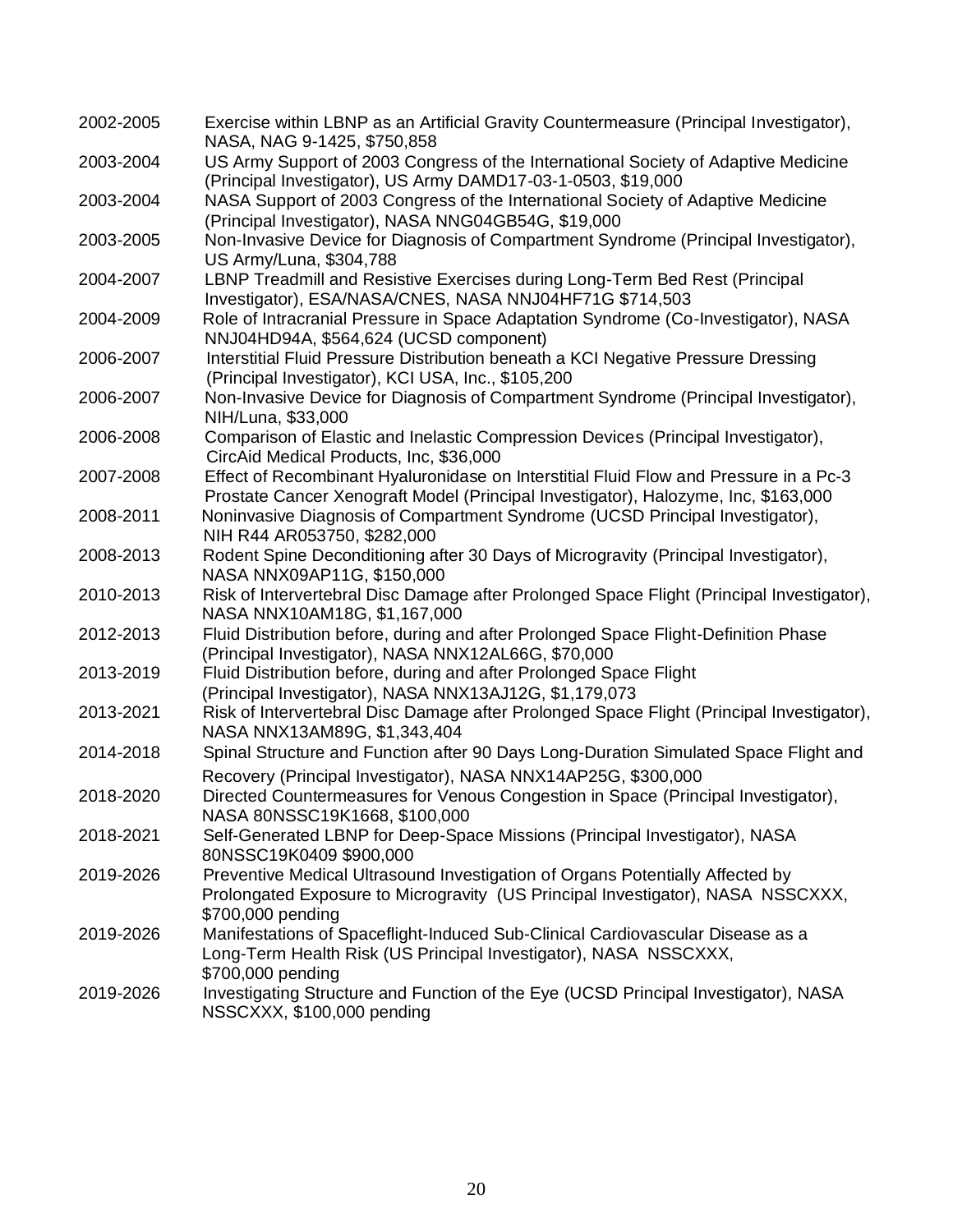#### **Patents:**

- 1. Hargens AR and SJ Mubarak. Wick Catheter Pressure Sensing Probe and Method of Use (U.S. Patent 4,192,319 issued 11 March 1980 and reissued 15 June 1982 as 30,966).
- 2. Whalen RT and AR Hargens. Exercise Method and Apparatus Utilizing Differential Air Pressure (U.S. Patent 5,133,339 issued 28 July 1992).
- 3. Yost WT, JH Cantrell and AR Hargens. Method of Determining Intracranial Pressure from Pulsatile Skull Expansions (NASA Case No. LAR 15499-1-CU; U.S. Patent filed, 2002).
- 4. Hargens AR, K Tanaka and J Waldie. Method and Device to Enhance Blood Flow (UCSD 2001-212; U.S. Patent filed, 2003).
- 5. Yost WT, JH Cantrell and AR Hargens. Non-invasive Method of Determining Diastolic Intracranial Pressure (U.S. Patent 6,740,048 issued 25 May 2004).
- 6. Yost WT, JH Cantrell and AR Hargens. Non-invasive Method of Determining Absolute Intracranial Pressure (U.S. Patent 6,773,407 issued 8 August 2004).
- 7. Ueno T, AR Hargens and WT Yost. Ultrasonic Apparatus and Method to Assess Compartment Syndrome (NASA Case No. LAR 16406-1-CU; U.S. Patent filed, 2004).
- 8. Hargens AR, BR Macias, TB Neuschwander and Q Zhang. Method and Apparatus for Increasing Blood Flow in a Body Part (UCSD Case No. 2005-185-1; Provisional U.S. Patent filed 19 May 2006).
- 9. Petersen L, A R Hargens, C Petersen and J Steinberg, Device and Method for Reducing Intracranial Pressure U.S. Provisional Application Serial No. 62/520,428 filed on June 15, 2017.
- 10. Petersen L, N Ashari, E Goble and A R Hargens, Mobile method for redirecting blood volume and flow. UCSD Provisional Application UD00000554 17 August 2017

#### **Books/ Journal Supplements:**

- 1. Hargens AR. Tissue Fluid Pressure and Composition, Baltimore: Williams and Wilkins, 275 pages, 1981.
- 2. Mubarak SJ and AR Hargens. Compartment Syndromes and Volkmann's Contracture, Philadelphia: W.B. Saunders, 232 pages, 1981.
- 3. Hargens AR. Tissue Nutrition and Viability, New York: Springer-Verlag, 312 pages, 1986.
- 4. Staub NC, JC Hogg and AR Hargens. Interstitial-Lymphatic Liquid and Solute Movement. Basel, Switzerland: S. Karger, 290 pages, 1987.
- 5. Wood SC, RE Weber, AR Hargens and RW Millard. Physiological Adaptations in Vertebrates. New York: Marcel Dekker, 450 pages, 1992.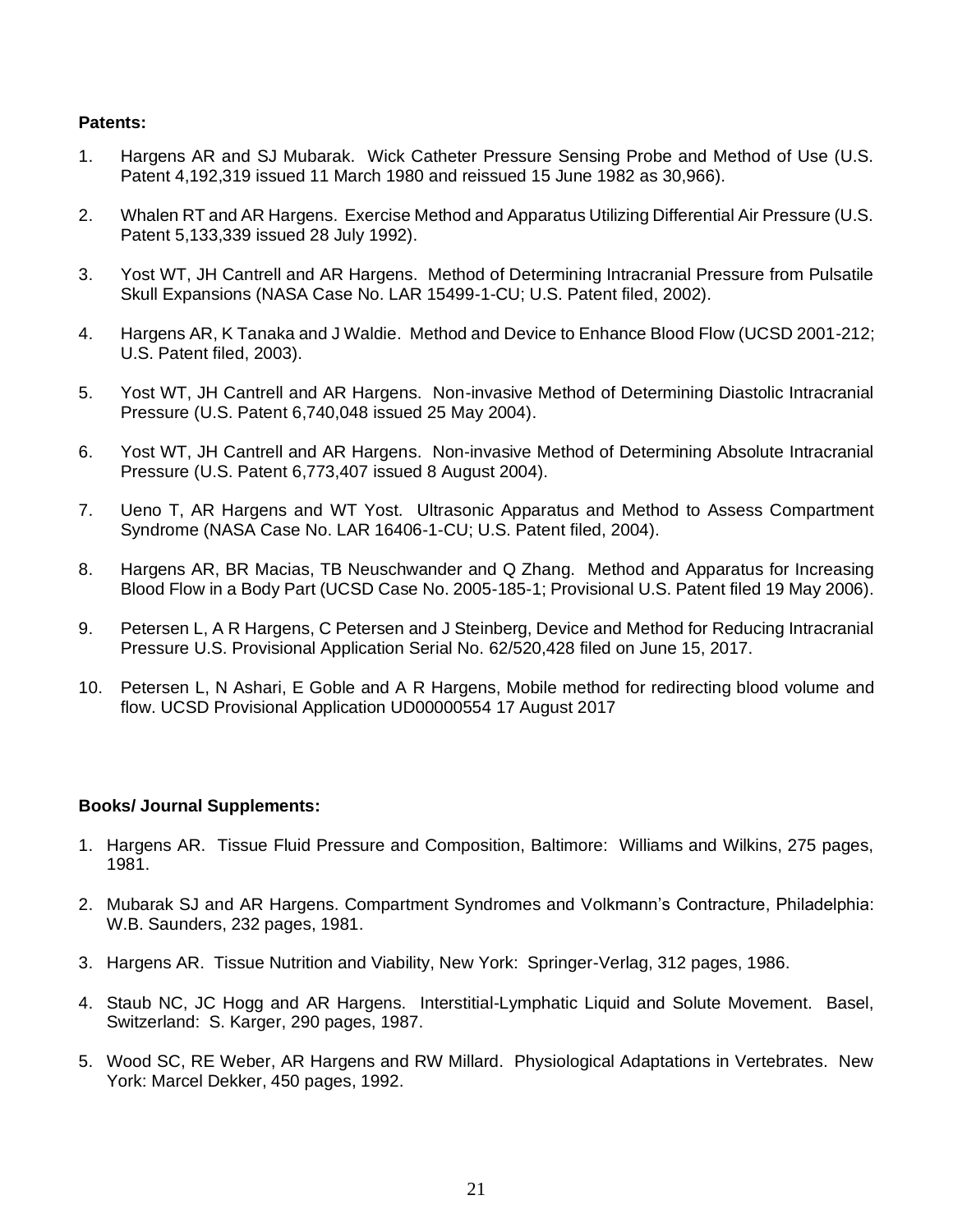- 6. Gunji A, F Bonde-Peterson, H Fukuoka, AR Hargens, Y Haruna, K Kawakubo, Y Suzuki and K Takenaka. Inactivity and Health: Effects of Bedrest on Health, Oxford: Blackwell, Acta Physiologica Scandinavica 150, Suppl. 616, 114 pages, 1994.
- 7. Hargens A, N Takeda and PK Singal. Adaptation Biology and Medicine, Volume 4 Current Concepts, New Delhi, India: Narosa Publishing House, 342 pages, 2005.
- 8. Maikala RV and AR Hargens. Application of Near-Infrared Spectroscopy (NIRS) in Ergonomics and Exercise. International Journal of Industrial Ergonomics 40 (2), pages 123-229, 2010.
- 9. Popescu LM, AR Hargens and PK Singal. Adaptation Biology and Medicine, Volume 7 New Challenges, New Delhi, India: Narosa Publishing House, 498 pages, 2014.
- 10. Kawai Y, AR Hargens and PK Singal. Adaptation Biology and Medicine, Volume 8 Current Trends, New Delhi, India: Narosa Publishing House, 457 pages, 2017.
- 11. Macias, BR, JHK Liu, C Otto and AR Hargens Intracranian Pressure and Its Effect on Vision in Space and on Earth, Vision Impairment in Space, Singapore: World Scientific Publishing Co, 291 pages, 2017.

#### **Articles:**

- 1. Leete E and AR Hargens. The photochemical fragmentation of N-chloroconine. Tetrahedron Letters 40:4901-4904, 1966.
- 2. Scholander PF, AR Hargens and SL Miller. Negative pressure in the interstitial fluid of animals. Science 161:321-328, 1968.
- 3. Hargens AR and PF Scholander. Stretch mounting for osmotic membranes. Microvascular Research 1:417-419, 1969.
- 4. Hargens AR. Macromolecular osmotic pressures and interstitial fluid pressures in marine multicellular systems. Ph.D. dissertation, University of California, San Diego, 1971.
- 5. Hargens AR. Freezing resistance in polar fishes. Science 176:184-186, 1972.
- 6. Hargens AR and SV Shabica. Protection against lethal freezing temperatures by mucus in an Antarctic limpet. Cryobiology 10:331-337, 1973.
- 7. Hargens AR, RW Millard and K Johansen. High capillary permeability in fishes. Comparative Biochemistry and Physiology 48A:675-680, 1974.
- 8. Hargens AR and K Johansen. P.F. Scholander-pioneering to a broader sense of biology. Physiologist 18:529-532, 1975.
- 9. Hargens AR and M Perez. Edema in spawning salmon. Journal of the Fisheries Research Board of Canada 32:2538-2541, 1975.
- 10. Hargens AR and BW Zweifach. Transport between blood and peripheral lymph in intestine. Microvascular Research 11:89-101, 1976.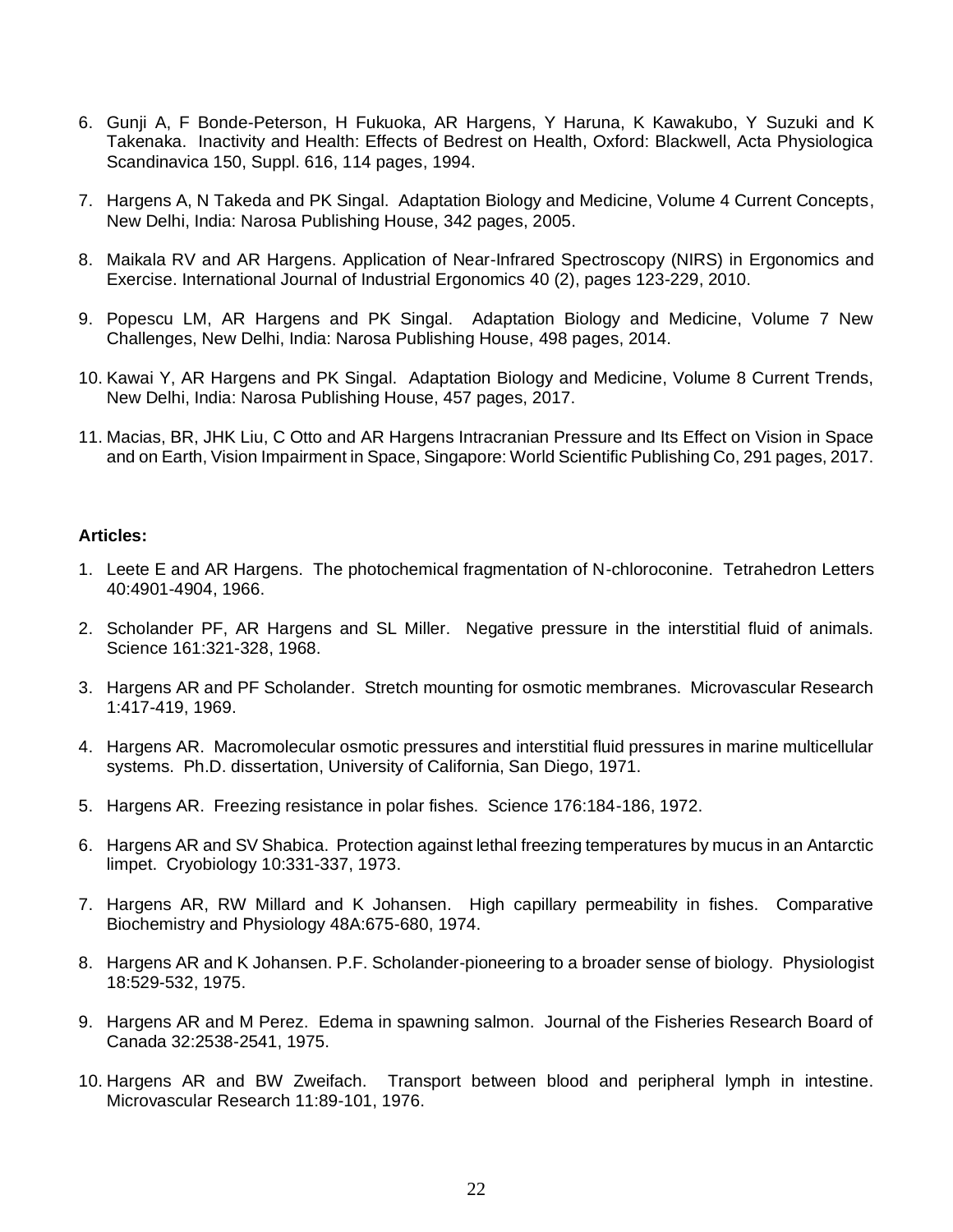- 11. Mubarak SJ, AR Hargens, CA Owen, LP Garetto and WH Akeson. The wick catheter technique for measurement of intramuscular pressure: a new research and clinical tool. Journal of Bone and Joint Surgery 58A:1016-1020, 1976.
- 12. Hargens AR. Pressure-volume relationships in dehydrating animal tissues. Comparative Biochemistry and Physiology 56A:363-367, 1977.
- 13. Hargens AR and BW Zweifach. Contractile stimuli in collecting lymph vessels. American Journal of Physiology 233:H57-H65, 1977.
- 14. Hargens AR, WH Akeson, SJ Mubarak, CA Owen and LP Garetto. Tissue fluid states in compartment syndromes. In: Recent Advances in Basic Microcirculatory Research, Bibliotheca Anatomica 15:108- 111, 1977.
- 15. Zweifach BW, AR Hargens and HH Lipowsky. Factors influencing fluid movement between blood and terminal lymphatics. In: Recent Advances in Basic Microcirculatory Research, Bibliotheca Anatomica 15:499-503, 1977.
- 16. Hargens AR, BJ Tucker and RC Blantz. Renal lymph protein in the rat. American Journal of Physiology 233:F269-F273, 1977.
- 17. Hargens AR, SJ Mubarak, CA Owen, LP Garetto and WH Akeson. Interstitial fluid pressure in muscle and compartment syndromes in man. Microvascular Research 14:1-10, 1977.
- 18. Hargens AR, PF Scholander and WL Orris. Positive tissue fluid pressure in the feet of Antarctic birds. Microvascular Research 15:239-244, 1978.
- 19. Owen CA, PR Woody, SJ Mubarak, and AR Hargens. Gluteal compartment syndromes: A report of three cases and management utilizing the wick catheter. Clinical Orthopaedics and Related Research 132:57-60, 1978.
- 20. Mubarak SJ, AR Hargens, CA Owen and WH Akeson. Muscle pressure measurement with the wick catheter. In: Practice of Surgery, edited by HS Goldsmith. Hagerstown, MD.: Harper and Row, Chapter 20N, Laboratory Diagnosis of Orthopaedic Diseases, pp. 1-8, 1978.
- 21. Hargens AR, WH Akeson, SJ Mubarak, CA Owen, KL Evans, LP Garetto, MR Gonsalves and DA Schmidt. Fluid balance within canine anterolateral compartments and its relationship to compartment syndromes. Journal of Bone and Joint Surgery 60A:499-505, 1978.
- 22. Mubarak SJ, CA Owen, AR Hargens, LP Garetto and WH Akeson. Acute compartment syndromes: diagnosis and treatment with the aid of the wick catheter. Journal of Bone and Joint Surgery 60A:1091- 1095, 1978.
- 23. Mubarak SJ, CA Owen, S Garfin and AR Hargens. Acute exceptional superficial posterior compartment syndrome. American Journal of Sports Medicine 6:287-290, 1978.
- 24. Gelberman RH, GS Zakaib, SJ Mubarak, AR Hargens and WH Akeson. Decompression of forearm compartment syndromes. Clinical Orthopaedics and Related Research 134:225-229, 1978.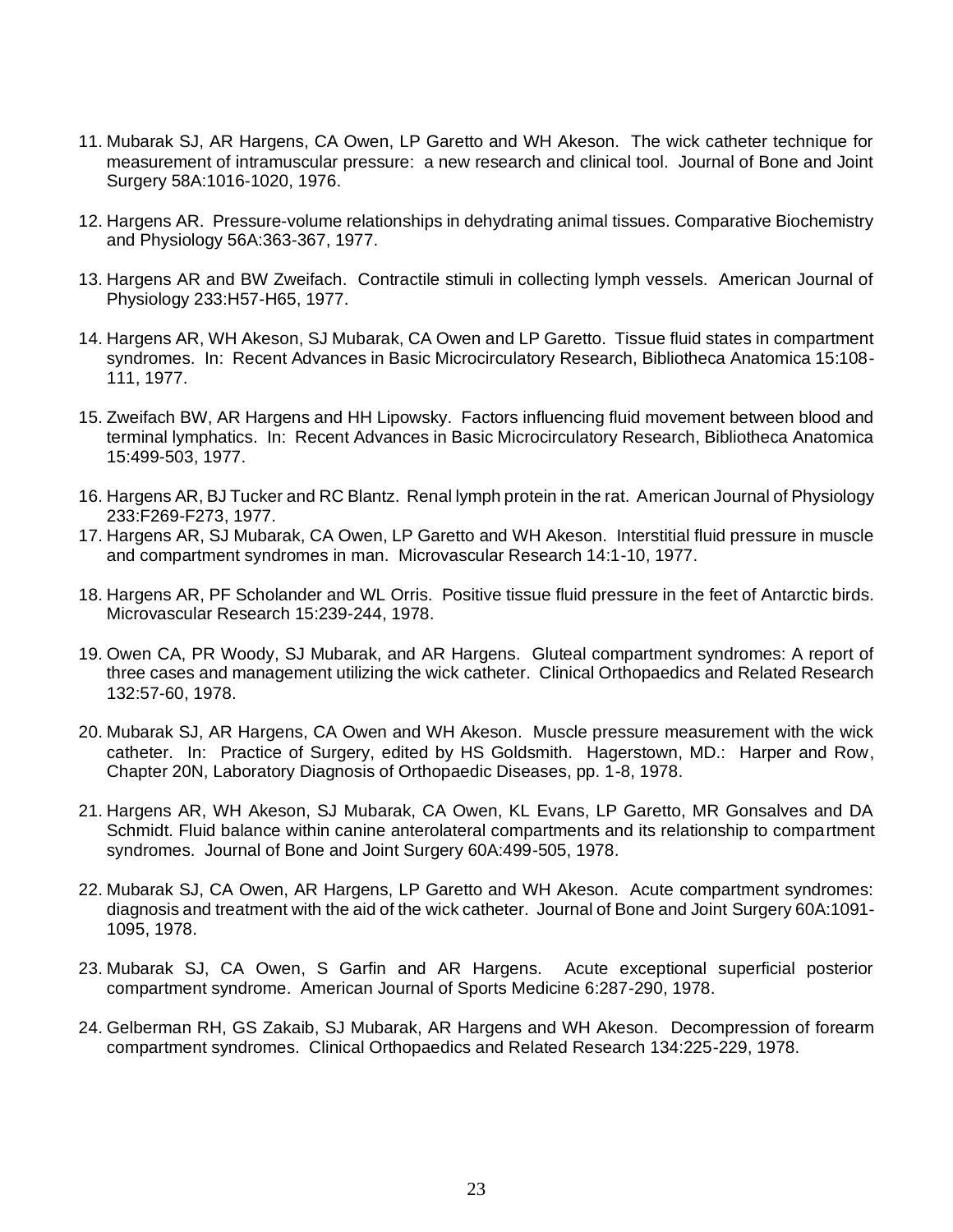- 25. Hargens AR, SJ Mubarak, CA Owen, LP Garetto and WH Akeson. Interstitial fluid pressure in muscle and compartment syndromes in man. 1978 Year Book of Orthopaedics and Traumatic Surgery, pp. 386-388, 1978.
- 26. Hargens AR, JS Romine, JC Sipe, KL Evans, SJ Mubarak and WH Akeson. Peripheral nerveconduction block by high muscle-compartment pressure. Journal of Bone and Joint Surgery 61A:192- 200, 1979.
- 27. Owen CA, SJ Mubarak, AR Hargens, L Rutherford, LP Garetto and WH Akeson. Intramuscular pressure with limb compression. Clarification of the pathogenesis of the drug-induced musclecompartment syndrome. New England Journal of Medicine 300:1169-1172, 1979.
- 28. Garfin SR, RR Castilonia, SJ Mubarak, AR Hargens, WH Akeson and FE Russell. Role of surgical decompression in treatment of rattlesnake bites. Surgical Forum 30:502-504, 1979.
- 29. Owen CA, SJ Mubarak, AR Hargens, L Rutherford, LP Garetto and WH Akeson. Tissue-pressure determination. New England Journal of Medicine 301:663-664, 1979.
- 30. Menninger FJ III, ER Rosenkranz, JR Utley, WP Dembitsky, AR Hargens and RM Peters. Interstitial hydrostatic pressures in patients undergoing CABG and valve replacement. Journal of Thoracic and Cardiovascular Surgery 79:181-187, 1980.
- 31. Hargens AR, LJ Bowie, D Lent, S Carreathers, RM Peters, HT Hammel and PF Scholander. Sicklecell hemoglobin: fall in osmotic pressure upon deoxygenation. Proceedings of the National Academy of Science, USA 77:4310-4312, 1980.
- 32. Garfin SR, SA Pye, AR Hargens and WH Akeson. Surface pressure distribution of the human body in the recumbent position. Archives of Physical Medicine and Rehabilitation 61:409-413, 1980.
- 33. Mubarak SJ and AR Hargens. Compartment syndromes of the leg. Western Journal of Medicine 133:429-430, 1980.
- 34. Zweifach SS, AR Hargens, KL Evans, RK Smith, SJ Mubarak and WH Akeson. Skeletal muscle necrosis in pressurized compartments associated with hemorrhagic hypotension. Journal of Trauma 20:941-947, 1980.
- 35. Rosenkranz ER, JR Utley, FJ Menninger III, WP Dembitsky, AR Hargens and RM Peters. Interstitial fluid pressure changes during cardiopulmonary bypass. Annals of Thoracic Surgery 30:536-542, 1980.
- 36. Gelberman RH, PT Hergenroeder, AR Hargens, GN Lundborg and WH Akeson. The carpal tunnel syndrome: a study of carpal canal pressures. Journal of Bone and Joint Surgery 63A:380-383, 1981.
- 37. Garfin SR, SJ Mubarak, KL Evans, AR Hargens and WH Akeson. Quantification of intracompartmental pressure and volume under plaster casts. Journal of Bone and Joint Surgery 63A:449-453, 1981.
- 38. Hargens AR, DA Schmidt, KL Evans, MR Gonsalves, JB Cologne, SR Garfin, PL Hagan and WH Akeson. Quantification of skeletal-muscle necrosis in a model compartment syndrome. Journal of Bone and Joint Surgery 63A:631-636, 1981.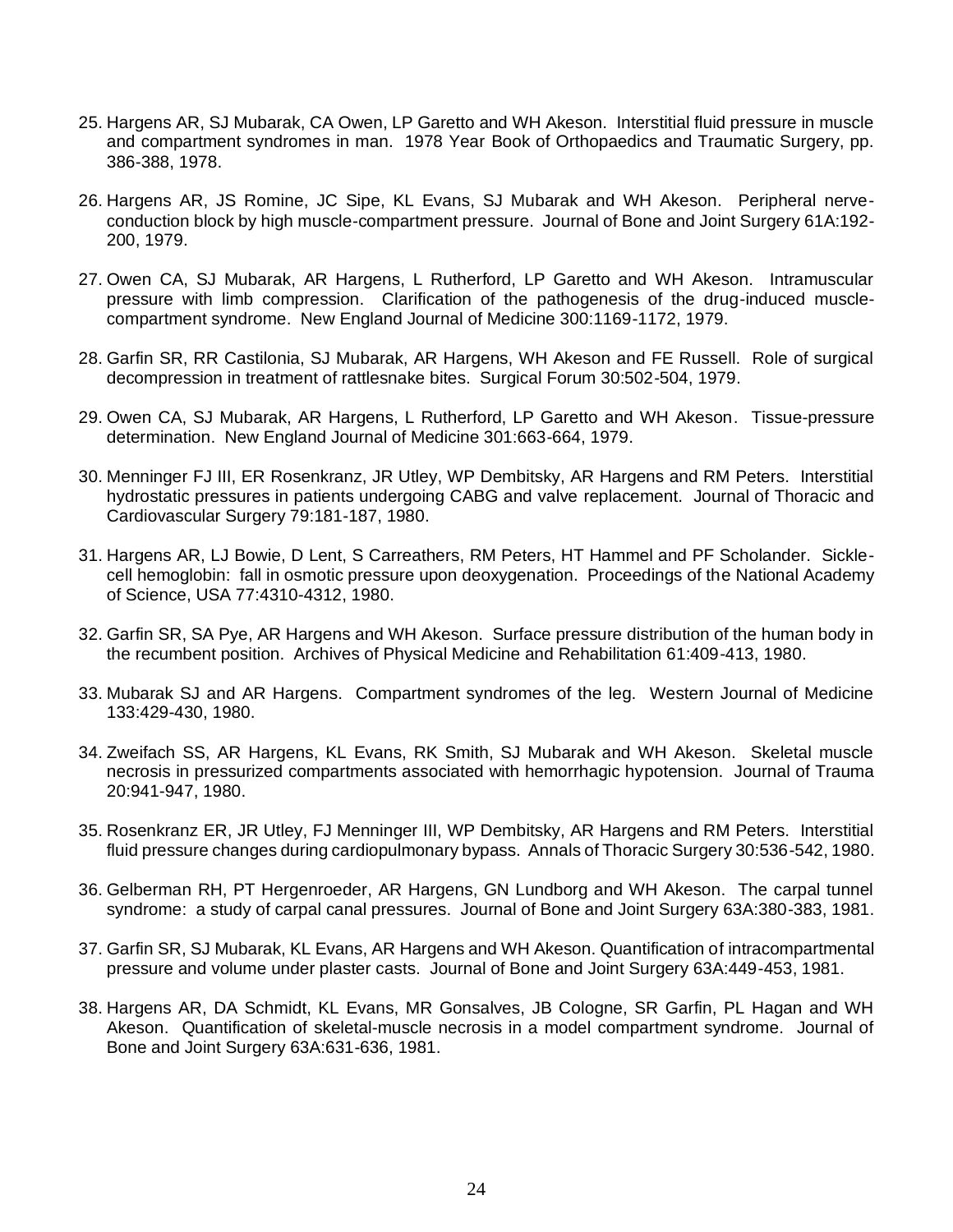- 39. Hargens AR, MA Gomez, KL Evans, CM Tipton and WH Akeson. Correlation of interstitial fluid pressure and contraction force in canine skeletal muscle. Recent Advances in Microcirculatory Research, Bibliotheca Anatomica 20:260-262, 1981.
- 40. Hargens AR, SR Garfin, SJ Mubarak, RR Castilonia and FE Russell. Edema associated with venomous snake bites. Recent Advances in Microcirculatory Research, Bibliotheca Anatomica 20:267-268, 1981.
- 41. Hargens AR and RW Millard. Starling pressures and fluid homeostasis in the green sea turtle. Recent Advances in Microcirculatory Research, Bibliotheca Anatomica 20:390-312, 1981.
- 42. Hargens AR, DH Gershuni, RN Gould, RH Gelberman, SS Zweifach, SJ Mubarak and WH Akeson. Tissue necrosis associated with tourniquet ischemia. Recent Advances in Microcirculatory Research, Bibliotheca Anatomica 20:599-601, 1981.
- 43. Garfin SR, CM Tipton, SJ Mubarak, SL-Y Woo, AR Hargens and WH Akeson. Role of fascia in maintenance of muscle tension and pressure. Journal of Applied Physiology: Respiratory, Environmental and Exercise Physiology 51:317-320, 1981.
- 44. Hargens AR, JB Cologne, FJ Menninger, JS Hogan, BJ Tucker and RM Peters. Normal transcapillary pressures in human skeletal muscle and subcutaneous tissues. Microvascular Research 22:177-189, 1981.
- 45. Peters RM and AR Hargens. Protein vs. electrolytes and all of the Starling forces. Archives of Surgery 116:1293-1298, 1981.
- 46. Lundborg G, RH Gelberman, M Minteer-Convery, YF Lee and AR Hargens. Median nerve compression in the carpal tunnel: functional response to experimentally induced controlled pressure. The Journal of Hand Surgery 7:252-259, 1982.
- 47. Hargens AR, MB Strauss, DH Gershuni, WW Mortensen, GB Hart and WH Akeson. Hyperbaric oxygen benefits recovery of muscle following compartment syndrome. Proceedings, Seventh Annual Conference on Clinical Application of Hyperbaric Oxygen, pp. 103-106, 1982.
- 48. Noddeland H, AR Hargens, RK Reed and K Aukland. Interstitial colloid osmotic and hydrostatic pressures in subcutaneous tissue of human thorax. Microvascular Research 24:104-113, 1982.
- 49. Gershuni DH, BB Gosink, AR Hargens, RN Gould, JR Forsythe, SJ Mubarak and WH Akeson. Ultrasound evaluation of the anterior musculofascial compartment of the leg following exercise. Clinical Orthopaedics and Related Research 167:185-190, 1982.
- 50. Mubarak SJ, RN Gould, YF Lee, DA Schmidt and AR Hargens. The medial tibial stress syndrome: a cause of shin splints. American Journal of Sports Medicine 10:201-205, 1982.
- 51. Hargens AR, BJ Tucker and CM Tipton. Fluid shifts in vascular and extravascular compartments of humans during and after simulated weightlessness. The Physiologist 25:S63-S64, 1982.
- 52. Tucker BJ, AR Hargens, OW Peterson and RC Blantz. Alterations in glomerular and tubular dynamics during simulated weightlessness. The Physiologist 25:S67-S68, 1982.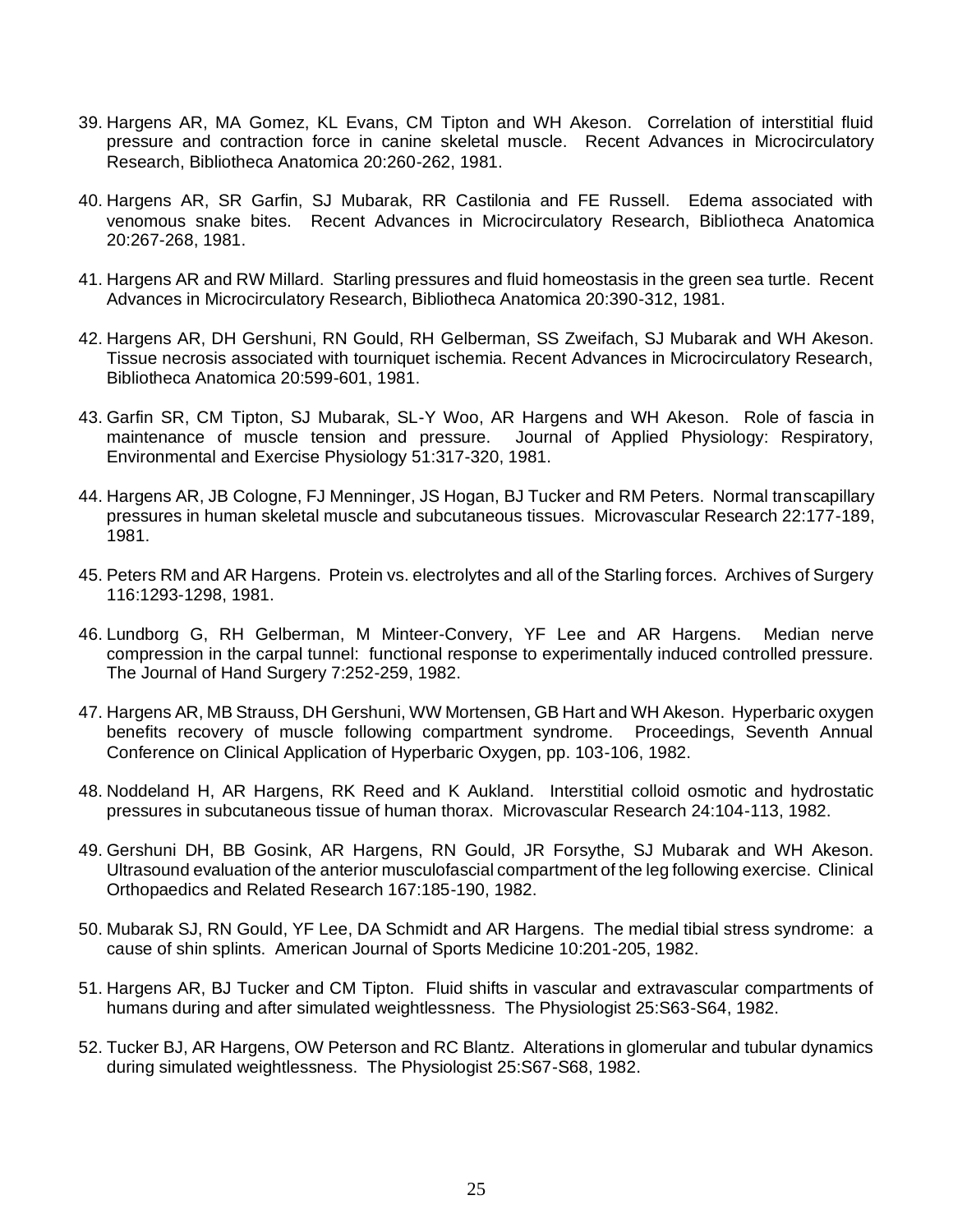- 53. Gelberman RH, RN Gould, JS Vande Berg and AR Hargens. Lacerations of the ulnar artery: hemodynamic, ultrastructural and compliance changes in the dog. The Journal of Hand Surgery 8:306- 309, 1983.
- 54. Hargens AR, CM Tipton, PD Gollnick, SJ Mubarak, BJ Tucker and WH Akeson. Fluid shifts and muscle function in humans during acute, simulated weightlessness. Journal of Applied Physiology: Respiratory, Environmental and Exercise Physiology 54:1003-1009, 1983.
- 55. Strauss MB, AR Hargens, DH Gershuni, DA Greenberg, AG Crenshaw, GB Hart and WH Akeson. Reduction of skeletal muscle necrosis using intermittent hyperbaric oxygen in a model compartment syndrome. The Journal of Bone and Joint Surgery 65A:656-662, 1983.
- 56. Mubarak SJ and AR Hargens. Acute compartment syndromes. Surgical Clinics of North America 63:539-565, 1983.
- 57. Gershuni DH, AR Hargens, Y-F Lee, EN Greenberg, R Zapf and WH Akeson. The questionable significance of hip joint tamponade in producing osteonecrosis in Legg-Calve-Perthes syndrome. Journal of Pediatric Orthopaedics 3:280-286, 1983.
- 58. Hargens AR. Fluid shifts in vascular and extravascular spaces during and after simulated weightlessness. Medicine and Science in Sports and Exercise 15:421-427, 1983.
- 59. Gelberman RH, RM Szabo, RV Williamson, AR Hargens, NC Yaru and MA Minteer-Convery. Tissue pressure threshold for peripheral nerve viability. Clinical Orthopaedics and Related Research 178:285- 291, 1983.
- 60. Wachtel TL, HA Frank, R Sanders, AR Hargens and RM Peters. Definition of the Starling forces with wick catheter in burned patients. Journal of Burn Care and Rehabilitation 4:331-336, 1983.
- 61. Szabo RM, RH Gelberman, RV Williamson and AR Hargens. Effects of increased systemic blood pressure on the tissue fluid pressure threshold of peripheral nerve. Journal of Orthopaedic Research 1:172-178, 1983.
- 62. Hargens AR, WW Mortensen, DH Gershuni, AG Crenshaw, RL Lieber and WH Akeson. Long-term measurement of muscle function in the dog hindlimb using a new apparatus. Journal of Orthopaedic Research 1:284-291, 1984.
- 63. Sejersted OM, AR Hargens, KR Kardel, P Blom, O Jensen and L Hermansen. Intramuscular fluid pressure during isometric contraction of human skeletal muscle. Journal of Applied Physiology: Respiratory, Environmental and Exercise Physiology 56:287-295, 1984.
- 64. Garfin SR, RR Castilonia, SJ Mubarak, AR Hargens, FE Russell and WH Akeson. Rattlesnake bites and surgical decompression: results using a laboratory model. Toxicon 22:177-182, 1984.
- 65. Gershuni DH, NC Yaru, A.R. Hargens, R.L. Lieber, R.C. O'Hara and W.H. Akeson. Ankle and knee position as a factor modifying intracompartmental pressure in the human leg. The Journal of Bone and Joint Surgery 66A:1415-1420, 1984.
- 66. Hargens AR, J Steskal, C Johansson and CM Tipton. Tissue fluid shift, forelimb loading, and tail tension in tail-suspended rats. The Physiologist 27:S37-S38, 1984.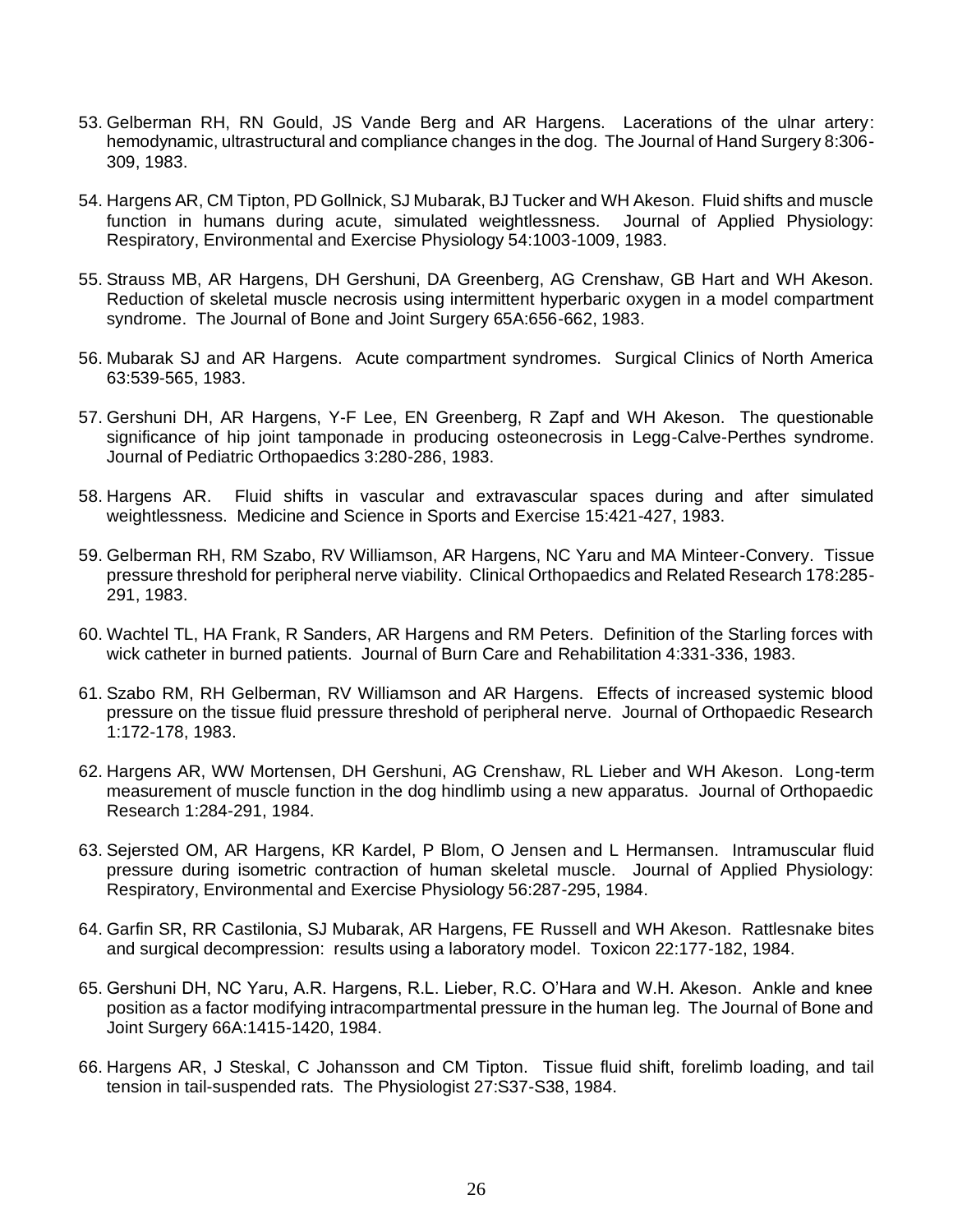- 67. Mortensen WW, AR Hargens, DH Gershuni, AG Crenshaw, SR Garfin and WH Akeson. Long-term muscle function after induced compartment syndrome in the canine hindlimb. Clinical Orthopaedics and Related Research 195:289-293, 1985.
- 68. Garfin SR, RR Castilonia, SJ Mubarak, AR Hargens, FE Russell and WH Akeson. The effect of antivenin on intramuscular pressure elevations induced by rattlesnake venom. Toxicon 23:667-680, 1985.
- 69. Skyhar MJ, LA Danzig, AG Crenshaw, CB Johansson, DH Gershuni, AR Hargens and W.H. Akeson. Nutrition of the anterior cruciate ligament: Effects of continuous passive motion. American Journal of Sports Medicine 13:415-418, 1985.
- 70. Gershuni DH, AR Hargens, RL Lieber, RC O'Hara, CB Johansson and WH Akeson. Decompression of an experimental compartment syndrome with hyaluronidase. Clinical Orthopaedics and Related Research 197:295-300, 1985.
- 71. Hargens AR, J Steskal and ER Morey-Holton. Transient dehydration of lungs in tail-suspended rats. The Physiologist 28:S155-S156, 1985.
- 72. Sfakianos PN, AR Hargens and WH Akeson. Microvascular flow adjustments with postural changes in humans. The Physiologist 28:S175-S176, 1985.
- 73. Strauss MB, AR Hargens, DH Gershuni, GB Hart and WH Akeson. Delayed use of hyperbaric oxygen for treatment of a model anterior compartment syndrome. Journal of Orthopaedic Research 4:108- 111, 1986.
- 74. Katz MM, AR Hargens and SR Garfin. Intervertebral disc nutrition: diffusion vs. convection. Clinical Orthopaedics and Related Research 210:243-245, 1986.
- 75. Lieber RL, CB Johansson, HL Vahlsing, AR Hargens and ER Feringa. Long-term effects of spinal cord transection on fast and slow rat skeletal muscle. I. Contractile properties. Experimental Neurology 91:423-434, 1986.
- 76. Lieber RL, JO Fridén, AR Hargens and ER Feringa. Long-term effects of spinal cord transection on fast and slow rat skeletal muscle. II. Morphometric properties. Experimental Neurology 91:435-448, 1986.
- 77. Fridén J, PN Sfakianos and AR Hargens. Muscle soreness and intramuscular fluid pressure: comparison between eccentric and concentric load. Journal of Applied Physiology 61:2175-2179, 1986.
- 78. Akeson WH, SR Garfin and AR Hargens. Acute compartment syndrome: pressure thresholds for fasciotomy. Iowa Orthopaedic Journal 6:94-99, 1986.
- 79. Skyhar MJ, AR Hargens, MB Strauss, DH Gershuni, GB Hart and WH Akeson. Hyperbaric oxygen reduces edema and necrosis of skeletal muscle in compartment syndromes associated with hemorrhagic hypertension. Journal of Bone and Joint Surgery 63A:1218-1224, 1986.
- 80. Lieber RL, DE Smith, RC Campbell and AR Hargens. Real-time acquisition and data analysis of skeletal muscle contraction in a multi-user environment. Computer Methods and Programs in Biomedicine 22:259-265, 1986.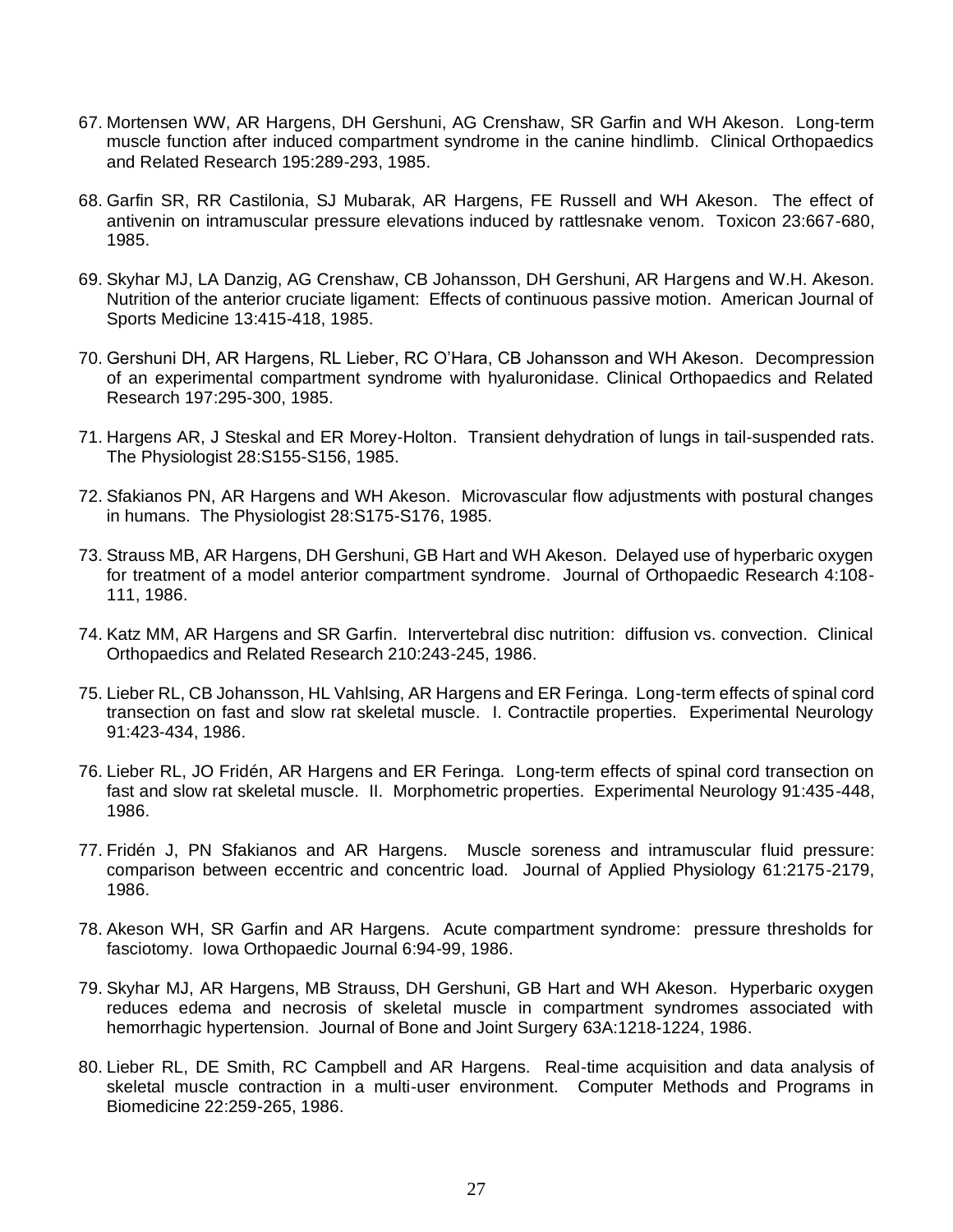- 81. Fronek J, SJ Mubarak, YF Lee, AR Hargens, DH Gershuni, SR Garfin and WH Akeson. Management of chronic exertional anterior compartment syndrome of the lower extremity. Clinical Orthopaedics and Related Research 220:217-227, 1987.
- 82. Hargens AR, AG McClure, MJ Skyhar, RL Lieber, DH Gershuni and WH Akeson. Local compression patterns beneath pneumatic tourniquets applied to arms and thighs of human cadavera. Journal of Orthopaedic Research 5:247-252, 1987.
- 83. Moore MR, SR Garfin and AR Hargens. Wide tourniquets eliminate blood flow at low inflation pressures. Journal of Hand Surgery 12A:1006-1011, 1987.
- 84. Danzig LA, AR Hargens, DH Gershuni, MJ Skyhar, PN Sfakianos and WH Akeson. Increased transsynovial transport with continuous passive motion. Journal of Orthopaedic Research 5:409-413, 1987.
- 85. Moore MR, SR Garfin and AR Hargens. Compartment syndrome of the thigh complicating surgical treatment of ipsilateral femur and ankle fractures. A case report. Journal of Orthopaedic Trauma 1:71- 73, 1987.
- 86. Hargens AR. Gravitational cardiovascular adaptation in the giraffe. The Physiologist 30:S15-S18, 1987.
- 87. Tipton CM, JM Overton, MJ Joyner and AR Hargens. Local fluid shifts in humans and rats: comparison of simulation models with actual weightlessness. The Physiologist 30:S117-S120, 1987.
- 88. Hargens AR, RW Millard, K Pettersson and K Johansen. Gravitational haemodynamics and oedema prevention in the giraffe. Nature 329:59-60, 1987.
- 89. Fridén J, PN Sfakianos, AR Hargens and WH Akeson. Residual muscular swelling after repetitive eccentric contractions. Journal of Orthopaedic Research 6:493-498, 1988.
- 90. Crenshaw AG, AR Hargens, DH Gershuni and B Rydevik. Wide tourniquet cuffs more effective at lower inflation pressures. Acta Orthopaedica Scandinavica 59:447-451, 1988.
- 91. Lieber RL, J Fridén, AR Hargens, LA Danzig and DH Gershuni. Differential response of the dog quadriceps muscle to external skeletal fixation of the knee. Muscle and Nerve 11:193-201, 1988.
- 92. Gershuni DH, AR Hargens and LA Danzig. Regional nutrition and cellularity of the meniscus: Implications for tear and repair. Sports Medicine 5:322-327, 1988.
- 93. Hargens AR, DH Gershuni, LA Danzig, RW Millard and K Pettersson. Tissue adaptations to gravitational stress: newborn versus adult giraffes. The Physiologist 31:S110-S113, 1988.
- 94. Lieber RL, TD Ferro and AR Hargens. Differential effects of 10 Hz- and 50 Hz stimulation of the tibialis anterior on the ipsilateral, unstimulated soleus muscle. Experimental Neurology 100:426-435, 1988.
- 95. Nilsson O, S Booj, A Dahlstrom, AR Hargens, RW Millard and KS Pettersson. Sympathetic innervation of the cardiovascular system in the giraffe. Blood Vessels 25:299-307, 1988.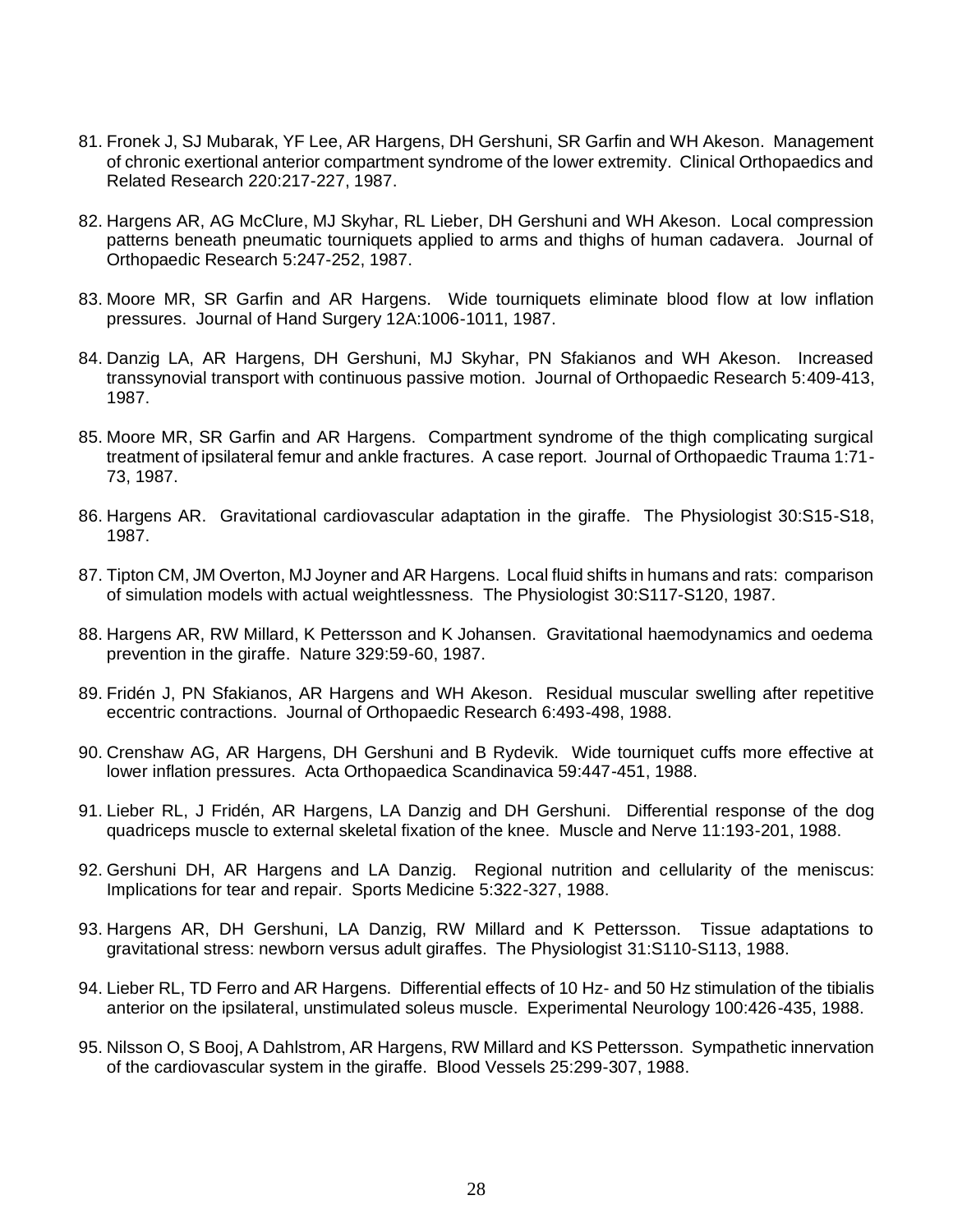- 96. Mubarak SJ, RA Pedowitz and AR Hargens. Compartment syndromes. Current Orthopaedics 3:36- 40, 1989.
- 97. Fridén J, PN Sfakianos and AR Hargens. Blood indices of muscle injury associated with eccentric muscle contractions. Journal of Orthopaedic Research 7:142-145, 1989.
- 98. Pedowitz RA, DH Gershuni, AG Crenshaw, S Petras, LA Danzig and AR Hargens. Intra-articular pressure during continuous passive motion of the human knee. Journal of Orthopaedic Research 7:530-537, 1989.
- 99. Hargens AR and M Mahmood. Decreased swelling pressure of rat nucleus pulposus associated with simulated weightlessness. The Physiologist 32:S23-S24, 1989.
- 100.Hargens AR, WH Akeson, SJ Mubarak, CA Owen, DH Gershuni, SR Garfin, RL Lieber, LA Danzig, MJ Botte and RH Gelberman. Tissue fluid pressures: From basic research tools to clinical applications (Kappa Delta Award Paper). Journal of Orthopaedic Research, 7:902-909, 1989.
- 101.Collins GM, AR Hargens, WN Wicomb, M Intaglietta and NA Halasz. Vascular resistance vs. perfusate osmolarity: the short term microvascular effect of hypotonic and hypertonic perfusion in the isolated kidney. International Journal of Microcirculation: Clinical and Experimental 8:259-273, 1989.
- 102.Hubbard GS and AR Hargens. Sustaining Humans in Space. Mechanical Engineering 111:40-44, 1989.
- 103. Gershuni DH, MJ Skyhar, LA Danzig, J Camp, AR Hargens and WH Akeson. Experimental models to promote healing of tears in the avascular segment of canine knee menisci. Journal of Bone and Joint Surgery 71A:1363-1370, 1989.
- 104. Hargens AR, S Parazynski, M Aratow and J Fridén. Muscle changes with eccentric exercise: Implications on Earth and in Space. Advances in Myochemistry 2:299-312, 1989.
- 105. Styf JR, AG Crenshaw and AR Hargens. Intramuscular pressures with exercise. Comparison of measurements with and without infusion. Acta Orthopaedica Scandinavica 60:593-596, 1989.
- 106. Hargens AR, S Parazynski, M Aratow, J-U Meyer, A Crenshaw and R Whalen. Exercise and tissuefluid shift studies at NASA-Ames Research Center. Advances in Bioengineering 15:155-156, 1989.
- 107. Fridén J, RL Lieber, RR Myers, HC Powell and AR Hargens. Myoneural necrosis following highfrequency electrical stimulation of the cast-immobilized rabbit hindlimb. Stereotactic and Functional Neurosurgery 53:261-273, 1989.
- 108. Normandin D, H Tung, AR Hargens and RM Peters. Sampling of lung interstitial fluid in intact dog. Journal of Surgical Research 48:91-98, 1990.
- 109. Johnson CC and AR Hargens. Scientific uses and technical implementation of variable gravity centrifuge on Space Station Freedom. SAE Technical Paper Series, No. 901360, pp. 1-9, 1990.
- 110. Pedowitz RA, AR Hargens, SJ Mubarak and DH Gershuni. Modified criteria for the objective diagnosis of chronic compartment syndrome of the leg. American Journal of Sports Medicine, 18(1):35-40, 1990.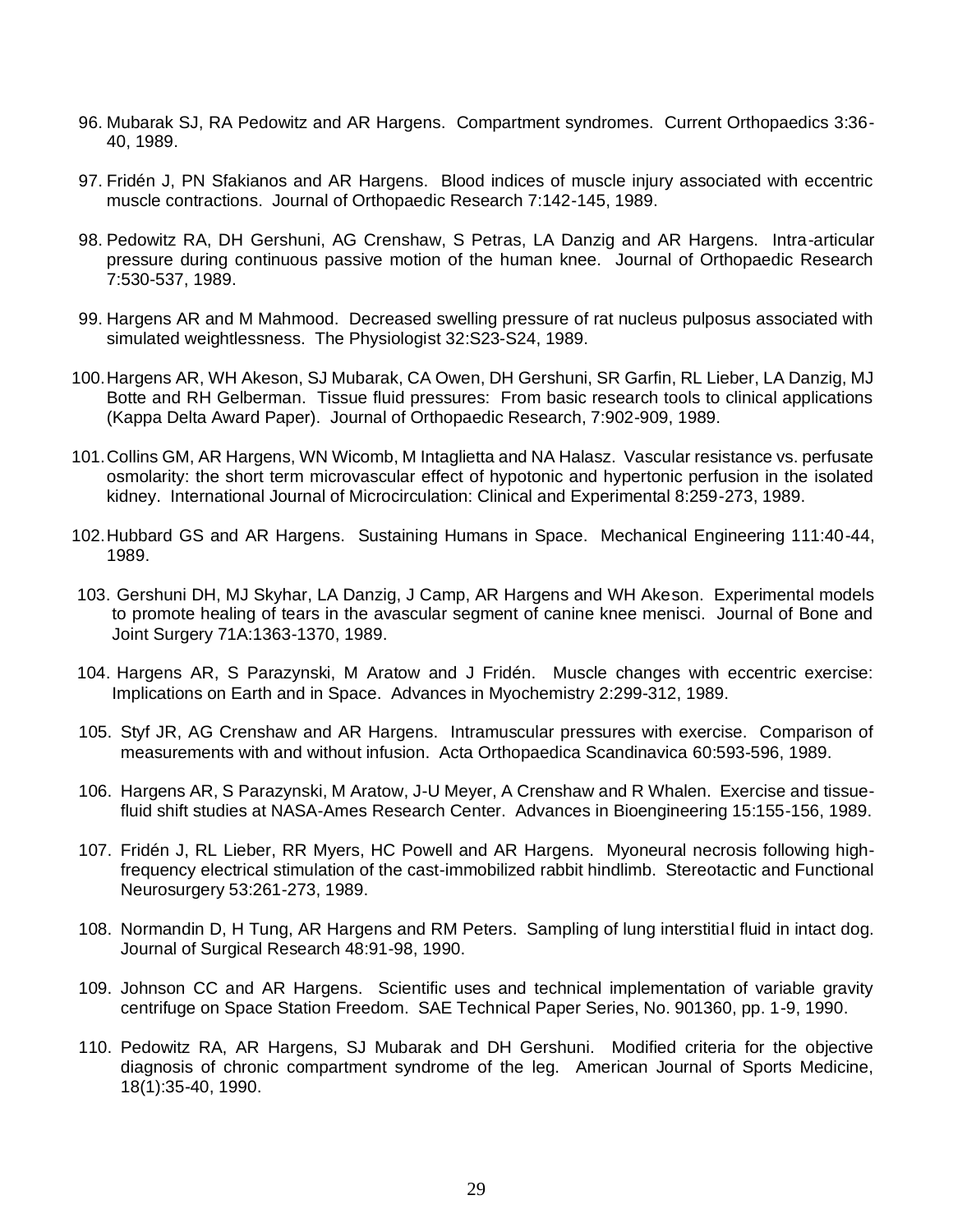- 111. Aratow M, AR Hargens, SB Arnaud and J-U Meyer. Effect of simulated weightlessness on the postural response of microvascular cutaneous blood flow. The Physiologist 33:S54-S55, 1990.
- 112. Pedowitz RA, BL Rydevik, DH Gershuni and AR Hargens. An animal model for the study of neuromuscular injury induced beneath and distal to a pneumatic tourniquet. Journal of Orthopaedic Research 8:899-908, 1990.
- 113. Crenshaw AG, JR Styf, SJ Mubarak and AR Hargens. A new "transducer-tipped" fiber optic catheter for measuring intramuscular pressures. Journal of Orthopaedic Research, 8:464-468, 1990.
- 114. Saltin B, S Strange, J Bangsbo, CK Kim, M Duvoisin, AR Hargens and PD Gollnick. Central and peripheral cardiovascular responses to electrically induced and voluntary leg exercise. Proceedings of the Fourth European Symposium on Life Sciences Research in Space, ESA SP-307, 591-594, 1990.
- 115. Aratow M, AR Hargens, J-U Meyer and SB Arnaud. Postural responses of head and foot cutaneous microvascular flow and their sensitivity to bed rest. Aviation, Space, and Environmental Medicine 62:246-251, 1991.
- 116. Glover MG, AR Hargens, MM Mahmood, S Gott, MD Brown and SR Garfin. A new technique for the in vitro measurement of nucleus pulposus swelling pressures. Journal of Orthopaedic Research 9:61-67, 1991.
- 117. Schwandt DF, RT Whalen, DE Watenpaugh, SE Parazynski and AR Hargens. Development of exercise devices to minimize musculoskeletal and cardiovascular deconditioning in microgravity. The Physiologist 34:S189-S190, 1991.
- 118. Cohen MS, SR Garfin, AR Hargens and SJ Mubarak. Acute compartment syndrome. Effect of dermotomy on fascial decompression in the leg. Journal of Bone and Joint Surgery 73B:287-290, 1991.
- 119. Crenshaw AG, J Fridén, L Thornell and AR Hargens. Extreme endurance training: Evidence of capillary and mitochondria compartmentalization in human skeletal muscle. European Journal of Applied Physiology 63:173-178, 1991.
- 120. Fuller CA, CC Johnson and AR Hargens. The centrifuge facility: A life science laboratory for Space Station Freedom. The Physiologist 34:S228-S229, 1991.
- 121. Parazynski SE, AR Hargens, B Tucker, M Aratow, J Styf and A Crenshaw. Transcapillary fluid shifts in tissues of the head and neck during and after simulated microgravity. Journal of Applied Physiology 71:2469-2475, 1991.
- 122. Rydevik BJ, RA Pedowitz, AR Hargens, MR Swenson, RR Myers and SR Garfin. Effects of acute, graded compression on spinal nerve root function and structure. An experimental study of the pig cauda equina. Spine 16:487-493, 1991.
- 123. Schwandt DF, DE Watenpaugh, SE Parazynski and AR Hargens. Dynamic inter-limb resistance exercise device for long-duration space flight. Technology 2001, San Jose, CA, pp. 533-537, 1991.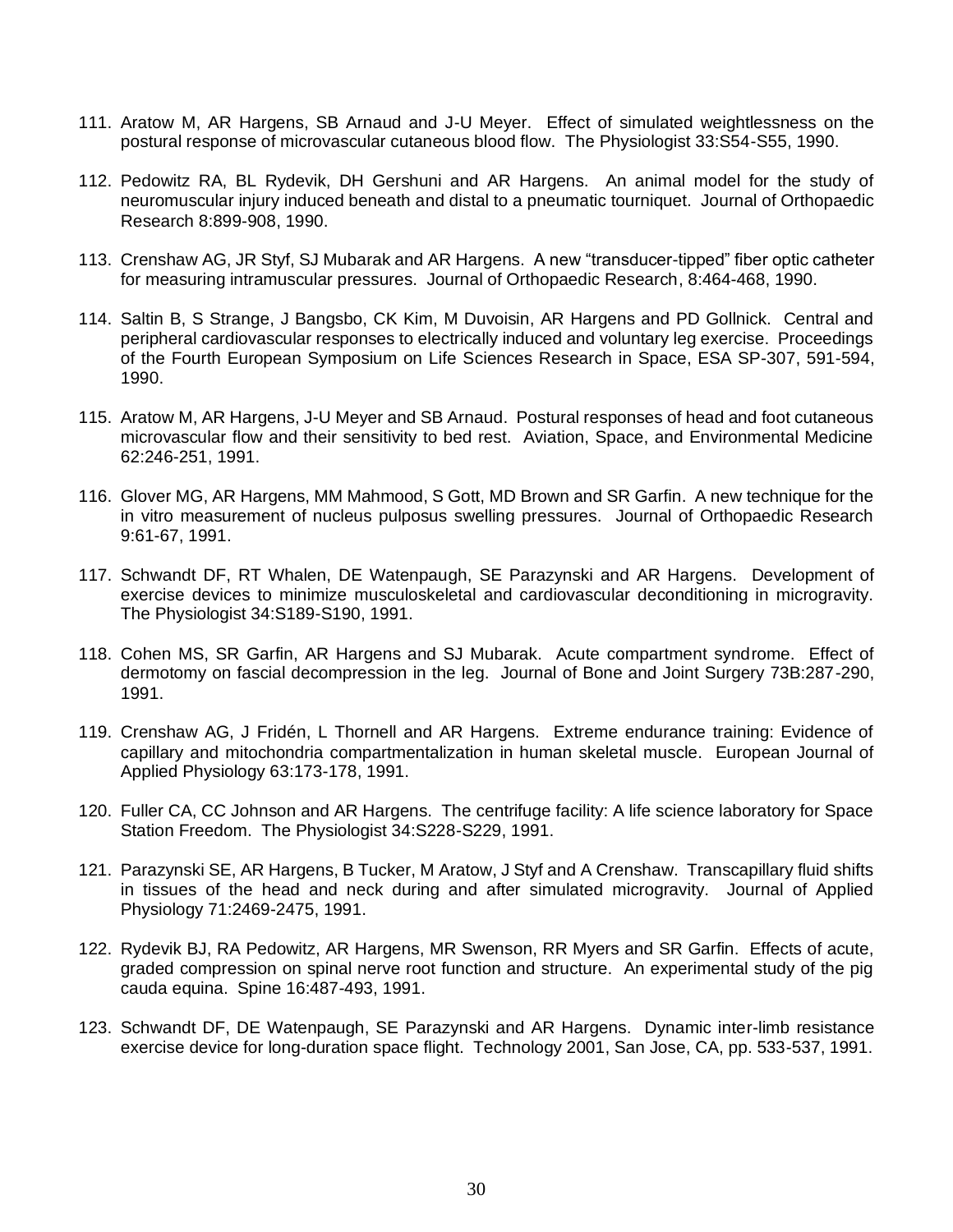- 124. Hargens AR, RT Whalen, DE Watenpaugh, DF Schwandt and LP Krock. Lower body negative pressure to provide load bearing in space. Aviation, Space, and Environmental Medicine 62:934- 937, 1991.
- 125. Meyer J-U, N Eliashberg and AR Hargens. Using modal analysis for noninvasive monitoring of changes in intracranial pressure. Annual International Conference of the IEEE Engineering in Medicine and Biology Society 13(5):1957-1958, 1991.
- 126. Pedowitz RA, DH Gershuni, AH Schmidt, J Fridén, BL Rydevik and AR Hargens. Muscle injury induced beneath and distal to a pneumatic tourniquet: a quantitative animal study of effects of tourniquet pressure and duration. Journal of Hand Surgery 16A:610-621, 1991.
- 127. Pedowitz RA, DH Gershuni, J Fridén, SR Garfin, BL Rydevik and AR Hargens. Effects of reperfusion intervals on skeletal muscle injury beneath and distal to a pneumatic tourniquet. Journal of Hand Surgery 17A:245-255, 1992.
- 128. Hargens AR, DE Watenpaugh and GA Breit. Control of circulatory function in altered gravitational fields. Physiologist 35:S80-S83, 1992.
- 129. Ballard RE, M Aratow, A Crenshaw, J Styf, N Kahan, DE Watenpaugh and AR Hargens. Intramuscular pressure measurement as an index of torque during dynamic exercise. Physiologist 35:S115-S116, 1992.
- 130. Murthy G, RJ Marchbanks, DE Watenpaugh, JU Meyer, N Eliashberg and AR Hargens. Increased intracranial pressure in humans during simulated microgravity. Physiologist 35:S184-S185, 1992.
- 131. Kawai Y, G Murthy, DE Watenpaugh and AR Hargens. Cerebral blood flow velocity increases with acute head-down tilt of humans. Physiologist 35:S186-S187, 1992.
- 132. Pedowitz RA, SR Garfin, JB Massie, AR Hargens, MR Swenson, RR Myers and BL Rydevik. Effects of magnitude and duration of compression on spinal nerve root conduction. Spine 17:194-199, 1992.
- 133. Watenpaugh DE, CW Yancy, JC Buckey, LD Lane, AR Hargens and CG Blomqvist. Role of atrial natriuretic peptide in systemic responses to acute isotonic volume expansion. Journal of Applied Physiology 73:1218-1226, 1992.
- 134. Crenshaw AG, JR Styf and AR Hargens. Intramuscular pressures during exercise: An evaluation of a fiber optic transducer-tipped catheter system. European Journal of Applied Physiology 65:178- 182, 1992.
- 135. Parazynski SE, BJ Tucker, M Aratow, A Crenshaw and AR Hargens. Direct measurement of capillary blood pressure in the human lip. Journal of Applied Physiology 74:946-950, 1993.
- 136. Breit GA, DE Watenpaugh RE Ballard, G Murthy and AR Hargens. Regional cutaneous microvascular flow responses during gravitational and LBNP stresses. Physiologist 36(1):S110- S111, 1993.
- 137. Aratow M, RE Ballard, AG Crenshaw, J Styf, DE Watenpaugh, NJ Kahan and AR Hargens. Intramuscular pressure and electromyography as indexes of force during isokinetic exercise. Journal of Applied Physiology 74:2634-2640, 1993.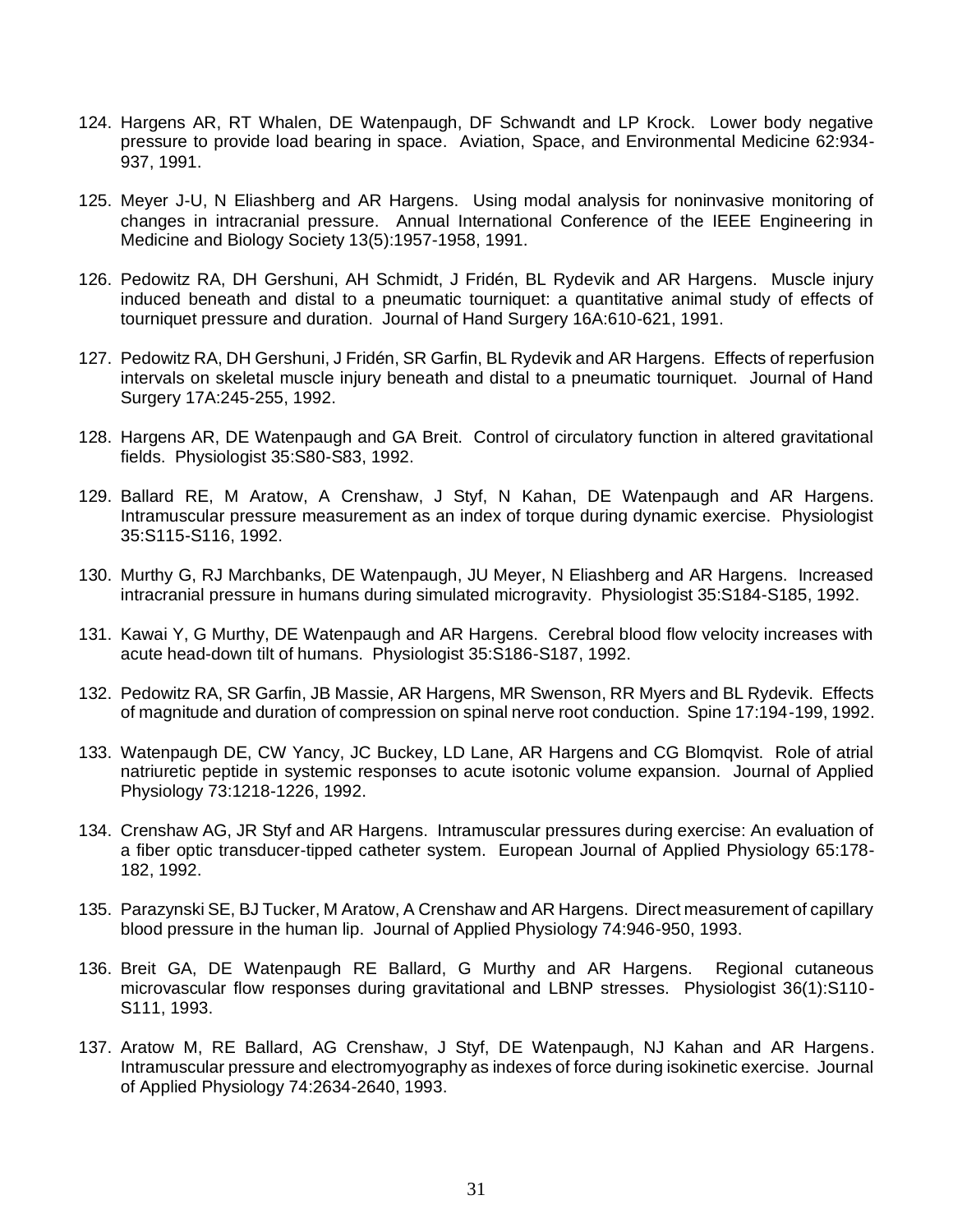- 138. Aratow M, SM Fortney, DE Watenpaugh, AG Crenshaw and AR Hargens. Transcapillary fluid responses to lower body negative pressure. Journal of Applied Physiology 74:2763-2770, 1993.
- 139. Kawai Y, G Murthy, DE Watenpaugh, GA Breit, CW DeRoshia and AR Hargens. Cerebral blood flow velocity in humans exposed to 24 h of head-down tilt. Journal of Applied Physiology 74:3046-3051, 1993.
- 140. Pedowitz RA, DH Gershuni, MJ Botte, S Kuiper, BL Rydevik and AR Hargens. The use of lower tourniquet inflation pressures in extremity surgery facilitated by curved and wide tourniquets and an integrated cuff inflation system. Clinical Orthopaedics and Related Research 287:237-244, 1993.
- 141. Nakostine M, JR Styf, S Van Leuven, AR Hargens and DH Gershuni. Intramuscular pressure varies with depth. The tibialis anterior muscle studied in 12 volunteers. Acta Orthopedica Scandinavica 64:377-381, 1993.
- 142. Crenshaw AG, J Fridén, AR Hargens, GH Lang and LE Thornell. Increased technetium uptake is not equivalent to muscle necrosis: scintigraphic, morphological, and intramuscular pressure analyses of sore muscles after exercise. Acta Physiologica Scandinavica 148:187-198, 1993.
- 143. Brown R, R Pedowitz, B Rydevik, S Woo, AR Hargens, J Massie, M Kwan and SR Garfin. Effects of acute graded strain on efferent conduction properties in the rabbit tibial nerve. Clinical Orthopaedics and Related Research 296:288-294, 1993.
- 144. Seymour RS, AR Hargens and TJ Pedley. The heart works against gravity. American Journal of Physiology 265:R715-R720, 1993.
- 145. Breit GA, DE Watenpaugh, RE Ballard and AR Hargens. Acute cutaneous microvascular flow responses to whole-body tilting in humans. Microvascular Research 46:351-358, 1993.
- 146. Hargens AR, MJ Botte, MR Swenson, RH Gelberman, CE Rhoades and WH Akeson. Effects of local compression on peroneal nerve function in humans. Journal of Orthopaedic Research 11:818-827, 1993.
- 147. Watenpaugh DE, RE Ballard, MS Stout, G Murthy, RT Whalen and AR Hargens. Dynamic leg exercise improves tolerance to lower body negative pressure. Aviation, Space, and Environmental Medicine 65:412-418, 1994.
- 148. Murthy G, DE Watenpaugh, RE Ballard and AR Hargens. Supine exercise during lower body negative pressure effectively simulates upright exercise in normal gravity. Journal of Applied Physiology 76:2742-2748, 1994.
- 149. Murthy G, DE Watenpaugh, RE Ballard and AR Hargens. Exercise against lower body negative pressure as a countermeasure for cardiovascular and musculoskeletal deconditioning. Acta Astronautica 33:89-96, 1994.
- 150. Murthy G, RE Ballard, GA Breit, DE Watenpaugh and AR Hargens. Intramuscular pressures beneath elastic and inelastic leggings. Annals of Vascular Surgery 8:543-548, 1994.
- 151. Hutchinson KJ, DE Watenpaugh, G Murthy, VA Convertino and AR Hargens. Back pain during 6° head-down tilt approximates that during actual microgravity. Aviation, Space, and Environmental Medicine 66:256-259, 1995.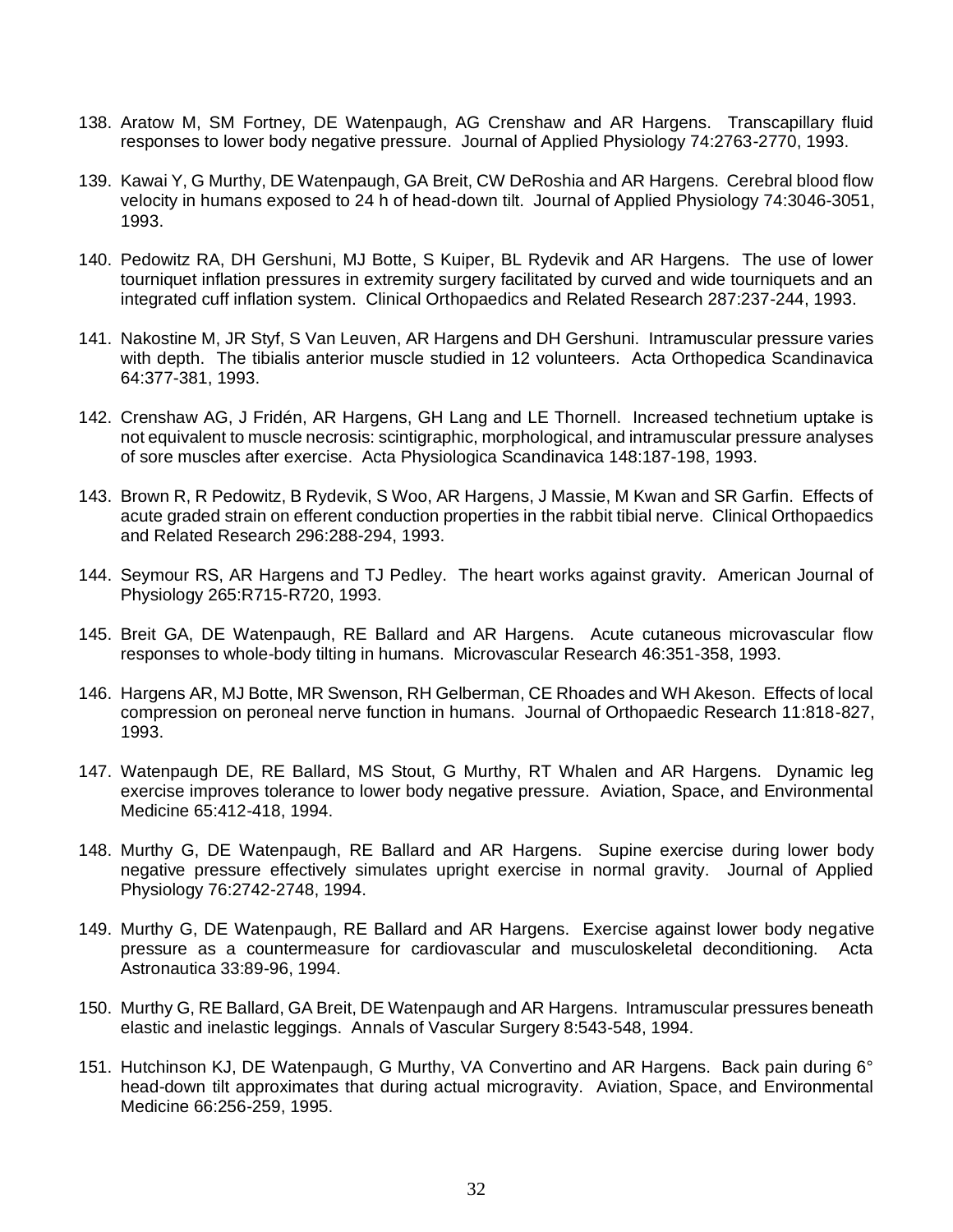- 152. Stout MS, DE Watenpaugh, GA Breit and AR Hargens. Simulated microgravity increases cutaneous microcirculatory blood flow in the head and leg of humans. Aviation, Space, and Environmental Medicine 66:872-875, 1995.
- 153. Styf J, R Ballard, M Aratow, A Crenshaw, D Watenpaugh and AR Hargens. Intramuscular pressure and torque during isometric, concentric and eccentric muscular activity. Scandinavian Journal of Medicine and Science in Sports 5:291-296, 1995.
- 154. Watenpaugh DE, SF Vissing, LD Lane, JC Buckey, BG Firth, W Erdman, AR Hargens and CG Blomqvist. Pharmacologic atrial natriuretic peptide reduces human leg capillary function. Journal of Cardiovascular Pharmacology 26:414-419, 1995.
- 155. Hargens AR and RE Ballard. Basic principles for measurement of intramuscular pressure. Operative Techniques in Sports Medicine 3:237-242, 1995.
- 156. Murthy G and AR Hargens. Near infrared spectroscopy: A noninvasive technique for diagnosing exertional compartment syndrome. Operative Techniques in Sports Medicine 3:256-258, 1995.
- 157. Watenpaugh DE, RE Ballard, GA Breit, EM Bernauer, CG Blomqvist and AR Hargens. Calf venous compliance measured with head-up tilt equals supine calf compliance. Journal of Gravitational Physiology 2:21-22, 1995.
- 158. Torikoshi S, MH Wilson, RE Ballard, DE Watenpaugh, G Murthy, WT Yost and AR Hargens. Ultrasound measurement of transcranial distance during head-down tilt. Journal of Gravitational Physiology 2:145-146, 1995.
- 159. Lillywhite HB, R Ballard, and AR Hargens. Tolerance of snakes to hypergravity. Physiological Zoology 69:293-303, 1996.
- 160. Conklin DJ, HB Lillywhite, KR Olson, RE Ballard and AR Hargens. Blood vessel adaptation to gravity in a semi-arboreal snake. Journal of Comparative Physiology B 165:518-526, 1996.
- 161. Tipton CM and AR Hargens. Physiological adaptation and countermeasures associated with longduration spaceflights. Medicine and Science in Sports and Exercise 28:974-976, 1996.
- 162. Hargens AR and DE Watenpaugh. Cardiovascular adaptation to spaceflight. Medicine and Science in Sports and Exercise 28:977-982, 1996.
- 163. Lillywhite HB, R Ballard and AR Hargens. Cardiovascular responses of semi-arboreal snakes to chronic, intermittent hypergravity. Journal of Comparative Physiology B 166:241-253, 1996.
- 164. Chang DS, GA Breit, JR Styf and AR Hargens. Cutaneous microvascular flow in the foot during simulated variable gravities. American Journal of Physiology 40:R961-R966, 1996.
- 165. Hargens AR. Critical discussion of research issues in body fluid metabolism and control of intravascular volume. Medicine and Science in Sports and Exercise 28 (Suppl.):S56-S59, 1996.
- 166. Villavicencio JL, AR Hargens and E Pikoulicz. Latest advances in edema. Phlebolymphology 12:9- 15, 1996.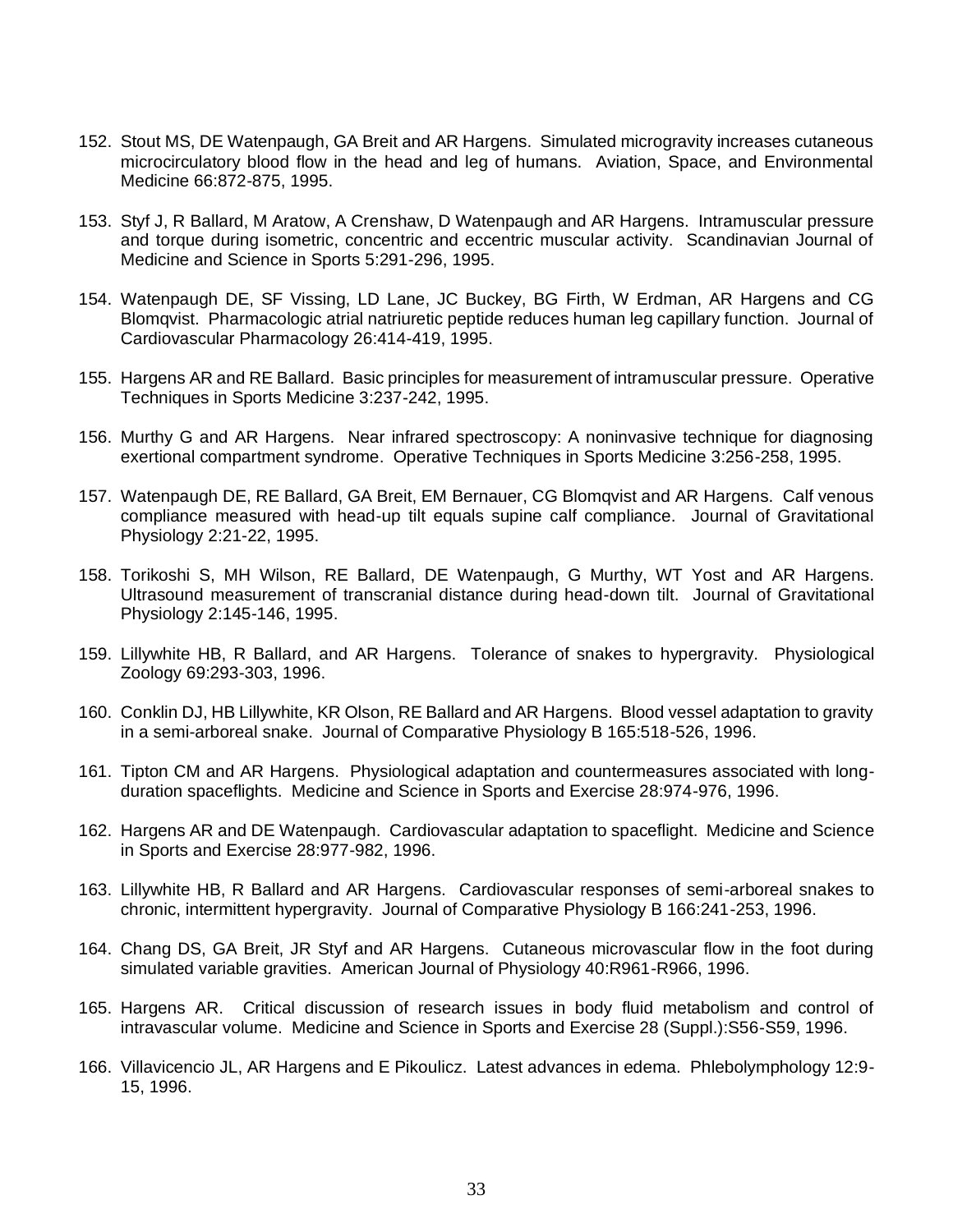- 167. Greenleaf JE, DP Gundo, DE Watenpaugh, GM Mulenburg, N Marchman, R Looft-Wilson and AR Hargens. Cycle-powered short radius (1.9M) centrifuge: Exercise vs. passive acceleration. Journal of Gravitational Physiology 3:61-62, 1996.
- 168. Styf JR, RE Ballard, K Fechner, DE Watenpaugh, NJ Kahan and AR Hargens. Height increase, neuromuscular function and back pain during 6° head-down tilt with traction. Aviation, Space, and Environmental Medicine 68:24-29, 1997.
- 169. Breit GA, JH Gross, DE Watenpaugh, B Chance and AR Hargens. Near-infrared spectroscopy for monitoring of tissue oxygenation of exercising skeletal muscle in a chronic compartment syndrome model. Journal of Bone and Joint Surgery 79A:838-843, 1997.
- 170. Mohler LR, JR Styf, RA Pedowitz, AR Hargens and DH Gershuni. Intramuscular deoxygenation during exercise in patients who have chronic anterior compartment syndrome of the leg. Journal of Bone and Joint Surgery 79A:844-849, 1997.
- 171. Lee SMC, BS Bennett, AR Hargens, DE Watenpaugh, RE Ballard, G Murthy, SR Ford and SM Fortney. Upright exercise or supine lower body negative pressure exercise maintains exercise responses after bed rest. Medicine and Science in Sports and Exercise 29:892-900, 1997.
- 172. Rempel D, PJ Kier, WP Smutz and AR Hargens. Effects of static fingertip loading on carpal tunnel pressure. Journal of Orthopaedic Research 15:422-426, 1997.
- 173. Watenpaugh DE, GA Breit, RE Ballard and AR Hargens. Monitoring acute whole-body fluid redistribution by changes in leg and neck volumes. Aviation, Space, and Environmental Medicine 68:858-862, 1997.
- 174. Lillywhite HB, RE Ballard, AR Hargens and HI Rosenberg. Cardiovascular responses of snakes to hypergravity. Gravitational and Space Biology Bulletin 10:145-152, 1997.
- 175. Murthy G, NJ Kahan, AR Hargens and DM Rempel. Forearm muscle oxygenation decreases with low levels of voluntary contraction. Journal of Orthopaedic Research 15:507-511, 1997.
- 176. Kawai Y, SC Puma, AR Hargens, G Murthy, D Warkander and CEG Lundgren. Cerebral blood flow velocity and cranial fluid volume decrease during +Gz acceleration. Journal of Gravitational Physiology 4:31-34, 1997.
- 177. Hsieh ST, RE Ballard, G Murthy, AR Hargens and VA Convertino. Plasma colloid pressure increases in humans during simulated microgravity. Aviation, Space, and Environmental Medicine 69:23-26, 1998.
- 178. Ballard RE, DE Watenpaugh, GA Breit, G Murthy, DC Holley and AR Hargens. Leg intramuscular pressures during locomotion in humans. Journal of Applied Physiology 84:1976-1981, 1998.
- 179. Hargens AR and SJ Mubarak. Current concepts in the pathophysiology, evaluation, and diagnosis of compartment syndrome. Hand Clinics 14:371-383, 1998.
- 180. Mack GW, R Yang, AR Hargens, K Nagashima and A Haskell. Influence of hydrostatic pressure gradients on regulation of plasma volume after exercise. Journal of Applied Physiology 85:667-675, 1998.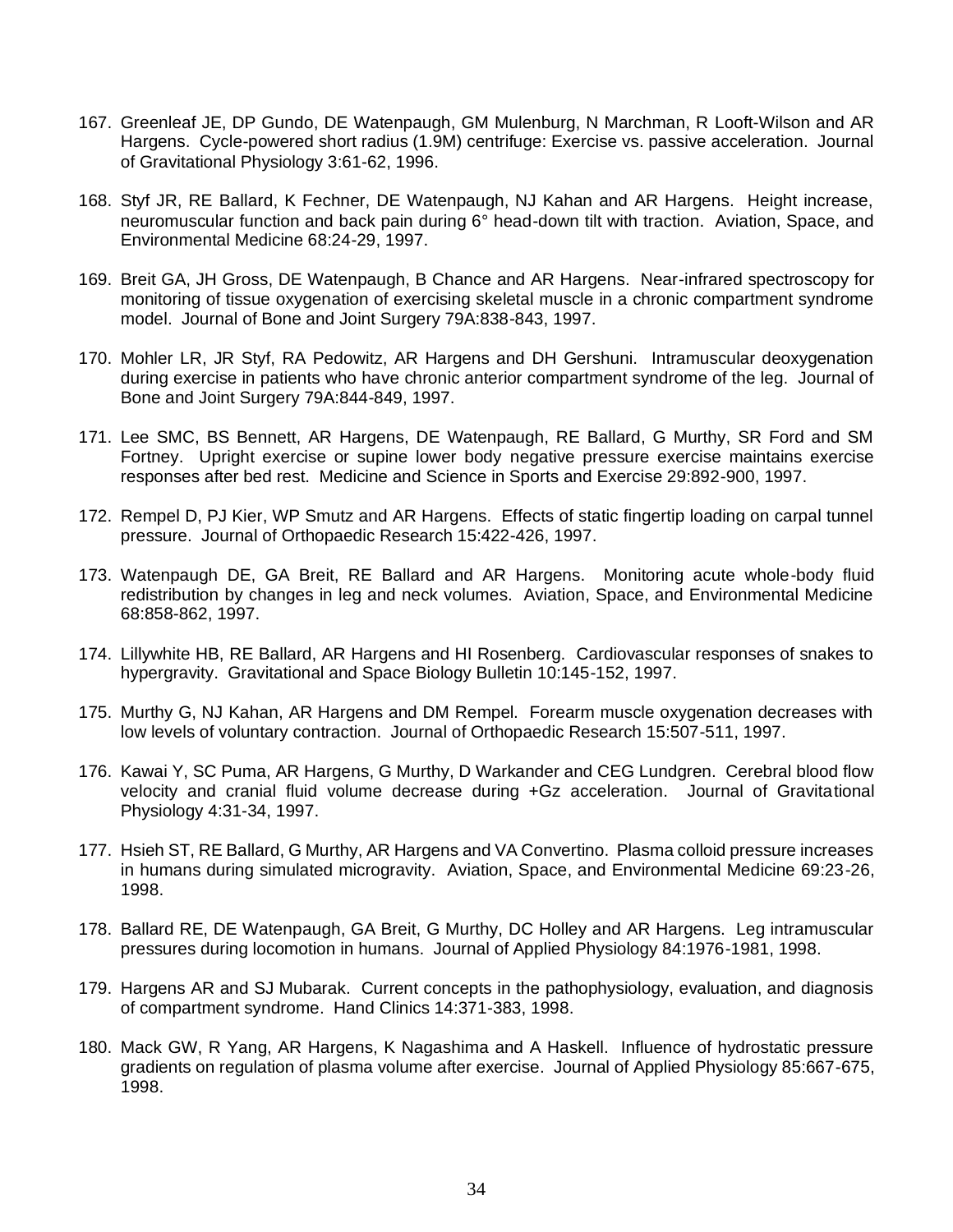- 181. Lindgren KN, D Kraft, RE Ballard, A Tucker and AR Hargens. Venoconstrictive thigh cuffs impede fluid shifts during simulated microgravity. Aviation, Space, and Environmental Medicine 69:1052- 1058, 1998.
- 182. Ueno T, RE Ballard, LM Shuer, JH Cantrell, WT Yost and AR Hargens. Noninvasive measurement of pulsatile intracranial pressure using ultrasound. Acta Neurochirurgica (Suppl) 71: 66-69, 1998.
- 183. Ueno T, LM Shuer, WT Yost and AR Hargens. Development of a noninvasive technique for the measurement of intracranial pressure. Biological Sciences in Space 12:270-271, 1998.
- 184. Ueno T, RE Ballard, LM Shuer, WT Yost, JH Cantrell and AR Hargens. Intracranial pressure dynamics during simulated microgravity using a new noninvasive ultrasonic technique. Journal of Gravitational Physiology 5:P39-P40, 1998.
- 185. Haruna Y, JR Styf, N Kahan and AR Hargens. Hoffman-reflex is delayed during 6° head-down tilt with balanced traction. Aviation, Space, and Environmental Medicine 70:220-224, 1998.
- 186. Watenpaugh DE, RE Ballard, GA Breit and AR Hargens. Self-generated lower body negative pressure exercise. Aviation, Space, and Environmental Medicine 70:522-526, 1999
- 187. Jensen BR, K Jorgensen, AR Hargens, PN Nielsen and T Nicolaisen. Physiological response to submaximal isometric contractions of the paravertebral muscles. Spine 24:2332-2338, 1999.
- 188. Watenpaugh DE, RE Ballard, SM Schneider, SMC Lee, AC Ertl, JM William, WL Boda, KJ Hutchinson and AR Hargens. Supine lower body negative pressure exercise during bed rest maintains upright exercise capacity. Journal of Applied Physiology 89:218-227, 2000.
- 189. Boda WL, DE Watenpaugh, RE Ballard and AR Hargens. Supine lower body negative pressure exercise simulates metabolic and kinetic features of upright exercise. Journal of Applied Physiology 89:649-654, 2000.
- 190. Kuriyama K, T Ueno, RE Ballard, PS Cowings, WB Toscano, DE Watenpaugh and AR Hargens. Cerebrovascular responses during lower body negative pressure-induced presyncope. Aviation, Space, and Environmental Medicine 71:1033-1038, 2000.
- 191. Tourbier D, J Knudsen, A Hargens, K Tanaka, J Waldie, P Webb and C Jarvis. "Physiological effects of a mechanical counter pressure glove. International Conference on Environmental Systems, Society of Automotive Engineers, 2001. http//www.sae.org/servlets/productDetail?PROD TYP=PAPER&PROD CD=2001-01-2317.
- 192. Kimura S, GC Steinbach, DE Watenpaugh and AR Hargens. Lumbar spine disc height and curvature responses to an axial load generated by a compression device compatible with magnetic resonance imaging. Spine 26:2596-2600, 2001.
- 193. Styf JR, K Hutchinson, SG Carlsson and AR Hargens. Depression, mood state, and back pain during microgravity simulated by bed rest. Psychosomatic Medicine 63:862-864, 2001.
- 194. Murthy G, AR Hargens, S Lehman and DM Rempel. Ischemia causes muscle fatigue. Journal of Orthopaedic Research 19:436-440, 2001.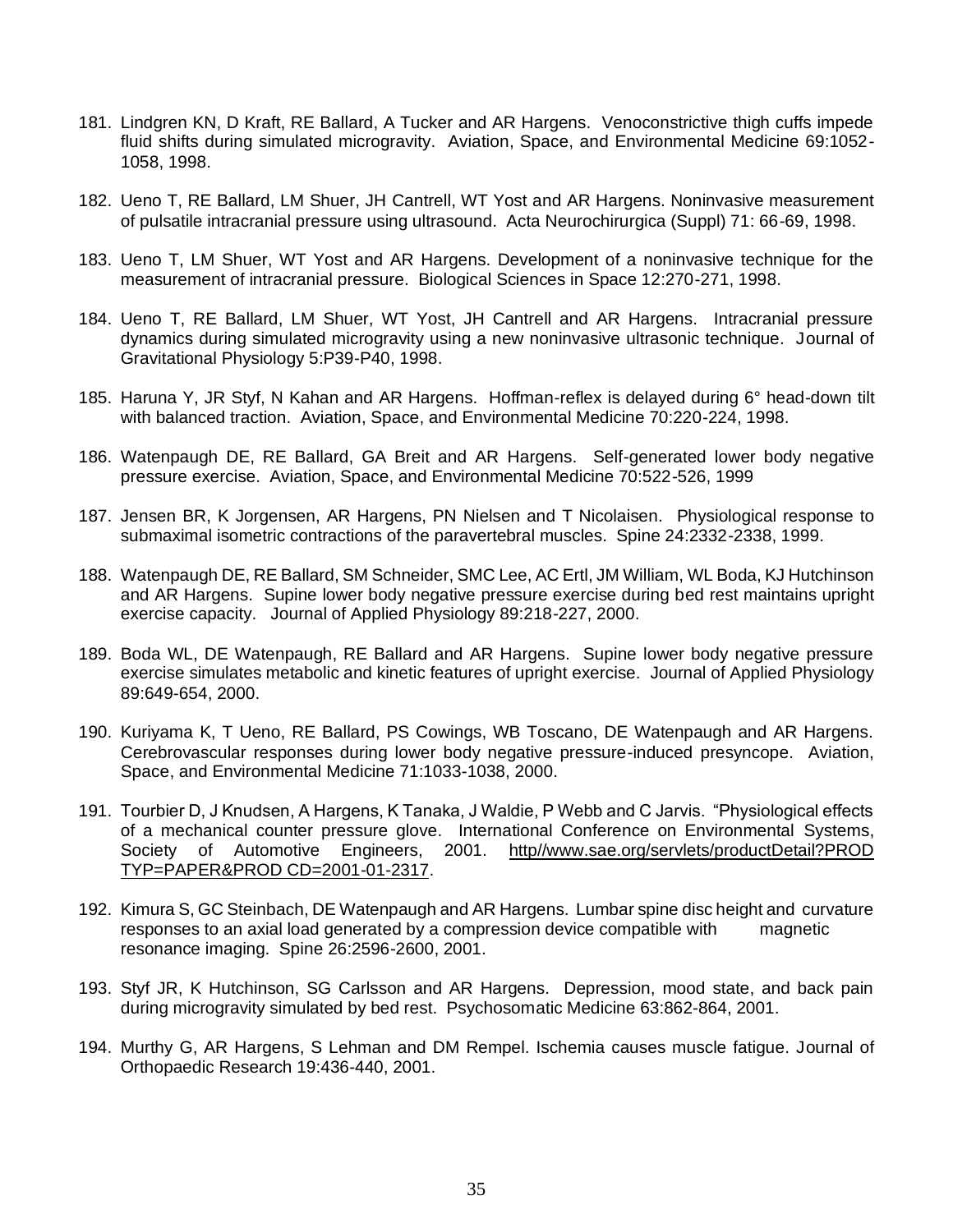- 195. Schneider SM, DE Watenpaugh, SMC Lee, AC Ertl, WJ Williams, RE Ballard and AR Hargens. Lower-body negative-pressure exercise and bed-rest-mediated orthostatic intolerance. Medicine and Science in Sports and Exercise 34:1446-1453, 2002.
- 196. Meyer RS, KK White, JM Smith, ER Groppo, SJ Mubarak and AR Hargens. Intramuscular and blood pressures in legs positioned in the hemilithotomy position: clarification of risk factors for well leg acute compartment syndrome. Journal of Bone and Joint Surgery 84-A: 1829-1835, 2002.
- 197. Hargens AR, ER Groppo, SMC Lee, DE Watenpaugh, S Schneider, D O'Leary, RL Hughson, K Shoemaker, SM Smith, GC Steinbach, K Tanaka, Y Kawai, M Bawa, S Kimura, B Macias, WL Boda and RS Meyer: The gravity of LBNP exercise: preliminary lessons learned from identical twins in bed for 30 days. European Space Agency, SP-501: 19-22, 2002.
- 198. Hargens, AR, ER Groppo, SM Lee, DE Watenpaugh, S Schneider, D O'Leary, RL Hughson, K Shoemaker, SM Smith, GC Steinbach, K Tanaka, Y Kawai, M Bawa, S Kimura, B Macias, WL Boda and RS Meyer. The gravity of LBNP exercise: preliminary lessons learned from identical twins in bed for 30 days. Journal of Gravitational Physiology 9: P59-P62, 2002.
- 199. Tanaka, K, J Waldie, GC Steinbach, P Webb, D Tourbier, J Knudsen, CW Jarvis and AR Hargens. Skin microvascular flow during hypobaric exposure with and without a mechanical counter-pressure space suit glove. Aviation, Space, and Environmental Medicine 73:1074-1078, 2002.
- 200. Knudsen J, D Tourbier, P Webb, C Jarvis, K Tanaka, R Limberg and A Hargens. Physiological effects of underpressure and overpressure in a study of mechanical counter pressure suits. International Conference on Environmental Systems, Society of Automotive Engineers, 2002. [http://www.sae.org/servlets/productDetail?PROD\\_TYP=PAPER&PROD\\_CD=2002-01-2317](http://www.sae.org/servlets/productDetail?PROD_TYP=PAPER&PROD_CD=2002-01-2317)
- 201. Waldie JM, K Tanaka, D Toubier, P Webb, CW Jarvis and AR Hargens. Compression under a mechanical counter pressure space suit glove. Journal of Gravitational Physiology 9:93-97, 2002.
- 202. White, KK, SS Lee, A Cutuk, AR Hargens and RA Pedowitz. EMG power spectra of intercollegiate athletes and anterior cruciate ligament injury risk in females. Medicine and Science in Sports and Exercise 35:371-376, 2003.
- 203. Lee SU, AR Hargens, M Fredericson and PK Lang. Lumbar spine disc heights and curvature: upright posture vs. supine compression harness. Aviation, Space, and Environmental Medicine 74:512-516, 2003.
- 204. Tanaka K, R Limberg, P Webb, M Reddig, CW Jarvis and AR Hargens. Mechanical counter pressure on the arm counteracts adverse effects of hypobaric exposures. Aviation, Space, and Environmental Medicine 74:827-832, 2003.
- 205. Ueno T, RE Ballard, BR Macias, WT Yost and AR Hargens. Cranial diameter pulsations measured by non-invasive ultrasound decrease with tilt. Aviation, Space, and Environmental Medicine 74:882- 885, 2003.
- 206. Reddig M, K Tanaka, A Hargens, P Webb and C Jarvis. Physiological limits of underpressure and overpressure for mechanical counter pressure suits. International Conference on Environmental Systems, Society of Automotive Engineers, 2003. [http://www.sae.org/servlets/productDetail?PROD\\_TYP=PAPER&PROD\\_CD=2002-01-2317](http://www.sae.org/servlets/productDetail?PROD_TYP=PAPER&PROD_CD=2002-01-2317)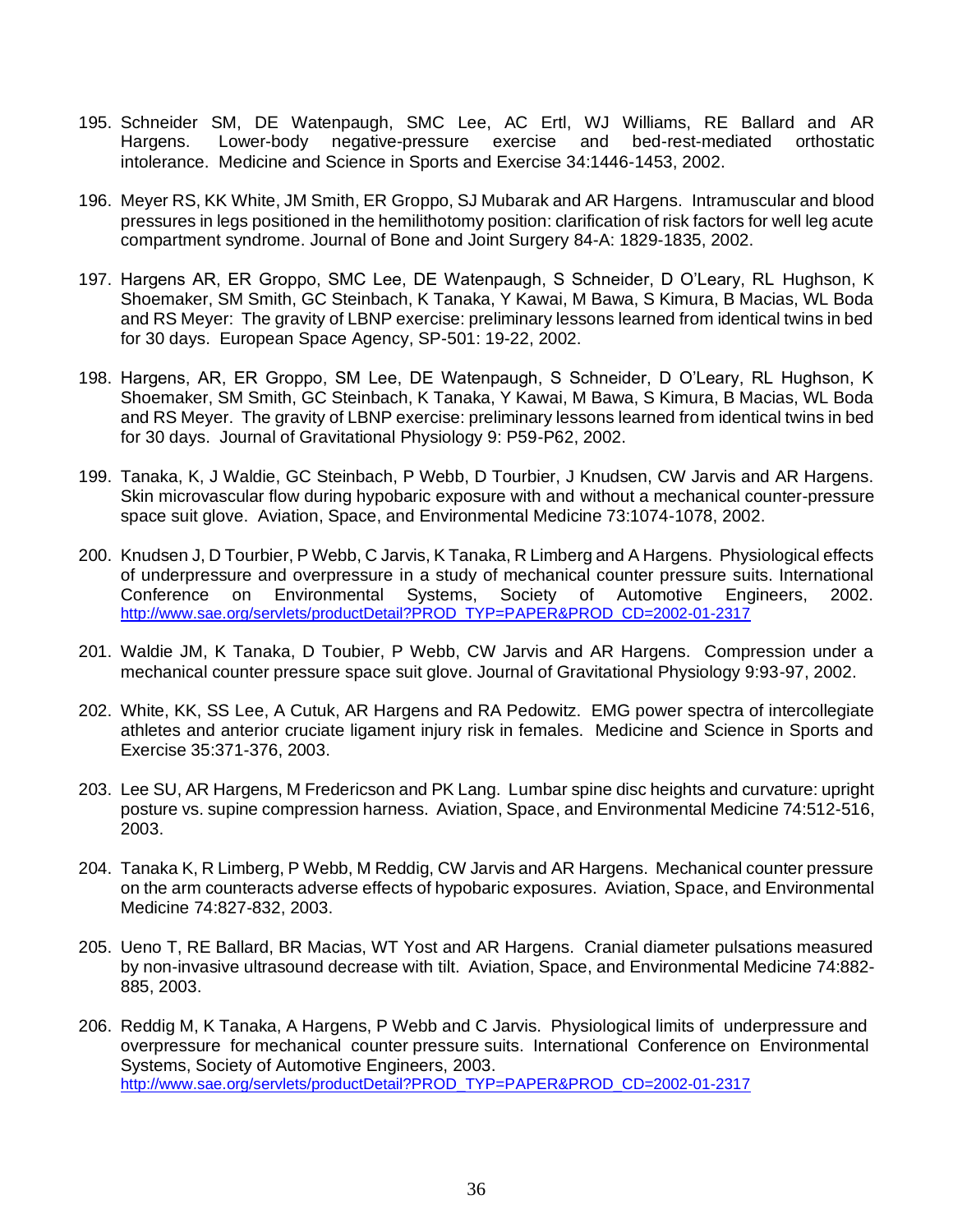- 207. Smith SM, JE Davis-Street, JV Fesperman, DS Calkins, M Bawa, BR Macias, RS Meyer and AR Hargens. Evaluation of treadmill exercise in a lower body negative pressure chamber as a countermeasure for weightlessness-induced bone loss: a bed rest study with identical twins. Journal of Bone and Mineral Research 18: 2223-2230, 2003.
- 208. Ueno T, BR Macias, WT Yost and AR Hargens. Pulsed phase lock loop device for monitoring intracranial pressure during space flight. Journal of Gravitational Physiology 10:P117-P118, 2003.
- 209. Hargens AR, DE Watenpaugh, SMC Lee, WL Boda, SM Smith, B Macias, E Groppo, S Schneider, D O'Leary, RS Meyer and Y Kawai. Physiologic countermeasures for long-duration space flight: review of treadmill exercise within lower body negative pressure. Journal of Adaptation Medicine 7:2-6, 2003.
- 210. Sjogaard G, BR Jensen, AR Hargens and K Sogaard. Intramuscular pressure and EMG relate during static contractions but dissociate with movement and fatigue. Journal of Applied Physiology 96:1522- 1529, 2004.
- 211. Watenpaugh DE, GA Breit, TM Buckley, RE Ballard, G Murthy and AR Hargens. Human cutaneous vascular responses to whole-body tilting, G<sub>z</sub> centrifugation, and LBNP. Journal of Applied Physiology 96:2153-2160, 2004.
- 212. Lynch JE, JS Heyman and AR Hargens. Ultrasonic device for the noninvasive diagnosis of compartment syndrome. Physiological Measurement 25:N1-N9, 2004.
- 213. Tanaka K and AR Hargens. Wavelet packet transform for R-R interval variability. Medical Engineering and Physics 26:313-319, 2004.
- 214. Eastlack RK, ER Groppo, AR Hargens and RA Pedowitz. Ischemic-preconditioning does not prevent neuromuscular dysfunction after ischemia-reperfusion injury. Journal of Orthopaedic Research 22:918-923, 2004.
- 215. Zwart SR, AR Hargens and SM Smith. The ratio of animal protein intake to potassium intake is a predictor of bone resorption in space flight analogues and in ambulatory subjects. American Journal of Clinical Nutrition 80:1058-1065, 2004.
- 216. Eastlack RK, AR Hargens, ER Groppo, GC Steinbach, KK White and RA Pedowitz. Lower body positive-pressure exercise after knee surgery. Clinical Orthopaedics and Related Research 431:213- 219, 2005.
- 217. Groppo ER, RK Eastlack, A Mahar, AR Hargens and RA Pedowitz. Simulated hypergravity running increases skeletal and cardiovascular loads. Medicine and Science in Sports and Exercise 37:262- 266, 2005.
- 218. Kimura S, JR Hesselink, SR Garfin, Y Kawaji, K Hasegawa and AR Hargens. Axial load-dependent cervical spinal alterations during simulated upright posture: a comparison of healthy controls and patients with cervical degenerative disease. Journal of Neurosurgery Spine 2:137-144, 2005.
- 219. Steinbach GC, BR Macias, K Tanaka, WT Yost and AR Hargens. Intracranial pressure dynamics assessed by noninvasive ultrasound during 30 days of bed rest. Aviation, Space, and Environmental Medicine 76:85-90, 2005.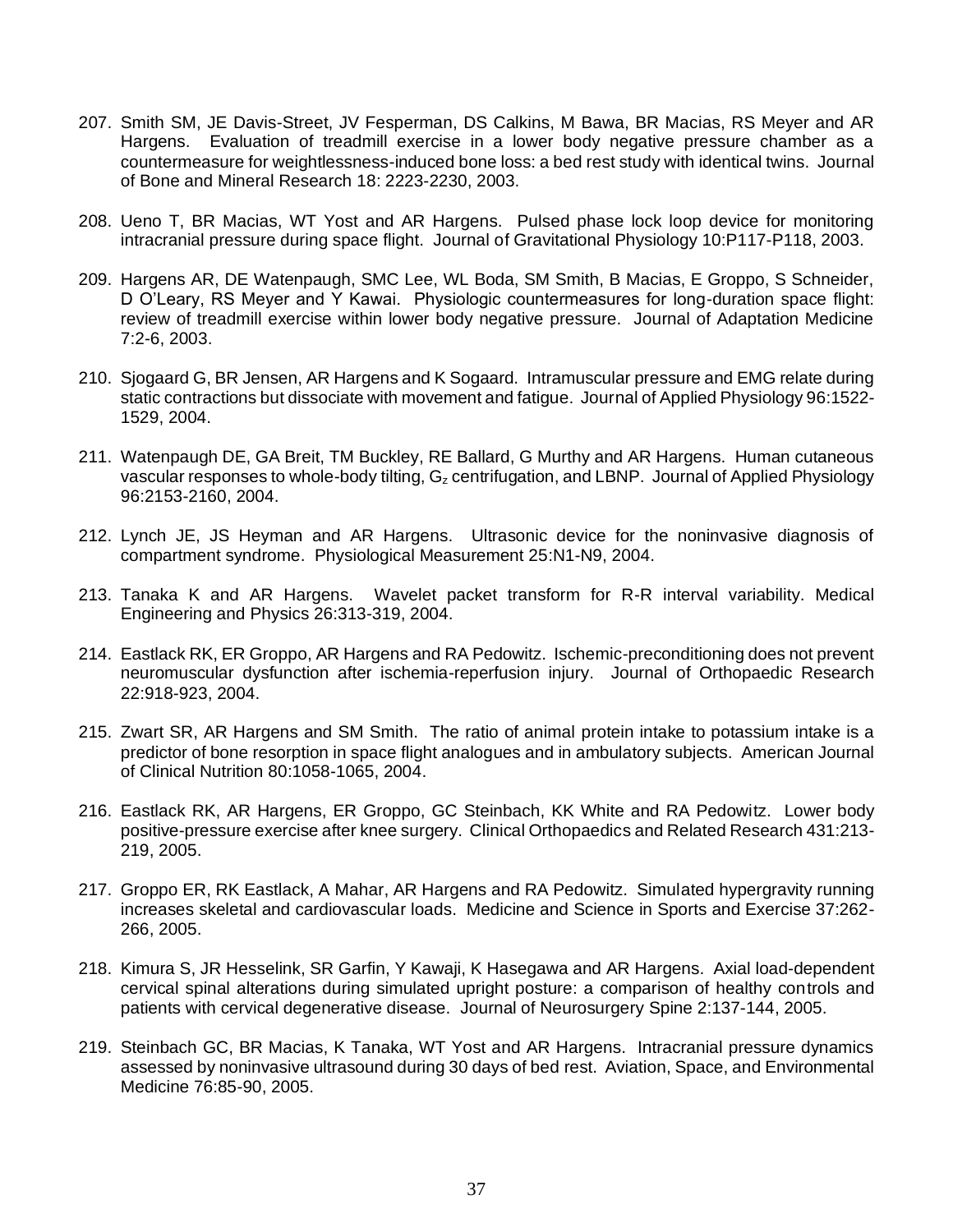- 220. Yost WT, BR Macias, P Cao, AR Hargens and T Ueno. System for determination of ultrasonic wave speeds and their temperature dependence in liquids and *in vitro* tissues. Journal of the Acoustical Society of America 117:646-652, 2005.
- 221. Cao P, S Kimura, BR Macias, T Ueno, DE Watenpaugh and AR Hargens. Exercise within lower body negative pressure partially counteracts lumbar spine deconditioning associated with 28-day bed rest. Journal of Applied Physiology 99: 39-44, 2005.
- 222. Odland R, AH Schmidt, B Hunter, L Kidder, JE Bechtold, BM Linzie, RA Pedowitz and AR Hargens. Use of tissue ultrafiltration for treatment of compartment syndrome: a pilot study using porcine hindlimbs. Journal of Orthopaedic Trauma 19:267-275, 2005.
- 223. Danaher P, K Tanaka, and AR Hargens. Mechanical counter-pressure vs. gas-pressurized spacesuit gloves: grip and sensitivity. Aviation, Space, and Environmental Medicine 76:381-384, 2005.
- 224. Macias BR, ER Groppo, RK Eastlack, DE Watenpaugh, SM Lee, SM Schneider, WL Boda, SM Smith, A Cutuk, RA Pedowitz, RS Meyer, and AR Hargens. Space exercise and Earth benefits. Current Pharmaceutical Biotechnology 6:305-317, 2005.
- 225. Ozerdem U, and AR Hargens. A simple method for measuring interstitial fluid pressure in cancer tissues. Microvascular Research 70:116-120, 2005.
- 226. Sides MB, J Vernikos, VA Convertino, J Stepanek, LD Tripp, J Draeger, AR Hargens, C Kourtidou-Papadeli, A Pavy-LeTraon, T Russomano, JY Wong, RR Buccello, PH Lee, V Nangalia, and MJ Saary. The Bellagio Report: Cardiovascular risks of spaceflight: implications for the future of space travel. Aviation, Space, and Environmental Medicine 76:877-895, 2005.
- 227. Ueno T, BR Macias, WT Yost, and AR Hargens. Noninvasive assessment of intracranial pressure waveforms by using pulsed phase lock loop technology. Journal of Neurosurgery 103:361-367, 2005.
- 228. Macias BR, G Murthy, H Chambers and AR Hargens. High contact pressure beneath backpack straps of children contributes to pain. Archives of Pediatric and Adolescent Medicine 159: 1186-1187, 2005.
- 229. Monga M, B Macias, E Groppo and A Hargens. Genetic heritability of urinary stone risk in identical twins. Journal of Urology 175:2125-2128, 2006.
- 230. Bawa M, AL Schimizzi, B Leek, CM Bono, JB Massie, B Macias, CB Chung, AR Hargens, SR Garfin and CW Kim. Paraspinal muscle vasculature contributes to posterolateral spinal fusion. Spine 31:891-896, 2006.
- 231. Cutuk A, ER Groppo, EJ Quigley, K White, RA Pedowitz and AR Hargens. Ambulation in simulated fractional gravity using lower body positive pressure: cardiovascular safety and gait analyses. Journal of Applied Physiology 101:771-777, 2006.
- 232. Hargens AR, B Macias, CM Echon, E Brzezinski, A Hawkins, K Hawkins and RS Meyer. Testing exercise countermeasures during 30 days of simulated microgravity: Lessons learned from studies of identical twins. Gravitational and Space Biology 19:53-64, 2006.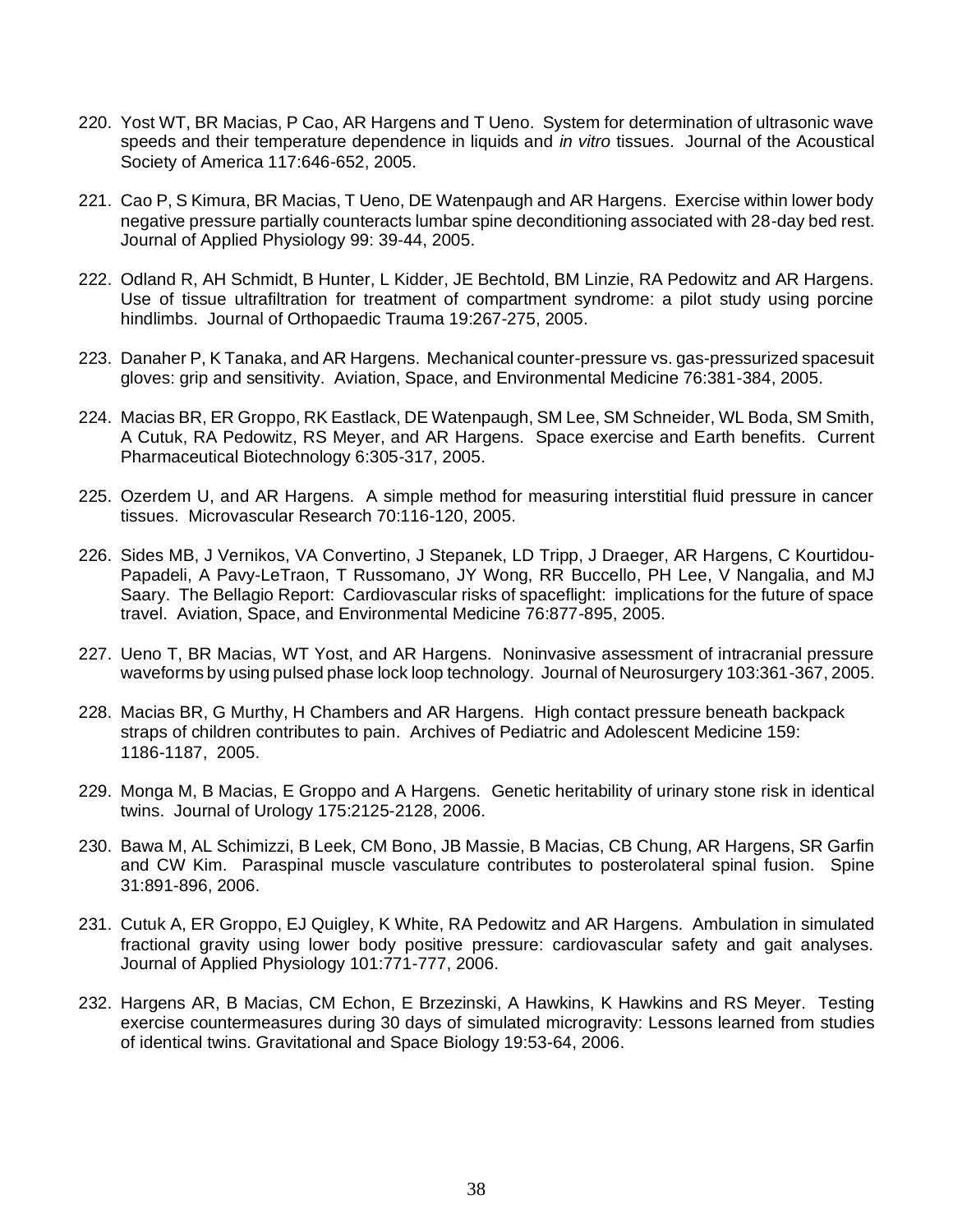- 233. Monga M, B Macias, E Groppo, M Kostelec, A Hargens. Renal stone risk in a simulated microgravity environment: Impact of treadmill exercise with lower body negative pressure. Journal of Urology 176:127-131, 2006.
- 234. Wiemann JM, T Ueno, BT Leek, WT Yost, AK Schwartz and AR Hargens. Noninvasive measurements of intramuscular pressure using pulsed phase-locked loop ultrasound for detecting compartment syndromes: a preliminary report. Journal of Orthopaedic Trauma 20:458-463, 2006.
- 235. Artino AR, R Ballard, A Tucker, DE Watenpaugh, AR Hargens. Keiser SX-1: A variable-resistance exercise device to prevent muscle atrophy during space flight. Journal of Gravitational Physiology 13:73-80, 2006.
- 236. Macias BR, ER Groppo, M Bawa, HS Tran Cao, B Lee, RA Pedowitz and AR Hargens. Lower body negative pressure treadmill exercise is more comfortable and produces similar physiological responses as weighted vest exercise. International Journal of Sports Medicine 28: 501-505, 2007.
- 237. O'Leary DD, RL Hughson, JK Shoemaker, DK Greaves, DE Watenpaugh, BR Macias and AR Hargens. Heterogeneity of responses to orthostatic stress in homozygous twins. Journal of Applied Physiology 102:249-254, 2007.
- 238. Zwart SR, AR Hargens, SM Lee, BR Macias, DE Watenpaugh, K Tse and SM Smith. Lower body negative pressure treadmill exercise as a countermeasure for bed rest-induced bone loss in female identical twins. Bone 40:529-537, 2007.
- 239. Macias BR, P Cao, DE Watenpaugh and AR Hargens. LBNP treadmill exercise maintains spine function and muscle strength in identical twins during 28-days simulated microgravity. Journal of Applied Physiology 102:2274-2278, 2007.
- 240. Dorfman TA, BD Levine, T Tillery, RM Peshock, JL Hastings, SM Schneider, BR Macias, G Biolo and AR Hargens. Cardiac atrophy in women following bed rest. Journal of Applied Physiology 103: 8- 16, 2007.
- 241. Lee SM, SM Schneider, WL Boda, DE Watenpaugh, BR Macias, RS Meyer, and AR Hargens. Supine LBNP Exercise Maintains Exercise Capacity in Male Twins during 30-d Bed Rest. Medicine and Science in Sports and Exercise 39:1315-1326, 2007.
- 242. Leek BT, RS Meyer, JM Wiemann, A Cutuk, BR Macias and AR Hargens. The effect of kneeling during spine surgery on leg intramuscular pressure. Journal of Bone and Joint Surgery 89A: 1941- 1947, 2007.
- 243. Watenpaugh DE, DD O'Leary, SM Schneider, SM Lee, BR Macias, K Tanaka, RL Hughson, and AR Hargens. Lower body negative pressure exercise plus brief postexercise lower body negative pressure improve post-bed rest orthostatic tolerance. Journal of Applied Physiology 103:1964-1972, 2007.
- 244. Arbeille P, P Kerbeci, D Greaves, S Schneider, A Hargens, and R Hughson. Arterial and venous response to tilt with LBNP test after a 60 day HDT bedrest (WISE study). Journal of Gravitational Physiology 14: 47-48, 2007.
- 245. Yamauchi J and A Hargens. Effects of dynamic and static handgrip exercises on hand and wrist volume. European Journal of Applied Physiology 103: 41-45, 2008.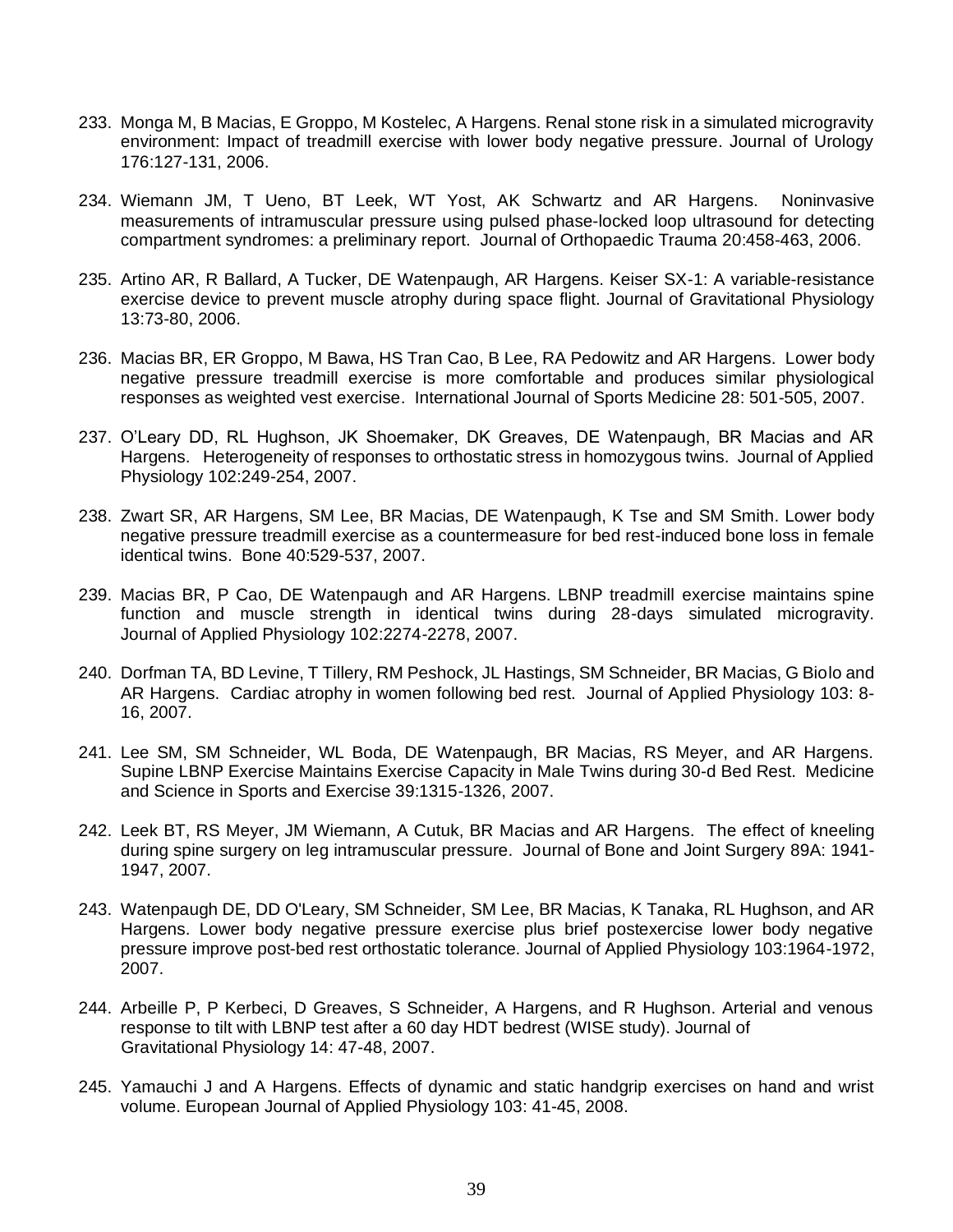- 246. Willy C, P Schneider, M Engelhardt, AR Hargens, and SJ Mubarak. Richard von Volkmann: surgeon and Renaissance man. Clinical Orthopaedics and Related Research 466: 500-506, 2008.
- 247. Smith SM, SR Zwart, M Heer, SM Lee, N Baecker, S Meuche, BR Macias, LC Shackelford, S Schneider and AR Hargens. WISE-2005: Supine treadmill exercise within lower body negative pressure and flywheel resistive exercise as a countermeasure to bed rest-induced bone loss in women during 60-day simulated micregravity. Bone 42: 572-581, 2008.
- 248. Kline CN, BR Macias, E Kraus, TB Neuschwander, N Angle, J Bergan, and AR Hargens. Inelastic compression legging produces gradient compression and significantly higher skin surface pressures compared with an elastic compression stocking. Vascular 16: 25-30, 2008.
- 249. Sayson JV and AR Hargens. Pathophysiology of low back pain during exposure to microgravity. Aviation Space and Environmental Medicine 79: 365-373, 2008.
- 250. Macias BR, G Murthy, H Chambers, and AR Hargens. Asymmetric loads and pain associated with backpack carrying by children. Journal of Pediatric Orthopaedics 28: 512-517, 2008.
- 251. Macias BR, R Minocha, AA Cutuk, J Hill, J Shiau, and AR Hargens. Intramuscular pressures in antigravity muscles using gravity-independent, pneumatic hardware. Aviation Space and Environment Medicine 79: 749-753, 2008.
- 252. Tse KY, BR Macias, RS Meyer and AR Hargens. Heritability of bone density: regional and gender differences in monozygotic twins. Journal of Orthopaedic Research 27:150-154, 2009.
- 253. Lynch JE, JK Lynch, SL Cole, JA Carter, and AR Hargens. Noninvasive monitoring of elevated intramuscular pressure in a model compartment syndrome via quantitative fascial motion. Journal of Orthopaedic Research 27:489-494, 2009.
- 254. Conklin DJ, Lillywhite HB, Bishop B, Hargens AR, and Olson KR. Rhythmic contractility in the hepatic portal "corkscrew" vein of the rat snake. Comparative Biochemistry and Physiology-A: Molecular Integrative Physiology 152: 389-397, 2009.
- 255. Lee SM, Schneider SM, Boda WL, Watenpaugh DE, Macias BR, Meyer RS, and Hargens AR. LBNP exercise protects aerobic capacity and sprint speed of female twins during 30 days of bed rest. Journal of Applied Physiology 106: 919-928, 2009.
- 256. Murphey GC, Macias BR, and Hargens AR. Depth of penetration of negative pressure wound therapy into underlying tissues. Wound Repair Regeneration 17:113-117, 2009.
- 257. Guinet P, Schneider SM, Macias BR, Watenpaugh DE, Hughson RL, Le Traon AP, Bansard JY, and Hargens AR. WISE-2005: effect of aerobic and resistive exercises on orthostatic tolerance during 60 days bed rest in women. European Journal of Applied Physiology 106: 217-227, 2009.
- 258. Garabekyan T, Murphey GC, Macias BR, Lynch JE, and Hargens AR. New noninvasive ultrasound technique for monitoring perfusion pressure in a porcine model of acute compartment syndrome. Journal of Orthopaedic Trauma 23: 186-193, 2009.
- 259. Hargens AR and Richardson S. Cardiovascular adaptations, fluid shifts, and countermeasures related to space flight. Respiratory Physiology and Neurobiology 169, Suppl 1: S30-33, 2009.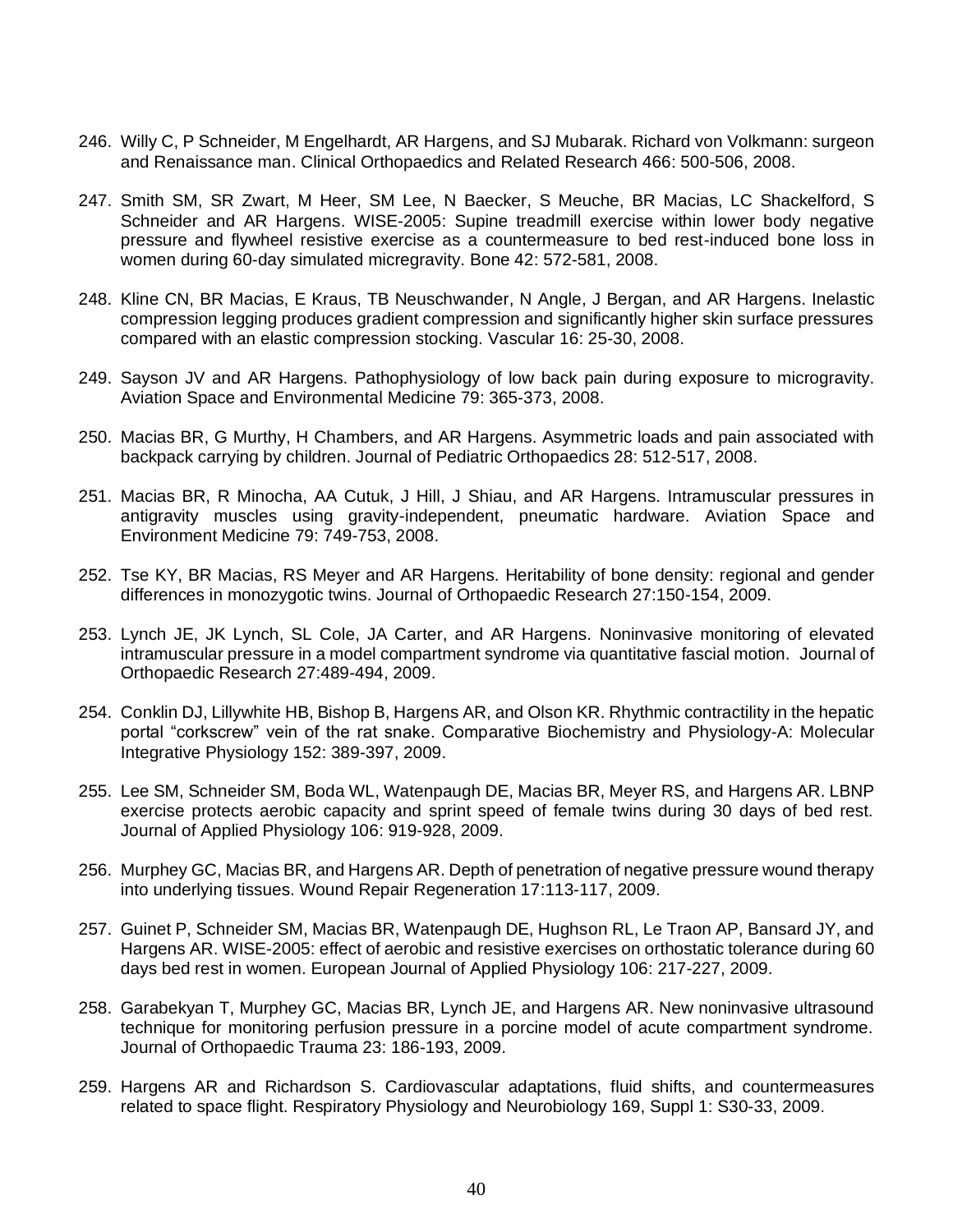- 260. Ruckstuhl H, Kho J, Weed M, Wilkinson MW, and Hargens AR. Comparing two devices of suspended treadmill walking by varying body unloading and Froude number. Gait and Posture 30: 446-451, 2009.
- 261. Tanaka K, Danaher P, Webb P, and Hargens AR. Mobility of the elastic counterpressure space suit glove. Aviation, Space and Environmental Medicine 80: 890-893, 2009.
- 262. Schneider SM, Lee SM, Macias BR, Watenpaugh DE, and Hargens AR. WISE-2005: exercise and nutrition countermeasures for upright VO2pk during bed rest. Medicine Science Sports and Exercise 41: 2165-2176, 2009.
- 263. Neuschwander TB, Cutrone J, Macias BR, Cutrone S, Murthy G, Chambers H, and Hargens AR. The effect of backpacks on the lumbar spine in children: a standing magnetic resonance imaging study. Spine 35: 83-88, 2010. "Most-read full-text journal article by Orthopaedists in 2010"
- 264. Ruckstuhl H, Schlabs T, Rosales-Velderrain A, and Hargens AR. Oxygen consumption during walking and running under fractional weight bearing conditions. Aviation, Space, and Environmental Medicine 81: 550-554, 2010.
- 265. Neuschwander, TB, Macias BR, Zhang Q, and Hargens AR. Blood is shunted from bone to muscle during post-exercise hyperemia in the human leg. Journal of Sports Science and Technology 10, No 2S: 141-145, 2010.
- 266. Zhang Q, Macias BR, Neuschwander T, and Hargens AR. Muscle and skin microvascular flows in the human leg are modulated by lower body pressure. Journal of Sports Science and Technology 10, No 2S: 232-238, 2010.
- 267. Rosales-Velderrain A, Cardno M, Mateus J, Kumar R, Schlabs T, and Hargens AR. Toe blood pressure and leg muscle oxygenation with body posture. Aviation, Space and Environmental Medicine 82: 531-534, 2011.
- 268. Wilson MH, Imray CH, and Hargens AR. The headache of high altitude and microgravity-similarities with clinical syndromes of cerebral venous hypertension. High Altitude Medicine and Biology 12: 379- 386, 2011.
- 269. Williams DE, Lynch, JE, Doshi V, Singh GD, and Hargens AR. Bruxism and temporal bone hypermobility in patients with multiple sclerosis. The Journal of Craniomandibular Practice 29: 178- 186, 2011.
- 270. Hargens AR et al, NAS Committee Member, Recapturing a Future for Space Exploration, A Midterm Assessment of Implementation of the Decadal Survey on Life and Physical Sciences Research at NASA, National Academies study that recommended a portfolio and time-line for NASA research in life and physical sciences for the 2010-2020 decade, 444 pages, 2011.
- 271. Arbeille P, Shoemaker K, Kerbeci P, Schneider S, Hargens A, and Hughson R. Aortic, cerebral and lower limb arterial and venous response to orthostatic stress after a 60-day bedrest. European Journal of Applied Physiology 112(1): 277-284, 2012.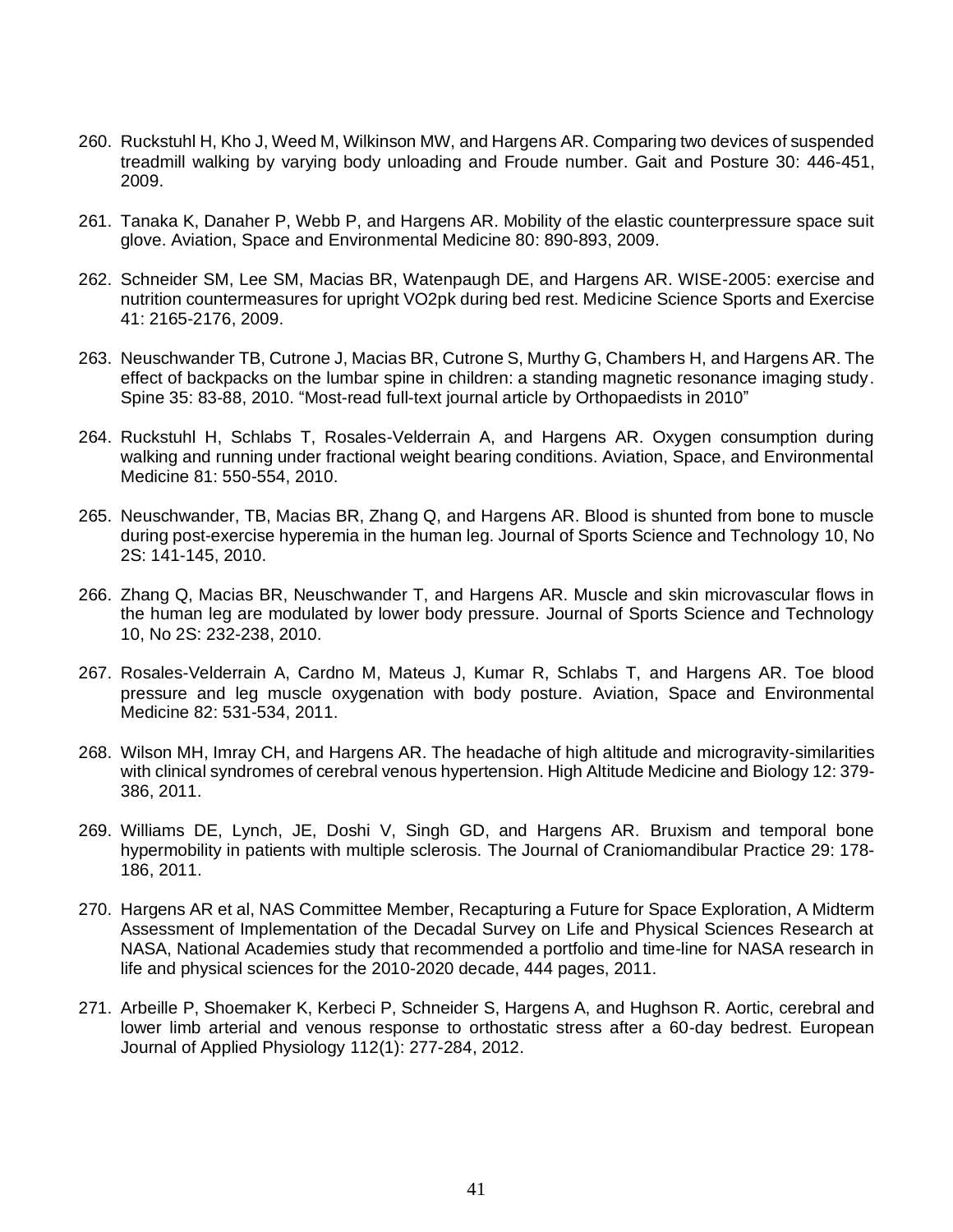- 272. Macias BR, D'Lima DD, Cutuk A, Patil S, Steklov N, Neuschwander TB, Meuche S, Colwell CW and Hargens AR. Leg intramuscular pressures and in vivo knee forces during lower body positive and negative pressure treadmill exercise. Journal of Applied Physiology 113 (1): 31-38, 2012.
- 273. Mateus J and Hargens AR. Photoplethysmography for non-invasive in vivo measurement of bone hemodynamics. Physiological Measurement 33 (6): 1027-1042, 2012.
- 274. Neuschwander TB, Macias BR, Hargens AR, and Zhang Q. Mild external compression of the leg increases skin and muscle microvascular blood flow and muscle oxygenation during simulated venous hypertension. ISRN Vascular Medicine, Volume 2012, Article ID 930913, pages 1-6.
- 275. Kim SH, Crater RB and Hargens AR. Movement-induced knot migration after anterior stabilization in the shoulder. Arthroscopy 29(3): 485-490, 2013.
- 276. Sayson JV, Lotz J, Parazynski S and Hargens AR. Back pain in space and post-flight spine injury: Mechanisms and countermeasure development. Acta Astronautica 86: 24-38, 2013.
- 277. Goswami N, Batzel JJ, Clement G, Stein TP, Hargens AR, Sharp MK, Blaber AP, Roma PG, and Hinghofer-Szalkay HG. Maximizing information from space data resources: a case for expanding integration across research disciplines. European Journal of Applied Physiology 113: 1645-1654, 2013.
- 278. Hargens AR, Bhattacharya R and Schneider SM. Space Physiology VI: exercise, artificial gravity, and countermeasure development for prolonged space flight. European Journal of Applied Physiology 113: 2183-2192, 2013.
- 279. Mateus J and Hargens AR. Bone hemodynamic responses to changes in external pressure. Bone 52: 604-610, 2013.
- 280. Rodriguez-Soto AE, Jaworski R, Jensen A, Niederberger B, Hargens AR, Frank LR, Kelly KR and Ward SR. Effect of load carriage on lumbar spine kinematics. Spine 38: E783 – E791, 2013.
- 281. Schlabs T, Rosales-Velderrain A, Ruckstuhl H, Stahn AC and Hargens AR. Comparison of cardiovascular and biomechanical parameters of supine lower body negative pressure and upright lower body positive pressure to simulate activity in 1/6 G and 3/8 G. Journal of Applied Physiology 115(2): 275-284, 2013.
- 282. Zhang B, Cory E, Bhattacharya R, Sah R and Hargens AR. Fifteen days of microgravity causes growth in calvaria of mice. Bone 56(2): 290-295, 2013.
- 283. Kim SH, Glaser D, Doan J, Chung SW, Choi HY, Oh JH and Hargens AR. Loop securities of arthroscopic sliding-knot techniques when the suture loop is not evenly tensioned. Arthroscopy 29: 1380-1386, 2013.
- 284. Liu JH, Lynch JE, Rosales-Velderrain A, Chang DG, Weinreb RN and Hargens AR. Anterior-posterior transcranial ultrasound to measure cranial oscillations. Aviation Space Environmental Medicine 84: 995-1000, 2013.
- 285. Rosales-Velderrain A, Padilla M, Choe CH and Hargens AR. Increased microvascular flow and foot sensation with mild continuous external compression. Physiological Reports 1(7): e00157, pages 1- 6, 2013.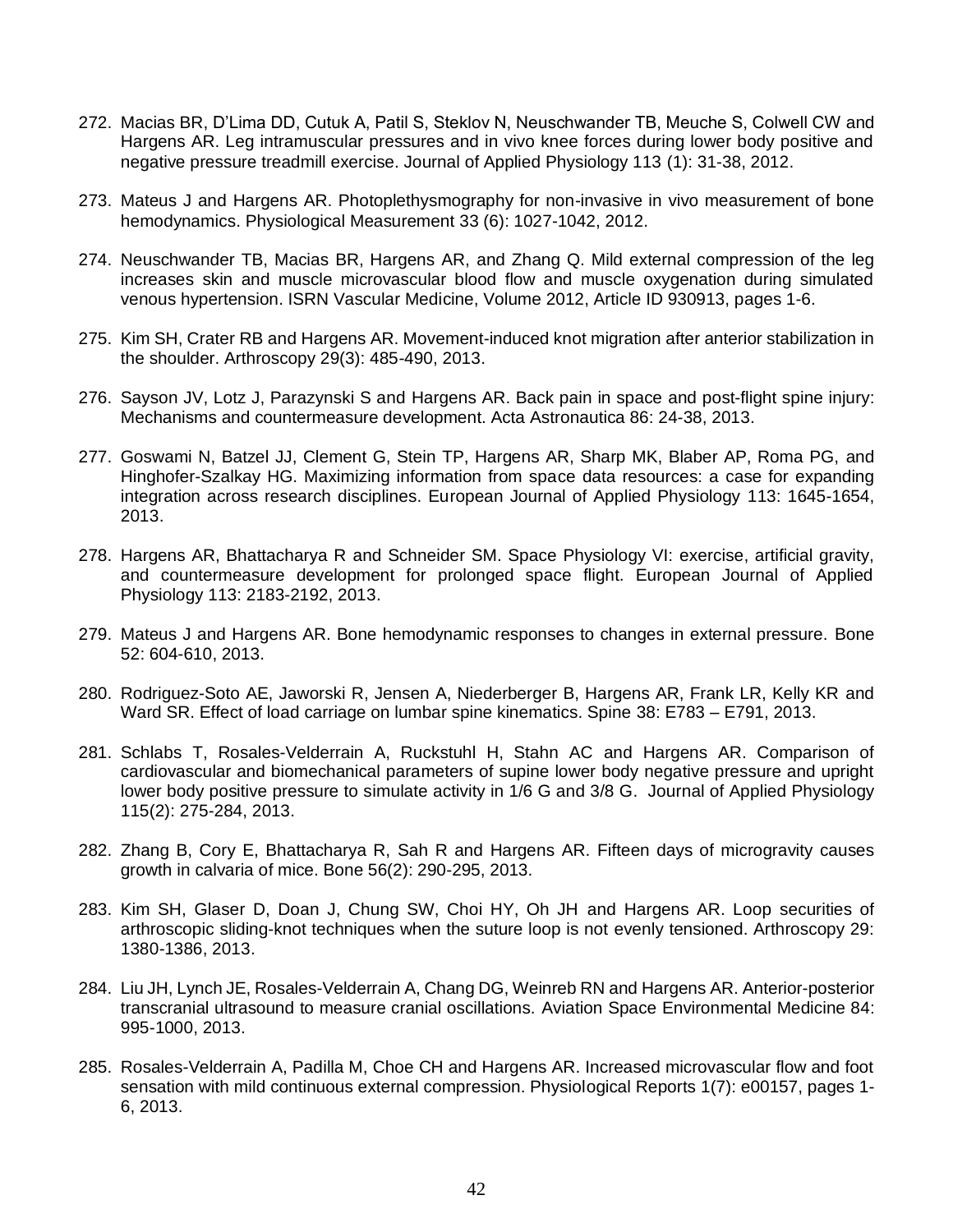- 286. Kraus EA, Kim JM and Hargens AR. Gravitational changes in hand-wrist volume are smaller in older adults as compared to younger adults. Journal of Cardiology and Vascular Medicine 1: 1-6, 2013.
- 287. Lee SH, Padilla M, Lynch JE and Hargens AR. Noninvasive measurements of pressure for detecting compartment syndromes. Journal of Orthopedics and Rheumatology 1 (1): 1-15, 2013.
- 288. Kim SH, Neuschwander TB, Macias BR, Bachman L Jr and Hargens AR. Upper extremity hemodynamics and sensation with backpack loads. Applied Ergonomics 45: 608-612, 2014.
- 289. Shymon SJ, Yaszay B, Dwek JR, Proudfoot JA, Donohue M and Hargens AR. Altered disc compression in children with idiopathic low back pain: an upright magnetic resonance imagery backpack study. Spine 39: 243-248, 2014.
- 290. Kim SH, Oh JH, Lee OS, Lee HR and Hargens AR. Postoperative imaging of bioabsorbable anchors in rotator cuff repair. American Journal of Sports Medicine 42(3): 552-557, 2014.
- 291. Lee SM, Schneider SM, Feiveson AH, Macias BR, Smith SM, Watenpaugh DE and Hargens AR. WISE-2005: Countermeasures to prevent muscle deconditioning during bed rest in women. Journal of Applied Physiology 116(6):654-667, 2014.
- 292. Zhang LF and Hargens AR. Intraocular/Intracranial pressure mismatch hypothesis for visual impairment syndrome in space. Aviation Space Environmental Medicine 85(1): 78-80, 2014.
- 293. Hargens AR, Kim JM and Cao P. Accuracy of water displacement hand volumetry using an ethanol and water mixture. Aviation Space Environmental Medicine 85(2): 187-190, 2014.
- 294. Shymon S, Hargens AR, Minkoff LA and Chang DG. Body posture and backpack loading: an upright magnetic resonance imaging study of the adult lumbar spine. European Spine Journal 23(7): 1407- 1413, 2014.
- 295. Rosales-Velderrain A, Padilla M, Choe CH, and Hargens AR. Increased microvascular flow and foot sensation with mild continuous external compression. Physiological Reports 2013 Dec 19;1(7): 1-6, 2013.
- 296. Bailey JF, Hargens AR, Cheng KK, and Lotz JC. Effect of microgravity on the biomechanical properties of lumbar and caudal intervertebral discs in mice. Journal of Biomechanics 47(12):2983- 2988, 2014.
- 297. Morgan JL, Heer M, Hargens AR, Macias BR, Hudson EK, Shackelford LC, Zwart SR, and Smith SM. Sex-specific responses of bone metabolism and renal stone risk during bed rest. Physiological Reports 2014 Aug 7;2 (8): 1-12, 2014.
- 298. Macias BR, Liu JH, Grande-Gutierrez N, and Hargens AR. Intraocular and intracranial pressures during head-down tilt with lower body negative pressure. Aerospace Medicine and Human Performance. Jan;86 (1):3-7, 2015.
- 299. Siamwala JH, Lee PC, Macias BR, and Hargens AR. Lower-body negative pressure restores leg bone microvascular flow to supine levels during head-down tilt. Journal of Applied Physiology (1985). Jul 15;119(2):101-109, 2015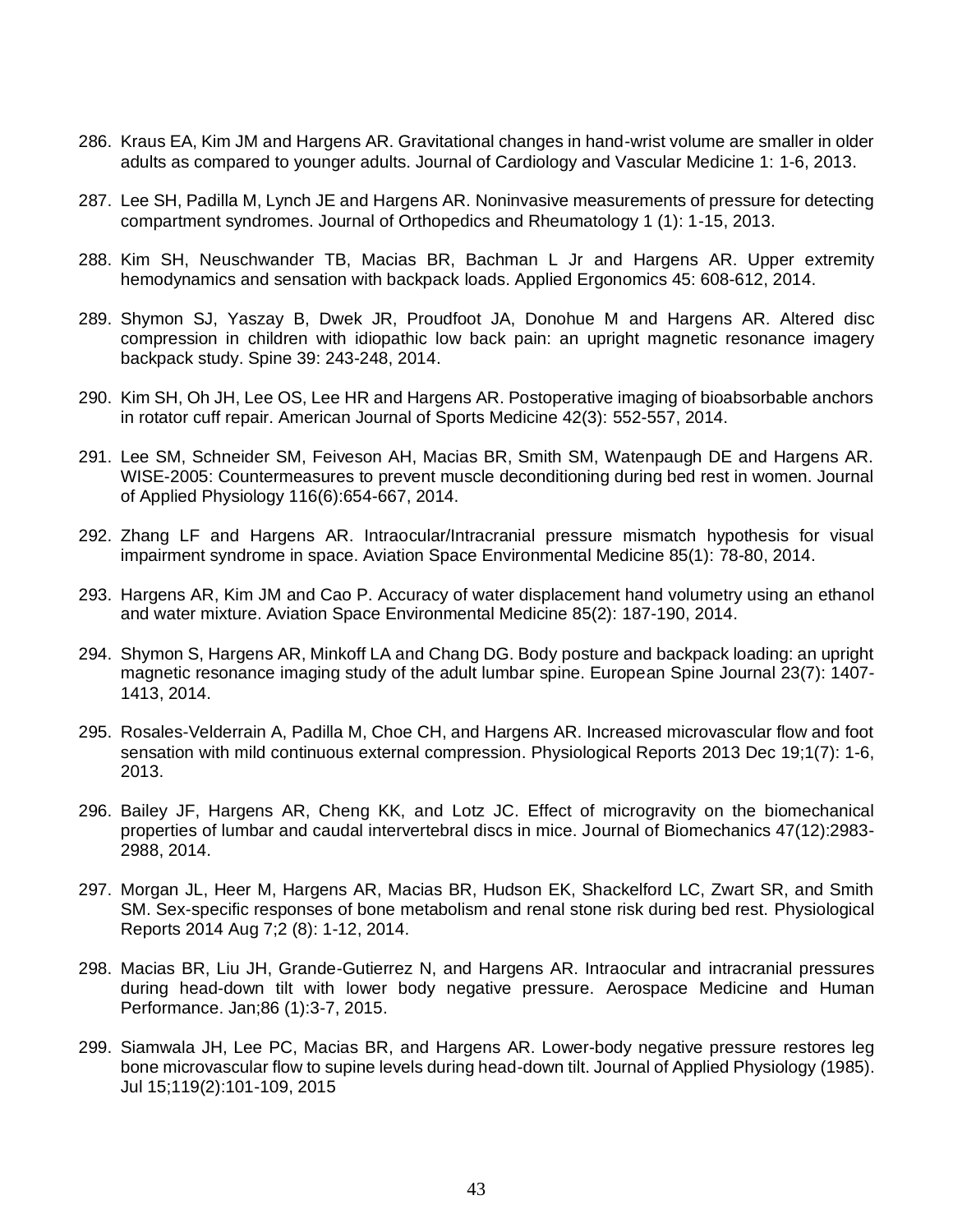- 300. Mao CP, Macias BR, and Hargens AR. Shoulder skin and muscle hemodynamics during backpack carriage. Applied Ergonomics. Nov 51:80-84, 2015.
- 301. Berg-Johansen B, Liebenberg EC, Li A, Macias BR, Hargens AR, and Lotz JC. Spaceflight-induced bone loss alters failure mode and reduces bending strength in murine spinal segments. Journal of Orthopaedic Research. Jan 34(1):48-57, 2016.
- 302. Belavy DL, Adams M, Brisby H, Cagnie B, Danneels L, Fairbank J, Hargens AR, Judex S, Scheuring RA, Sovelius R, Urban J, van Dieën JH, and Wilke HJ. Disc herniations in astronauts: What causes them, and what does it tell us about herniation on Earth? European Spine Journal. Jan 25 (1):144- 154, 2016
- 303. Laws CJ, Berg-Johansen B, Hargens AR, and Lotz JC. The effect of simulated microgravity on lumbar spine biomechanics: an in vitro study. European Spine Journal. 2016 Sep;25(9):2889-97.
- 304. Holt JA, Macias BR, Schneider SM, Watenpaugh DE, Lee SM, Chang DG, and Hargens AR. WISE 2005: Aerobic and resistive countermeasures prevent paraspinal muscle deconditioning during 60 days bed rest in women. Journal of Applied Physiology (1985). 2016 May 15;120(10):1215-22.
- 305. Hargens AR and Vico L. Long-duration bed rest as an analog to microgravity. Journal of Applied Physiology (1985). 2016 Apr 15;120(8):891-903.
- 306. Sayson JV, Lotz JC, Parazynski SE, Chang DG, Healey RM, Hargens AR. Microgravity-Induced Back Pain and Intervertebral Disc Herniation: International Space Station Results, 66<sup>th</sup> International Astronautical Congress, Jerusalem, October 2015.
- 307. Chang DG, Healey RM, Snyder AJ, Sayson JV, Macias BR, Coughlin DG, Bailey JF, Parazynski SE, Lotz JC, Hargens AR. Lumbar paraspinal muscle and intervertebral disc height changes in astronauts after long-duration spaceflight on the International Space Station." Spine (Phila Pa 1976). 2016 Dec 15;41(24):1917-1924.
- 308. Schneider SM, Lee SM, Feiveson AH, Watenpaugh DE, Macias BR, Hargens AR. Treadmill exercise within lower body negative pressure protects leg lean tissue mass and extensor strength and endurance during bed rest. Physiological Reports 4: 1-14, 2016, Aug;4(15).
- 309. Siamwala JH, Macias BR, Lee PC, Hargens AR. Gender differences in tibial microvascular flow responses to head down tilt and lower body negative pressure. Physiol Rep. 2017 Feb;5(4). pii: e13143. doi: 10.14814/phy2.13143. Epub 2017 Feb 27.
- 310. Watkins W, Hargens AR, Seidl S, Clary EM, Macias BR. Lower-body negative pressure decreases noninvasively measured intracranial pressure and internal jugular vein cross-sectional area during head-down tilt. J Appl Physiol (1985). 2017 Jul 1;123(1):260-266. doi: 10.1152/japplphysiol.00091.2017. Epub 2017 May11.
- 311. Howden M, Siamwala JH, Hargens AR. Bone microvascular flow differs from skin microvascular flow in response to head-down tilt. J Appl Physiol (1985). 2017 Oct 1;123(4):860-866. doi: 10.1152/japplphysiol.00881.2016. Epub 2017 Jun 29.
- 312. Macaulay TR, Macias BR, Lee SM, Boda WL, Watenpaugh DE, Hargens AR. Treadmill exercise within lower-body negative pressure attenuates simulated spaceflight-induced reductions of balance abilities in men but not women. NPJ Microgravity. 2016 Jun 30 2:16022.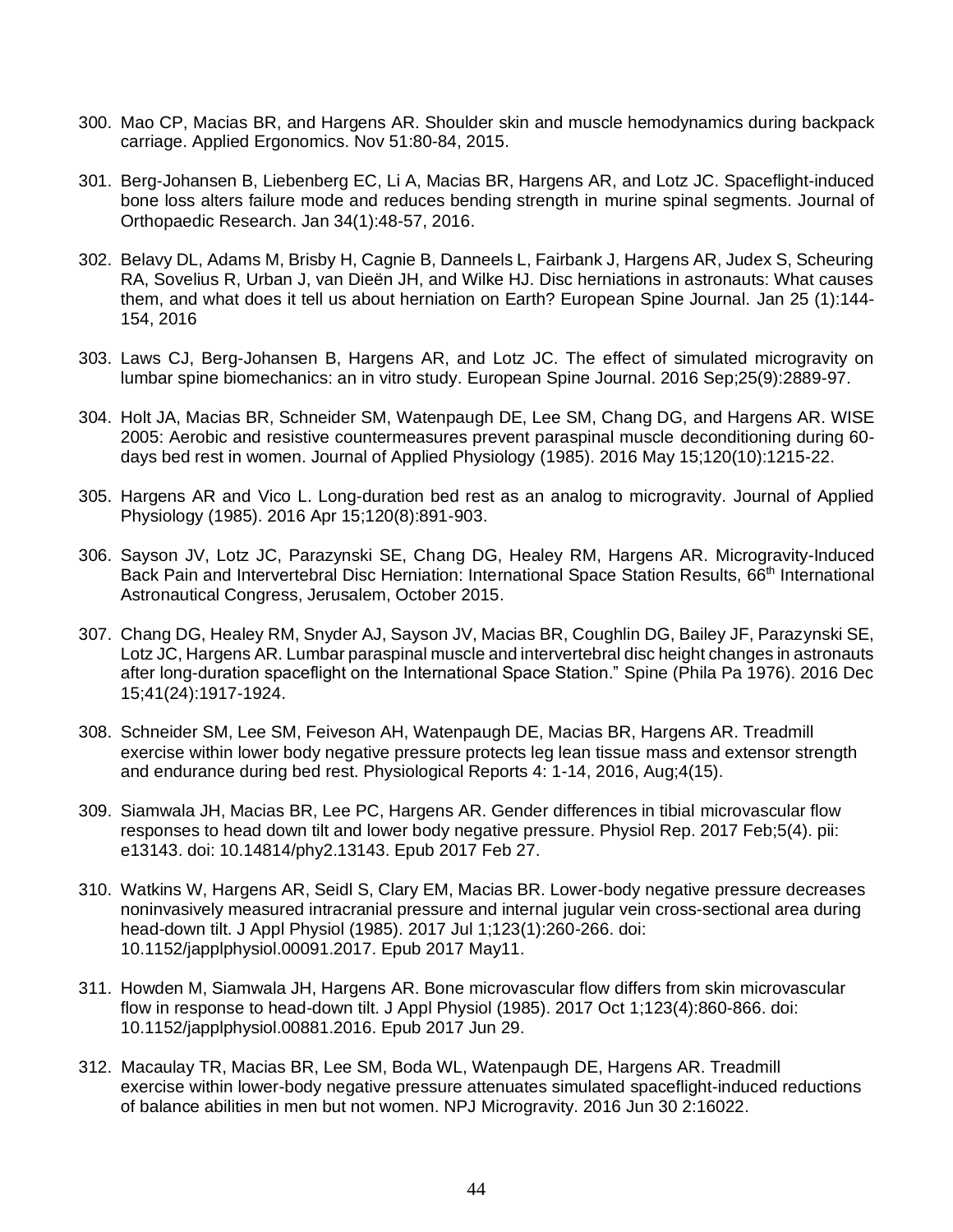doi:10.1038/npjmgrav.2016.22. eCollection 2016. PubMed PMID: 28725733; PubMed Central PMCID: PMC5515523.

- 313. Challa ST, Hargens AR, Uzosike A, Macias BR. Muscle Microvascular Blood Flow, Oxygenation, pH, and Perfusion Pressure Decrease in Simulated Acute Compartment Syndrome. J Bone Joint Surg Am. 2017 Sep 6;99(17):1453-1459. doi: 10.2106/JBJS.16.01191. PubMed PMID: 28872527; PubMed Central PMCID: PMC5685422.
- 314. Macaulay TR, Siamwala JH, Hargens AR, Macias BR. Thirty days of spaceflight does not alter murine calvariae structure despite increased Sost expression. Bone Rep. 2017 Aug 18;7:57-62. doi: 10.1016/j.bonr.2017.08.004. eCollection 2017 Dec. PubMed PMID: 28875158; PubMed Central PMCID: PMC5574818.
- 315. Bailey JF, Miller SL, Khieu K, O'Neill CW, Healey RM, Coughlin DG, Sayson JV, Chang DG, Hargens AR, Lotz JC. From the international space station to the clinic: how prolonged unloading may disrupt lumbar spine stability. Spine J. 2018 Jan;18(1):7-14. doi: 10.1016/j.spinee.2017.08.261. Epub 2017 Sep 28. PubMed PMID: 28962911.
- 316. Zhang LF, Hargens AR. Spaceflight-Induced Intracranial Hypertension and Visual Impairment: Pathophysiology and Countermeasures. Physiol Rev. 2018 Jan1;98(1):59-87. doi: 10.1152/physrev.00017.2016. Review. PubMed PMID: 29167331.
- 317. Wilson MH, Hargens AR, Imray CH. Effects of Spaceflight on Astronaut Brain Structure. N Engl J Med. 2018 Feb 8;378(6):581. doi: 10.1056/NEJMc1716067. PubMed PMID: 29419272.
- 318. Siamwala JH, Moossazadeh DG, Macaulay TR, Becker RL, Hargens RH, Hargens AR. Aging Decreases Hand Volume Expansion with Water Immersion. Front Physiol. 2018 Feb 14;9:72. doi: 10.3389/fphys.2018.00072. eCollection 2018. PubMed PMID: 29491839; PubMed Central PMCID: PMC5817426.
- 319. Vico L, Hargens A. Skeletal changes during and after spaceflight. Nat Rev Rheumatol. 2018 Mar 21;14(4):229-245. doi: 10.1038/nrrheum.2018.37. Review. PubMed PMID: 29559713.
- 320. Becker RL, Siamwala JH, Macias BR, Hargens AR. Tibia Bone Microvascular Flow Dynamics as Compared to Anterior Tibial Artery Flow During Body Tilt. Aerosp Med Hum Perform. 2018 Apr 1;89(4):357-364. doi: 10.3357/AMHP.4928.2018. PubMed PMID: 29562965.
- 321. Hargens AR and 14 other committee members, National Academies of Science Committee Member, Recapturing a Future for Space Exploration, A Midterm Assessment of Implementation of the Decadal Survey on Life and Physical Sciences Research at NASA, National Academies study that recommended a portfolio and time-line for NASA research in life and physical sciences for the 2010-2020 decade, 144 pages, May 2018. [https://www.nap.edu/catalog/24966/a-midterm](https://www.nap.edu/catalog/24966/a-midterm-assessment-of-implementation-of-the-decadal-survey-on-life-and-physical-sciences-research-at-nasa)[assessment-of-implementation-of-the-decadal-survey-on-life-and-physical-sciences-research-at](https://www.nap.edu/catalog/24966/a-midterm-assessment-of-implementation-of-the-decadal-survey-on-life-and-physical-sciences-research-at-nasa)[nasa](https://www.nap.edu/catalog/24966/a-midterm-assessment-of-implementation-of-the-decadal-survey-on-life-and-physical-sciences-research-at-nasa)
- 322. Walters TJ, Kottke MA, Hargens AR, Ryan KL. Non-invasive Diagnostics for Extremity Compartment Syndrome following Traumatic Injury: A State of the Art Review. J Trauma Acute Care Surg. 2019 Apr 1. doi: 10.1097/TA.0000000000002284. [Epub ahead of print] PubMed PMID: 30939585.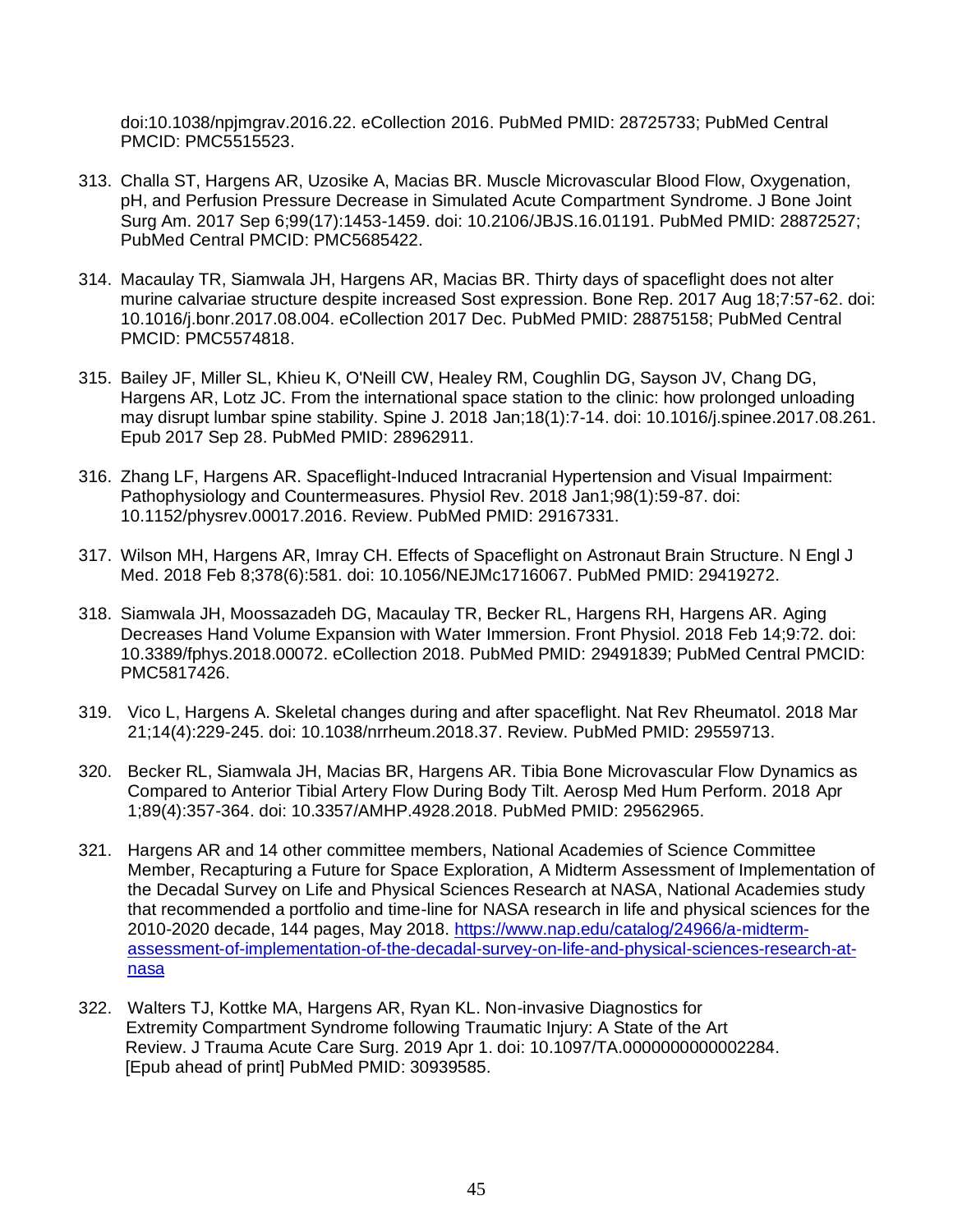- 323. Garrett-Bakelman FE, Darshi M, Green SJ, Gur RC, Lin L, Macias BR, McKenna MJ, Meydan C, Mishra T, Nasrini J, Piening BD, Rizzardi LF, Sharma K, Siamwala JH, Taylor L, Vitaterna MH, Afkarian M, Afshinnekoo E, Ahadi S, Ambati A, Arya M, Bezdan D, Callahan CM, Chen S, Choi AMK, Chlipala GE, Contrepois K, Covington M, Crucian BE, De Vivo I, Dinges DF, Ebert DJ, Feinberg JI, Gandara JA, George KA, Goutsias J, Grills GS, Hargens AR, Heer M, Hillary RP, Hoofnagle AN, Hook VYH, Jenkinson G, Jiang P, Keshavarzian A, Laurie SS, Lee-McMullen B, Lumpkins SB, MacKay M, Maienschein-Cline MG, Melnick AM, Moore TM, Nakahira K, Patel HH, Pietrzyk R, Rao V, Saito R, Salins DN, Schilling JM, Sears DD, Sheridan CK, Stenger MB, Tryggvadottir R, Urban AE, Vaisar T, Van Espen B, Zhang J, Ziegler MG, Zwart SR, Charles JB, Kundrot CE, Scott GBI, Bailey SM, Basner M, Feinberg AP, Lee SMC, Mason CE, Mignot E, Rana BK, Smith SM, Snyder MP, Turek FW. The NASA Twins Study: A multidimensional analysis of a year-long human spaceflight. Science. 2019 Apr 12;364(6436). pii: eaau8650. doi: 10.1126/science.aau8650. PubMed PMID: 3097586
- 324. Walters TJ, Kottke MA, Hargens AR, Ryan KL. Noninvasive diagnostics for extremity compartment syndrome following traumatic injury: A state-of-the-art review. J Trauma Acute Care Surg. 2019 Jul;87(1S Suppl 1):S59-S66. doi: 10.1097/TA.0000000000002284. PubMed PMID: 31246908.
- 325. Marshall-Goebel K, Laurie SS, Alferova IV, et al. Assessment of Jugular Venous Blood Flow Stasis and Thrombosis During Spaceflight [published correction appears in JAMA Netw Open. 2020 Jan 3;3(1):e1920195]. *JAMA Netw Open*. 2019;2(11):e1915011. Published 2019 Nov 1. doi:10.1001/jamanetworkopen.2019.15011.
- 326. Petersen LG, Hargens A, Bird EM, Ashari N, Saalfeld J, Petersen JCG. Mobile Lower Body Negative Pressure Suit as an Integrative Countermeasure for Spaceflight. Aerosp Med Hum Perform. 2019;90(12):993-999. doi:10.3357/AMHP.5408.2019.
- 327. Pandiarajan M, Hargens AR. Ground-Based Analogs for Human Spaceflight. Front Physiol. 2020 Jun 23;11:716. doi: 10.3389/fphys.2020.00716. PMID: 32655420; PMCID: PMC7324748.
- 328. Ashari N, Hargens AR. The Mobile Lower Body Negative Pressure Gravity Suit for Long-Duration Spaceflight. Front Physiol. 2020 Aug 5;11:977. doi: 10.3389/fphys.2020.00977. PMID: 32848889; PMCID: PMC7419691.
- 329. Khossravi EA, Hargens AR. Visual Disturbances during Prolonged Space Missions Curr Opin Ophthalmol 2021, 32:69–73, DOI:10.1097/ICU.0000000000000724
- 330. Ashari N, Kong M, Poudel A, Friend J, Hargens AR. Generating waist area dependent ground reaction forces for long-duration spaceflight. J Biomech. 2021 Mar 30;118:110272. doi: 10.1016 PMID: 33581441.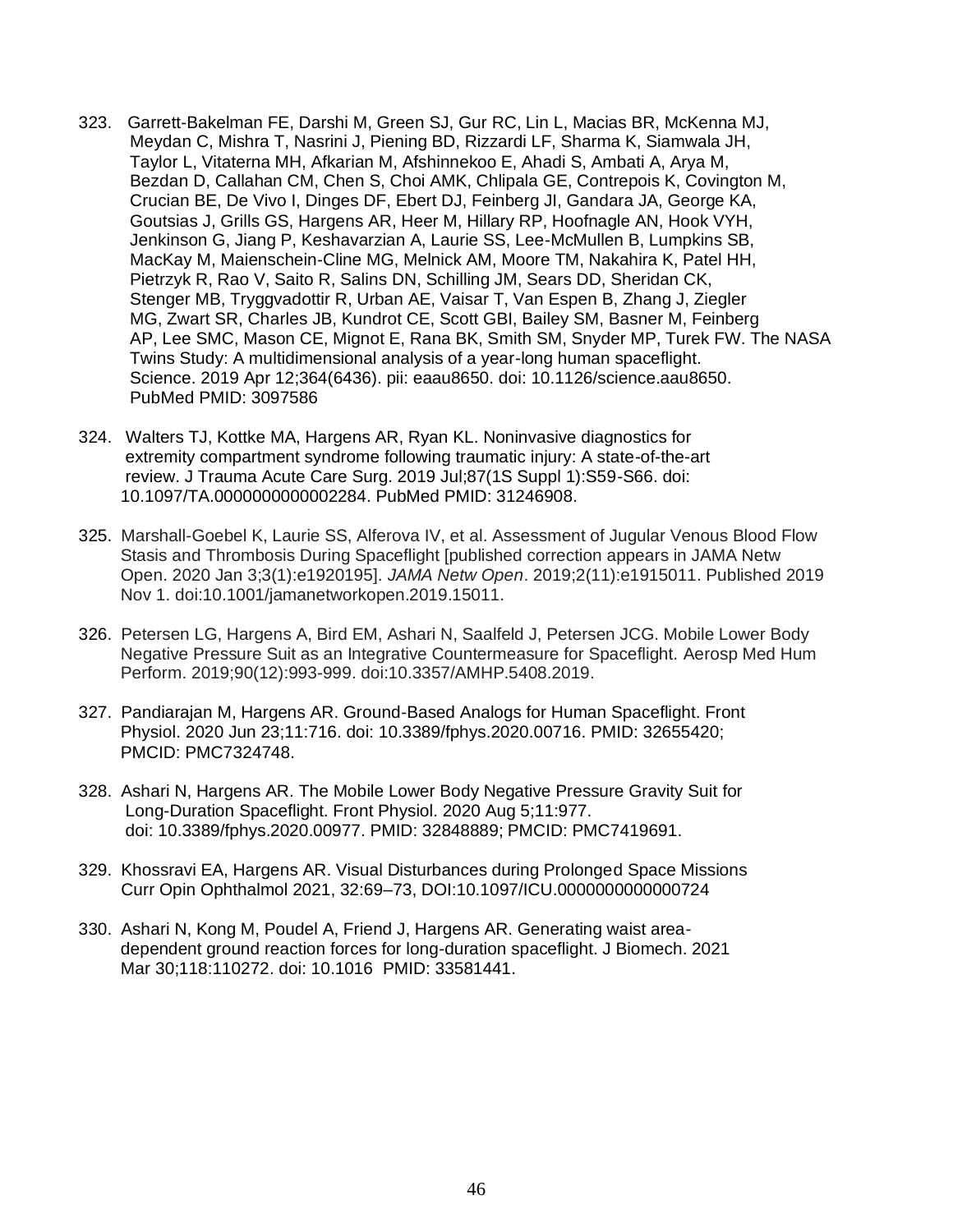#### **Chapters:**

- 1. Hargens AR. "Introduction and Historical Perspectives" In: Tissue Fluid Pressure and Composition, edited by AR Hargens. Baltimore: Williams and Wilkins, pp. 1-9, 1981.
- 2. Hargens AR. "Interstitial Osmotic Pressures Associated with Donnan Equilibria." In: Tissue Fluid Pressure and Composition, edited by AR Hargens. Baltimore: Williams and Wilkins, pp. 77-85, 1981.
- 3. Akeson WH, AR Hargens, SR Garfin and SJ Mubarak. "Muscle Compartment Syndromes and Snake Bites." In: Tissue Fluid Pressure and Composition edited by AR Hargens. Baltimore: Williams and Wilkins, pp. 215-226, 1981.
- 4. Peters RM, AR Hargens, JR Utley, RW Virgilio, ER Rosenkranz, CK Zarins, FJ Menninger, and JB Cologne. "Starling Forces Following Trauma." In: Tissue Fluid Pressure and Composition, edited by AR Hargens. Baltimore: Williams and Wilkins, pp. 227-232, 1981.
- 5. Mubarak SJ and AR Hargens. "Clinical Use of the Wick-Catheter Technique." In: Tissue Fluid Pressure and Composition, edited by AR Hargens Baltimore: Williams and Wilkins, pp. 261-268, 1981.
- 6. Mubarak SJ and AR Hargens. "Diagnosis and Management of Compartment Syndromes." In: Symposium on Trauma to the Leg and Its Sequelae, American Academy of Orthopaedic Surgeons. St. Louis: CV Mosby, pp. 324-346, 1981.
- 7. Hargens AR and SJ Mubarak. "Definition and Terminology." In: Compartment Syndromes and Volkmann's Contracture by SJ Mubarak and AR Hargens. Philadelphia: WB Saunders, pp. 1-5, 1981.
- 8. Hargens, AR and WH Akeson. "Pathophysiology of the Compartment Syndrome." In: Compartment Syndromes and Volkmann's Contracture by SJ Mubarak and AR Hargens. Philadelphia: WB Saunders, pp. 47-70, 1981.
- 9. Hargens AR and SJ Mubarak, "Laboratory Diagnosis of Acute Compartment Syndromes." In: Compartment Syndromes and Volkmann's Contracture by SJ Mubarak and AR Hargens. Philadelphia: WB Saunders, pp. 106-122, 1981.
- 10. Mubarak SJ and AR Hargens. "Exertional Compartment Syndromes." In: Symposium on the Foot and Leg in Running Sports, American Academy of Orthopaedic Surgeons. St. Louis: CV Mosby, pp. 141-159, 1982.
- 11. Adair TH, RD Hogan, AR Hargens and AC Guyton. "Techniques in the Measurement of Tissue Fluid Pressures and Lymph Flow." In: Techniques in the Life Sciences, edited by RJ Linden. County Clare, Ireland: Elsevier Scientific Publishers Ireland Ltd, Volume P3/I:1-27, 1983.
- 12. Hargens AR, WH Akeson, SR Garfin, RH Gelberman and DH Gershuni. "Compartment Syndromes." In: Practice of Surgery, edited by J Denton. Philadelphia: J.B. Lippincott, Volume 1, Chapter 7, pp. 1-18, 1984.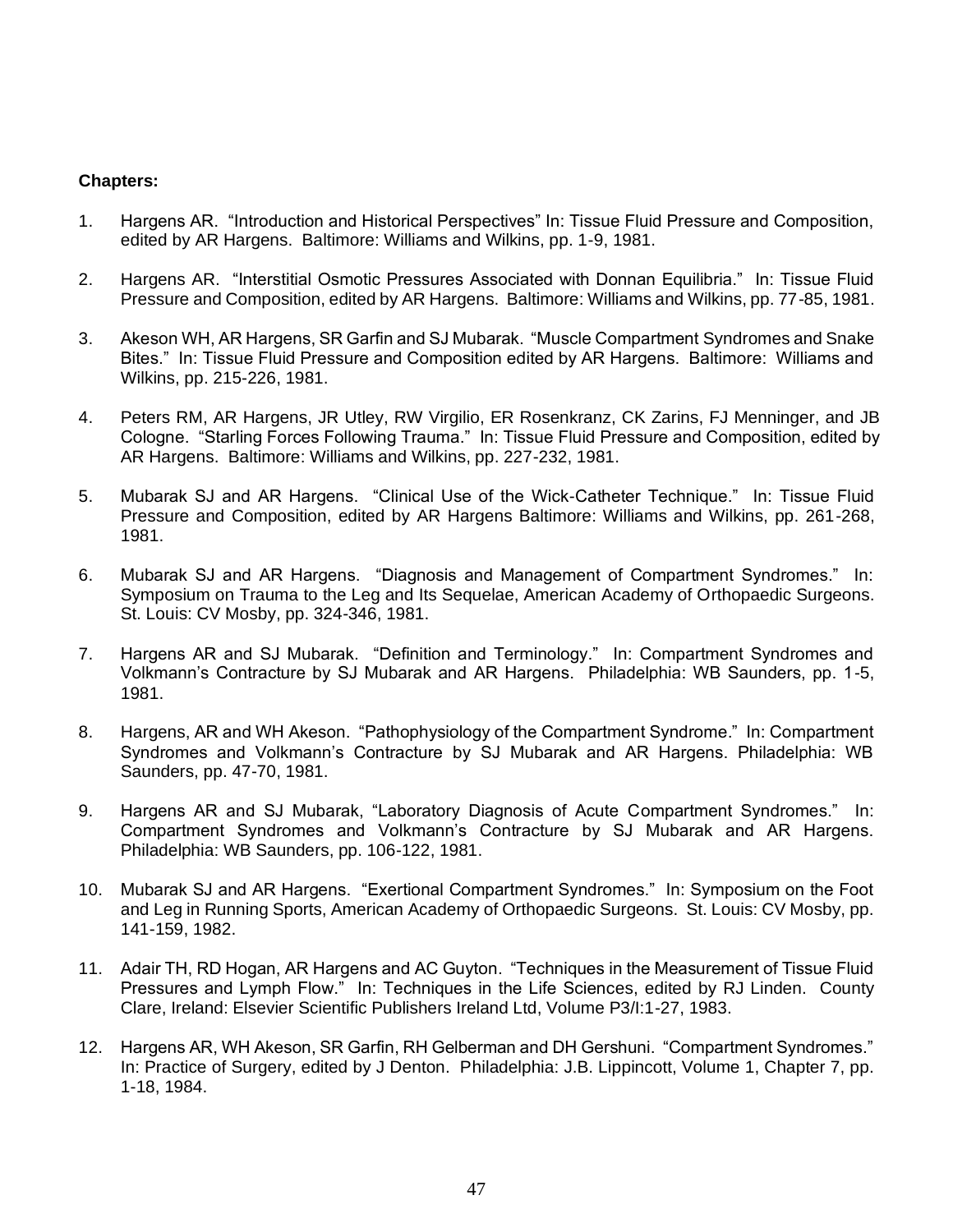- 13. Meltzer DGA, R Burroughs, FJ Stegmann, AR Hargens, RW Millard, K Johansen, DH Gershuni, K Pettersson and W van Hoven. "The Capture and Restraint of Giraffe (Giraffa Camelopardalis) for Blood and Interstitial Fluid Pressure Studies." In: Exotic Animals in Research, edited by P Dawson, Pretoria: S. African Assoc. Lab. Animal Science, pp. 42-46, 1985.
- 14. Hargens AR and WH Akeson. "Stress Effects on Tissue Nutrition and Viability", In: Tissue Nutrition and Viability, edited by AR Hargens. New York: Springer-Verlag, pp. 1-24, 1986.
- 15. Gelberman RH, RM Szabo and AR Hargens. "Pressure Effects on Human Peripheral Nerve Function." In: Tissue Nutrition and Viability, edited by AR Hargens. New York: Springer-Verlag, pp. 161-183, 1986.
- 16. Gershuni DH and AR Hargens. "Fluid Dynamics and Stress in Synovial Joints with Special Reference to the Immature Hip." In: Tissue Nutrition and Viability, edited by AR Hargens. New York: Springer-Verlag, pp. 197-214, 1986.
- 17. Sejersted OM and AR Hargens. "Regional Pressure and Nutrition of Skeletal Muscle during Isometric Contraction." In: Tissue Nutrition and Viability, edited by AR Hargens. New York: Springer-Verlag, pp. 263-283, 1986.
- 18. Hargens AR. "Interstitial Fluid Pressure and Lymph Flow." In: Handbook of Bioengineering, edited by R Skalak and S Chien. New York: McGraw-Hill, 19.1 - 19.25, 1986.
- 19. Hammel HT and AR Hargens. "Mechanism of Osmosis: Hulett's vs. Lewis' View of Altered Solvent in Solution." In: Frontiers in Biomechanics, edited by GW Schmid-Schoenbein, SL-Y Woo, and BW Zweifach. New York: Springer-Verlag, pp. 142-149, 1986.
- 20. Hargens AR, RW Millard, K Pettersson, W van Hoven, DH Gershuni and K Johansen. "Transcapillary Fluid Balance in the Giraffe." In: Interstitial-Lymphatic Liquid and Solute Movement, Advances in Microcirculation Vol. 13, edited by BM Altura and E Davis. Basel, Switzerland: S. Karger, pp. 195- 202, 1987.
- 21. Hargens AR. "Comparative Aspects of Interstitial Fluid Balance." In: Comparative Pulmonary Physiology: Current Concepts, edited by SC Wood. New York: Marcel Dekker, pp. 469-502, 1987.
- 22. Mubarak SJ and AR Hargens. "Coping with the Diagnostic Complexities of the Compartment Syndrome." In: Emergency Medicine Reports, edited by SS Karkal. Atlanta, GA: American Health Consultants, Vol. 9, No. 24, pp. 185-192, 1988.
- 23. Hargens AR. "Measurement of Tissue Fluid Pressure as Related to Nerve Compression Syndromes." In: Nerve Compression Syndromes, edited by RM Szabo. Thorofare, NJ: SLACK, pp. 41-65, 1989.
- 24. Hargens AR. "Osmometer for Rapid Measurement of Swelling Pressure of Nucleus Pulposus from the Intervertebral Disc." In: Methods in Cartilage Research, edited by A Maroudas and K Kuettner. London: Academic Press, pp. 302-304, 308-311, 1990.
- 25. Hargens AR. "Developmental Adaptations to Gravity." In: Physiological Adaptations in Vertebrates, edited by SC Wood, RE Weber, AR Hargens, and RW Millard. New York: Marcel Dekker, pp. 213- 233, 1992.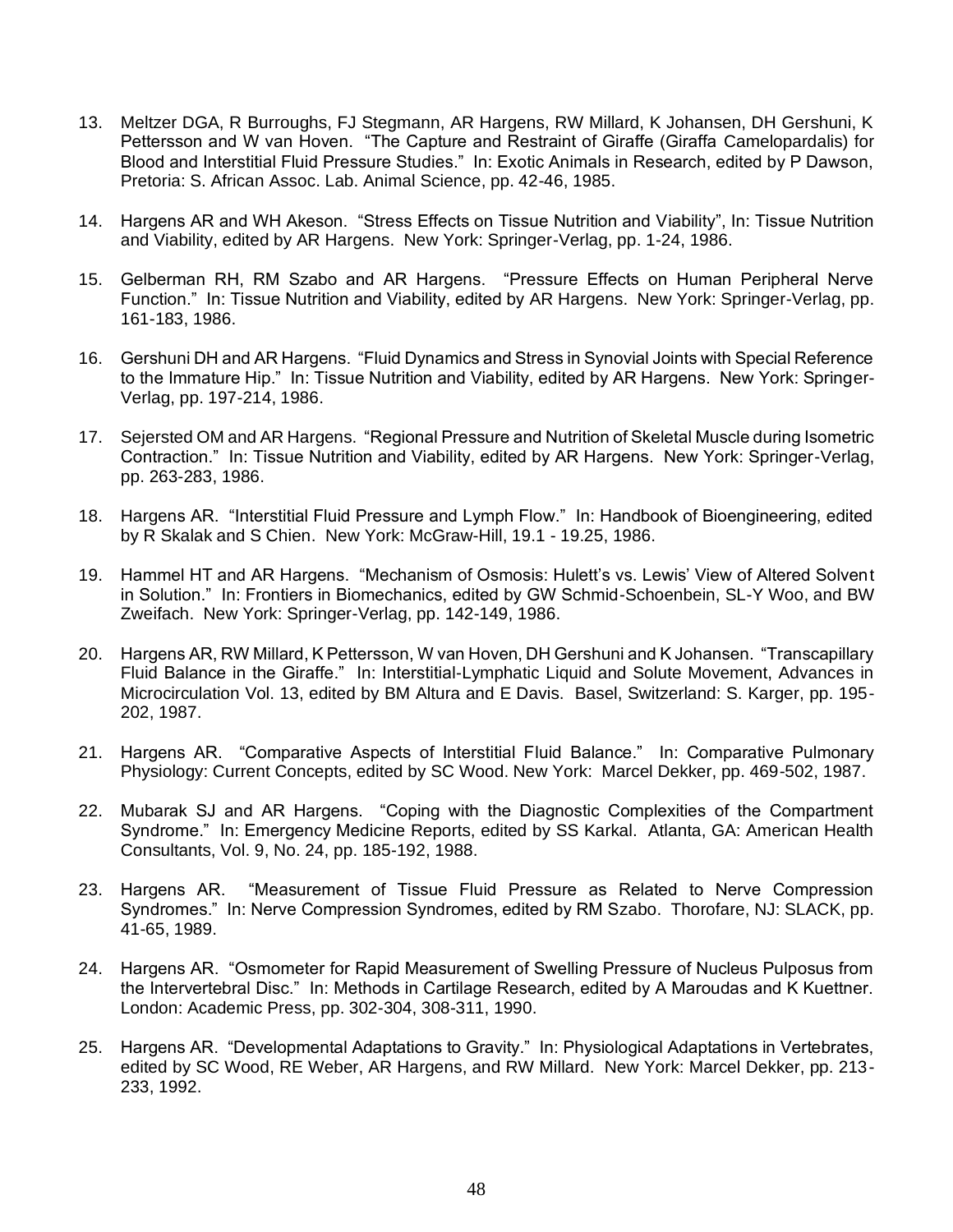- 26. Murthy G and AR Hargens. "Recent Advances in Space Biomedicine." In: Recent Advances in Biomedical Engineering, edited by DC Reddy. New Delhi: Tata McGraw-Hill, pp. 190-195, 1994.
- 27. Hargens AR. "Recent Bed Rest Results and Countermeasure Development at NASA." In: Inactivity and Health: Effects of Bedrest on Health, Oxford: Blackwell, Acta. Physiol. Scand. 150, Suppl. 616, pp. 103-114, 1994.
- 28. Hargens AR and JL Villavicencio. "Mechanics of Tissue/Lymphatic Transport." In: Biomedical Engineering Handbook, edited by JD Bronzino, Boca Raton: CRC Press, Inc., Chapt. 37, pp. 493- 504, 1995.
- 29. Sejersted OM and AR Hargens. "Intramuscular Pressures for Monitoring Different Tasks and Muscle Conditions." In: Fatigue. Neural and Muscular Mechanisms. Advances in Experimental Medicine and Biology, Vol. 384, edited by SC Gandevia, RM Enoka, AJ McComas, DG Stuart, and CK Thomas. New York: Plenum Press, Chapt. 25, pp. 339-350, 1995.
- 30. Watenpaugh DE and AR Hargens. "The Cardiovascular System in Microgravity." In: Handbook of Physiology: Section 4, Environmental Physiology, edited by MJ Fregly and CM Blatteis. III: The Gravitational Environment, 1: Microgravity. New York: Oxford University Press, Vol. 1, Chapt. 29, pp. 631-674, 1996.
- 31. Hargens AR, DE Watenpaugh, RE Ballard, KJ Hutchinson, JM William, AC Ertl, SM Fortney, L Putcha and WL Boda. "Cardiovascular and musculoskeletal strains required to maintain astronaut health and performance during long-duration space flight." In: Environmental Ergonomics: Recent Progress and New Frontiers, edited by Y Shapiro, DS Moran, and Y Epstein. London: Freund Publishing House, Ltd., pp. 19-22, 1996.
- 32. Murthy G, NJ Kahan, AR Hargens and DM Rempel. "Forearm Muscle Oxygenation Decreases with Low Levels of Voluntary Contraction." In: Environmental Ergonomics: Recent Progress and New Frontiers, edited by Y Shapiro, DS Moran, and Y Epstein. London: Freund Publishing House, Ltd., pp. 35-38, 1996.
- 33. Hargens AR. "Cardiovascular Adaptation to Microgravity." In: Adaptation Biology and Medicine, edited by BK Sharma, N Takeda, NK Ganguly, and PK Singal. New Delhi: Narosa Publishing House, pp. 114-121, 1997.
- 34. Kawai Y, M Doi, K Mutsuura, A Setogawa, AR Hargens, G Murthy, RE Ballard and DE Watenpaugh. "Cerebral Hemodynamics during Simulated Microgravity in Humans and Rats." In: Adaptation Biology and Medicine, edited by BK Sharma, N Takeda, NK Ganguly, and PK Singal. New Delhi: Narosa Publishing House, pp. 155-162, 1997.
- 35. Hargens AR, KJ Hutchinson, RE Ballard and G Murthy. "Intervertebral Disc: Loaded on Earth and Unloaded in Space." In: Connective Tissue Biology: Integration and Reductionism, edited by R Reed and K Rubin. London: Portland Press, Ltd, pp. 125-133, 1998.
- 36. Hargens AR. "Pressure and Time Thresholds for Acute Compartment Syndromes." In: Das Kompartment-Syndrome, edited by C Willy, J Sterk, and H Gerngroß. Berlin: Springer-Verlag, pp. 154-163, 1998.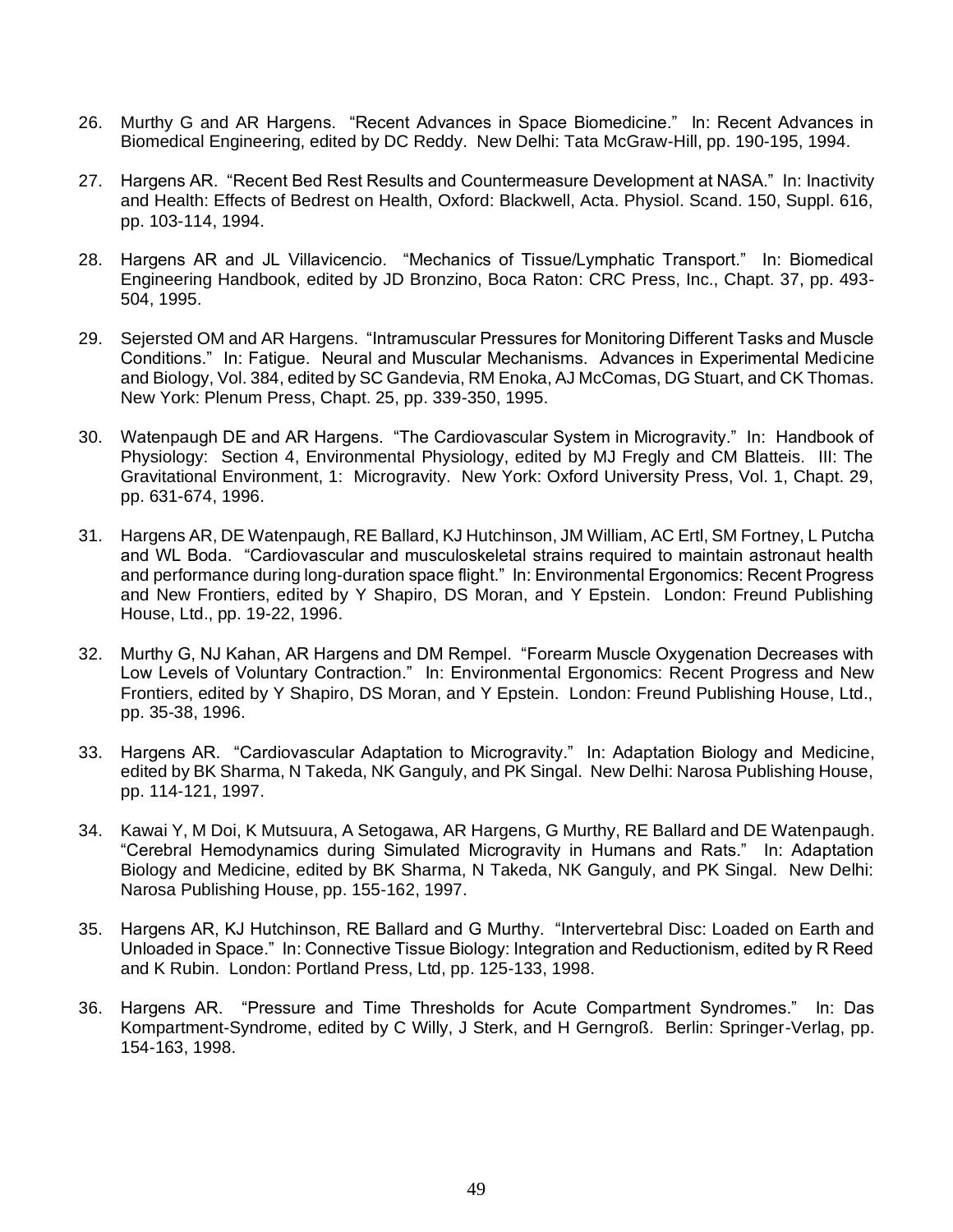- 37. Hargens AR, RA Pedowitz, LR Mohler and GA Breit. "Noninvasive Diagnosis of Exertional, Anterior Compartment Syndrome using Near-Infrared Spectroscopy." In: Das Kompartment-Syndrome, edited by C Willy, J Sterk, and H Gerngroß. Berlin: Springer-Verlag, pp. 296-303, 1998.
- 38. Hargens AR and GW Schmid-Schonbein. "Mechanics of Tissue and Lymphatic Transport." In: The Biomedical Engineering Handbook, Second Edition, edited by JD Bronzino, Boca Raton: CRC/IEEE Press, Vol. I, pp.34.1-34.14, 2000.
- 39. Kimura S, G Steinbach, M Adusumalli, J Abitbol, D Watenpaugh and A Hargens. "Lumbar Spine Length and Curvature Responses to an Axial Load Using an MRI-Compatible Compression Harness." In: Spinal Surgery and Related Disciplines, edited by M Brock, W Schwarz, and C Wille, Bologna: Monduzzi Editore, pp. 319-323, 2000.
- 40. Pedowitz RA and AR Hargens. "Acute and Chronic Compartment Syndromes." In: Principles and Practice of Orthopaedic Sports Medicine, edited by WE Garrett Jr, KP Speer and DT Kirkendall, Philadelphia: Lippincott Williams & Wilkins, pp. 87-97, 2000.
- 41. Hargens AR and GW Schmid-Schönbein. "Mechanics of Tissue and Lymphatic Transport." In: Biomechanics: Principles and Applications, edited by DJ Schneck and JD Bronzino, Boca Raton, Florida: CRC Press LLC, pp. 247-260, 2003.
- 42. Kimura S, DE Watenpaugh and AR Hargens. "Lower body negative pressure treadmill exercise counteracts deconditioning of lumbar spine during 30 days of bed rest." In: Adaptation Biology and Medicine, Current Concepts, edited by A Hargens, N Takeda and PK Singal, New Delhi, India: Narosa Publishing House, Vol. 4, pp. 137-145, 2005.
- 43. Pedley JJ, RE Ballard, T Ueno and AR Hargens. "Spinal Muscle Activation with the Keiser Variable Resistance Device for Space Flight Compared to Standard Earth-Based Weight Devices." In: Adaptation Biology and Medicine, Current Concepts, edited by A Hargens, N Takeda and PK Singal, New Delhi, India: Narosa Publishing House, Vol. 4, pp. 258-266, 2005.
- 44. Schmid-Schönbein GW and AR Hargens. "Mechanics of Tissue/Lymphatic Transport." In: The Biomedical Engineering Handbook, Third Edition, Biomedical Engineering Fundamentals, edited by JD Bronzino, Boca Raton, Florida: CRC Press LLC, pp. 61: 1-16, 2006.
- 45. Hargens AR, K Petterson and RW Millard. "Giraffe Cardiovascular Adaptations to Gravity." In: Endothelial Biomedicine, edited by W Aird, Cambridge, UK: Cambridge University Press, pp. 94- 101, 2007.
- 46. Grygoryan RD and AR Hargens. "A Virtual Multicellular Organism with Homeostatic and Adaptive Properties" "In Adaptation Biology and Medicine, Health Potentials, edited by L Lukyanova, N Takeda and PK Singal, New Delhi, India: Narosa Publishing House, Vol. 5, pp. 261-282, 2008.
- 47. Neuschwander TB, Macias BR, Murthy G, Chambers H, and AR Hargens. "Backpacks Alter Lumbar Anatomy in Children." In: Load Carriage in School Children, Epidemiology and Exercise Science, edited by Y Hong, Hauppauge NY, Nova Science Publishers, pp.41-50, 2010.
- 48. Hargens AR, Macias BR, Murthy G and H Chambers. "Compression Patterns beneath Backpacks on Children." In: Load Carriage in School Children, Epidemiology and Exercise Science, edited by Y Hong, Hauppauge NY, Nova Science Publishers, pp.129-138, 2010.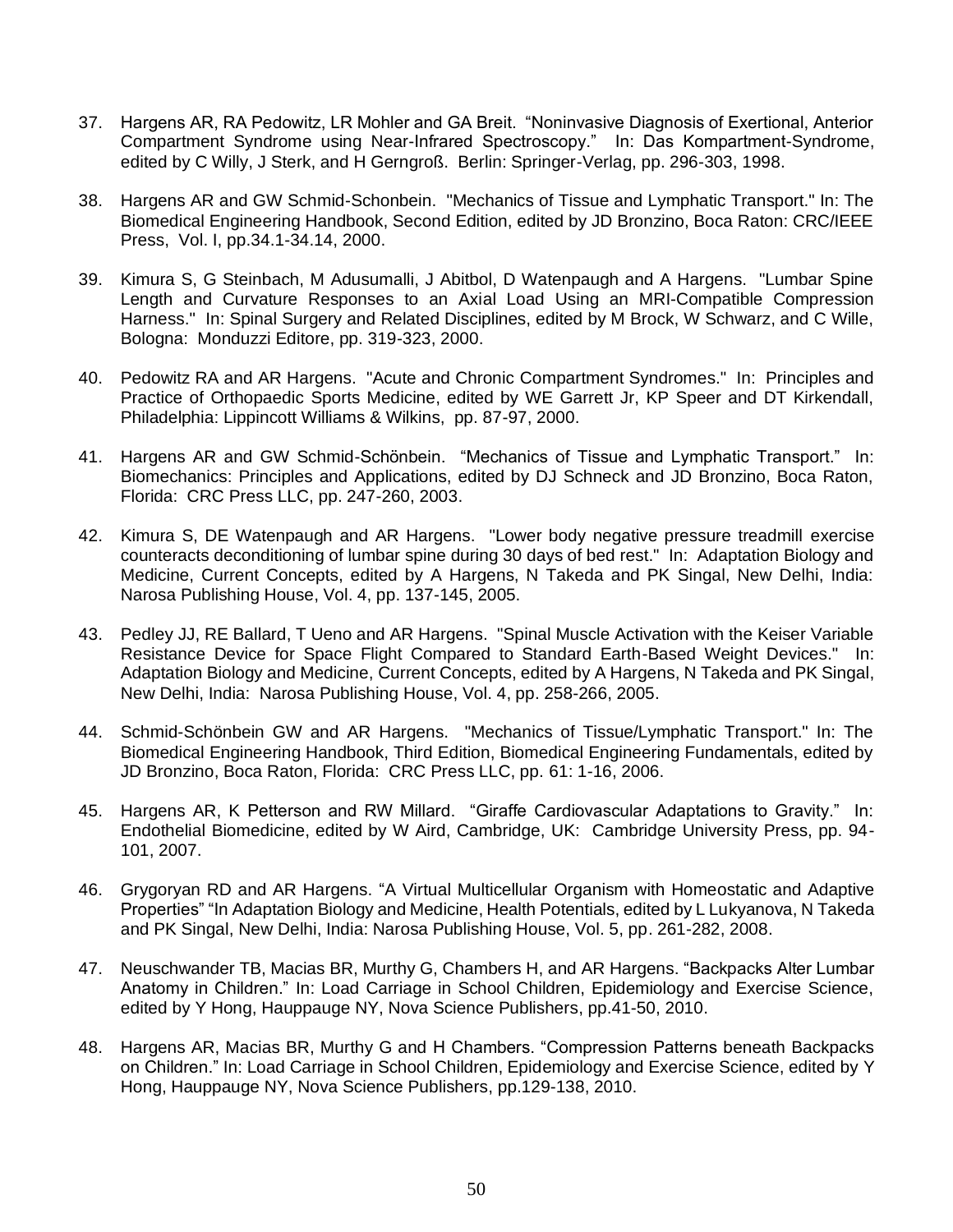- 49. Bryndina IG, NN Vasilieva, PN Gerasimov and AR Hargens. "Lung Surfactant System: Effects of Gravity and Restraint Stress" In: Adaptation Biology and Medicine, Cell Adaptations and Challenges, edited by P Wang, CH Kuo, N Takeda and PK Singal, New Delhi, India: Narosa Publishing House, Vol. 6, pp.227-233, 2011.
- 50. Chang DG and AR Hargens. "Mild Traumatic Brain Injury in Athletes" In: Adaptation Biology and Medicine, Cell Adaptations and Challenges, edited by P Wang, CH Kuo, N Takeda and PK Singal, New Delhi, India: Narosa Publishing House, Vol. 6, pp.331-339, 2011.
- 51. Chang DG, MA Padilla and AR Hargens. "Surface Electromyography: Technical Developments and Clinical Applications in Sports Medicine" In: Adaptation Biology and Medicine, New Challenges, edited by LM Popescu, AR Hargens and PK Singal, New Delhi, India: Narosa Publishing House, Vol. 7, pp.329-347, 2014.
- 52. Tanaka K, P Webb and AR Hargens. "Development and Evaluation of Mechanical Counter Pressure Glove for Extravehicular Activity in Space" In: Adaptation Biology and Medicine, New Challenges, edited by LM Popescu, AR Hargens and PK Singal, New Delhi, India: Narosa Publishing House, Vol. 7, pp.407-416, 2014.
- 53. Macualay TR, S Thao, J Calegari, BR Macias AR Hargens and KC Vitale. "New Developments in Lower Limb Prosthesis Design: Effects on Residual Limb Volume, Pistoning, Skin Tolerance, Skin Contact Pressures, and Hemodynamics", Adaptation Biology and Medicine Volume 8, Chapter12, 2016.
- 54. Macias BR and AR Hargens. "Introduction to Vision Impairment and Intracranial Pressure", Intracranian Pressure and Its Effect on Vision in Space and on Earth, Vision Impairment in Space, Singapore: World Scientific Publishing Co, Chapter 1, 2017.
- 55. Schmid-Schonbein GW and AR Hargens. "Mechanics of Tissue/Lymphatic Transport." In: The Biomedical Engineering Handbook, 4<sup>th</sup> Edition, Biomedical Engineering Fundamentals, edited by JD Bronzino, Boca Raton, Florida: CRC Press LLC, in press, 2019.
- 56. Khieu K.T., Petersen L.G., Hargens A.R. "Lower Body Negative Pressure for Artificial Gravity in Space". In: Young L.R., Sutton J.P. (eds) Handbook of Bioastronautics. Springer, Cham. [https://doi.org/10.1007/978-3-319-10152-1\\_138-1,](https://doi.org/10.1007/978-3-319-10152-1_138-1) 2020.
- 57. Petersen J.C.G., Hargens A.R., Petersen L.G. "Parabolic Flight". In: Young L.R., Sutton J.P. (eds) Handbook of Bioastronautics. Springer, Cham. https://doi.org/10.1007/978-3-319-10152-1 62-2, 2020.
- 58. Petersen L.G., Kamibayashi K., Ohira Y., Hargens A.R. "Reduced Gravity by Lower Body Positive Pressure". In: Young L.R., Sutton J.P. (eds) Handbook of Bioastronautics. Springer, Cham. [https://doi.org/10.1007/978-3-319-10152-1\\_139-2,](https://doi.org/10.1007/978-3-319-10152-1_139-2) 2020.

#### **Reviews:**

1. Garfin SR, SJ Mubarak and AR Hargens: Review of article "The Management of Upper Extremity Pit Viper Wounds." Journal of Hand Surgery 5:168, 1980, Published in Toxicon 19:193-196, 1981.